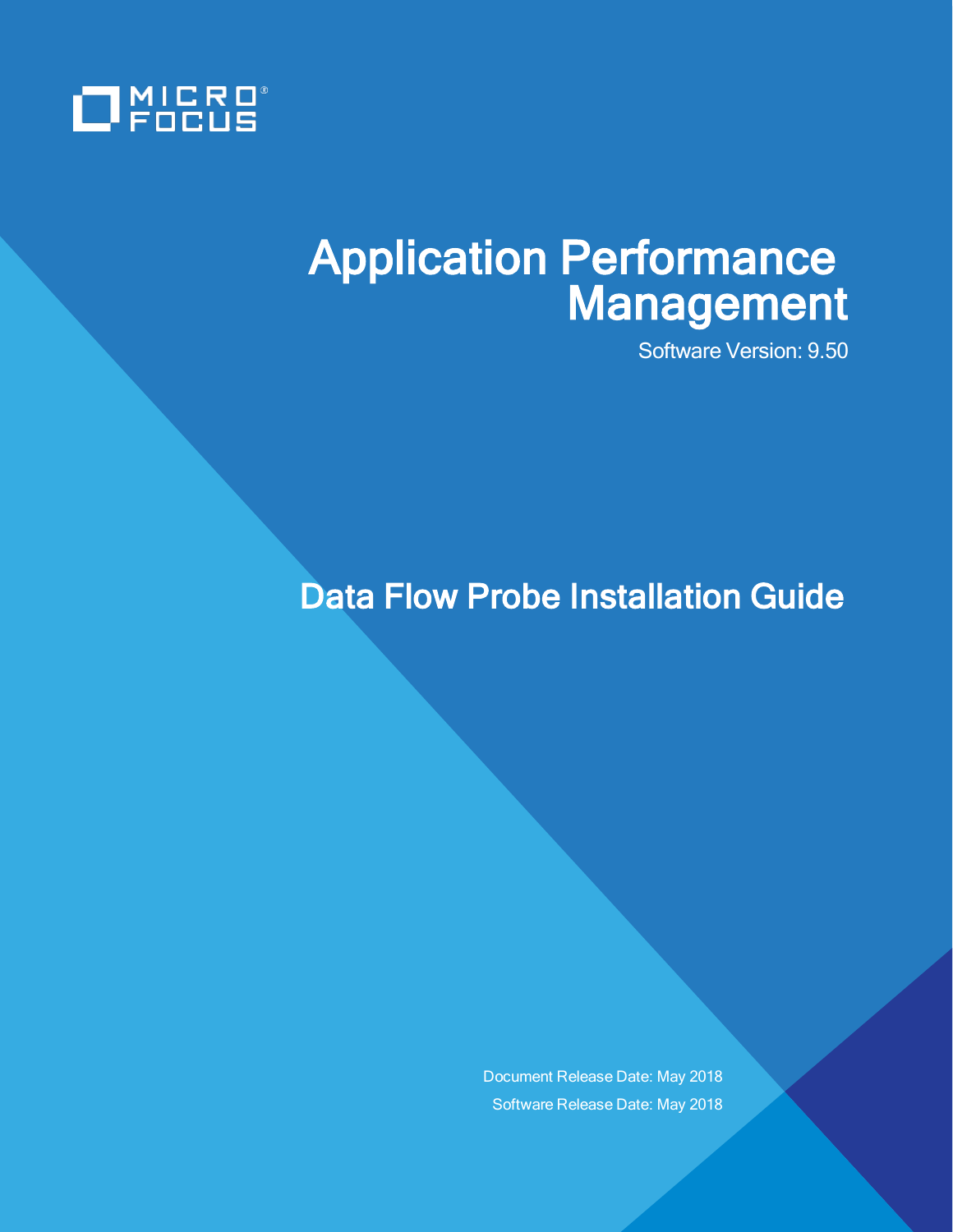### Legal notices

### **Warranty**

The only warranties for products and services of Micro Focus and its affiliates and licensors ("Micro Focus") are set forth in the express warranty statements accompanying such products and services. Nothing herein should be construed as constituting an additional warranty. Micro Focus shall not be liable for technical or editorial errors or omissions contained herein. The information contained herein is subject to change without notice.

### Restricted rights legend

Confidential computer software. Except as specifically indicated otherwise, a valid license from Micro Focus is required for possession, use or copying. Consistent with FAR 12.211 and 12.212, Commercial Computer Software, Computer Software Documentation, and Technical Data for Commercial Items are licensed to the U.S. Government under vendor's standard commercial license.

### Copyright notice

© Copyright 2015-2018 Micro Focus or one of its affiliates

### Trademark notices

Adobe® and Acrobat® are trademarks of Adobe Systems Incorporated.

AMD, the AMD Arrow symbol and ATI are trademarks of Advanced Micro Devices, Inc.

Citrix® and XenDesktop® are registered trademarks of Citrix Systems, Inc. and/or one more of its subsidiaries, and may be registered in the United States Patent and Trademark Office and in other countries.

Google™ and Google Maps™ are trademarks of Google Inc.

Intel®, Itanium®, Pentium®, and Intel® Xeon® are trademarks of Intel Corporation in the U.S. and other countries.

iPad® and iPhone® are trademarks of Apple Inc.

Java is a registered trademark of Oracle and/or its affiliates.

Linux® is the registered trademark of Linus Torvalds in the U.S. and other countries.

Microsoft®, Windows®, Lync®, Windows NT®, Windows® XP, Windows Vista® and Windows Server® are either registered trademarks or trademarks of Microsoft Corporation in the United States and/or other countries.

NVIDIA® is a trademark and/or registered trademark of NVIDIA Corporation in the U.S. and other countries.

Oracle is a registered trademark of Oracle Corporation and/or its affiliates.

Red Hat® is a registered trademark of Red Hat, Inc. in the United States and other countries.

SAP® is the trademark or registered trademark of SAP SE in Germany and in several other countries.

UNIX® is a registered trademark of The Open Group.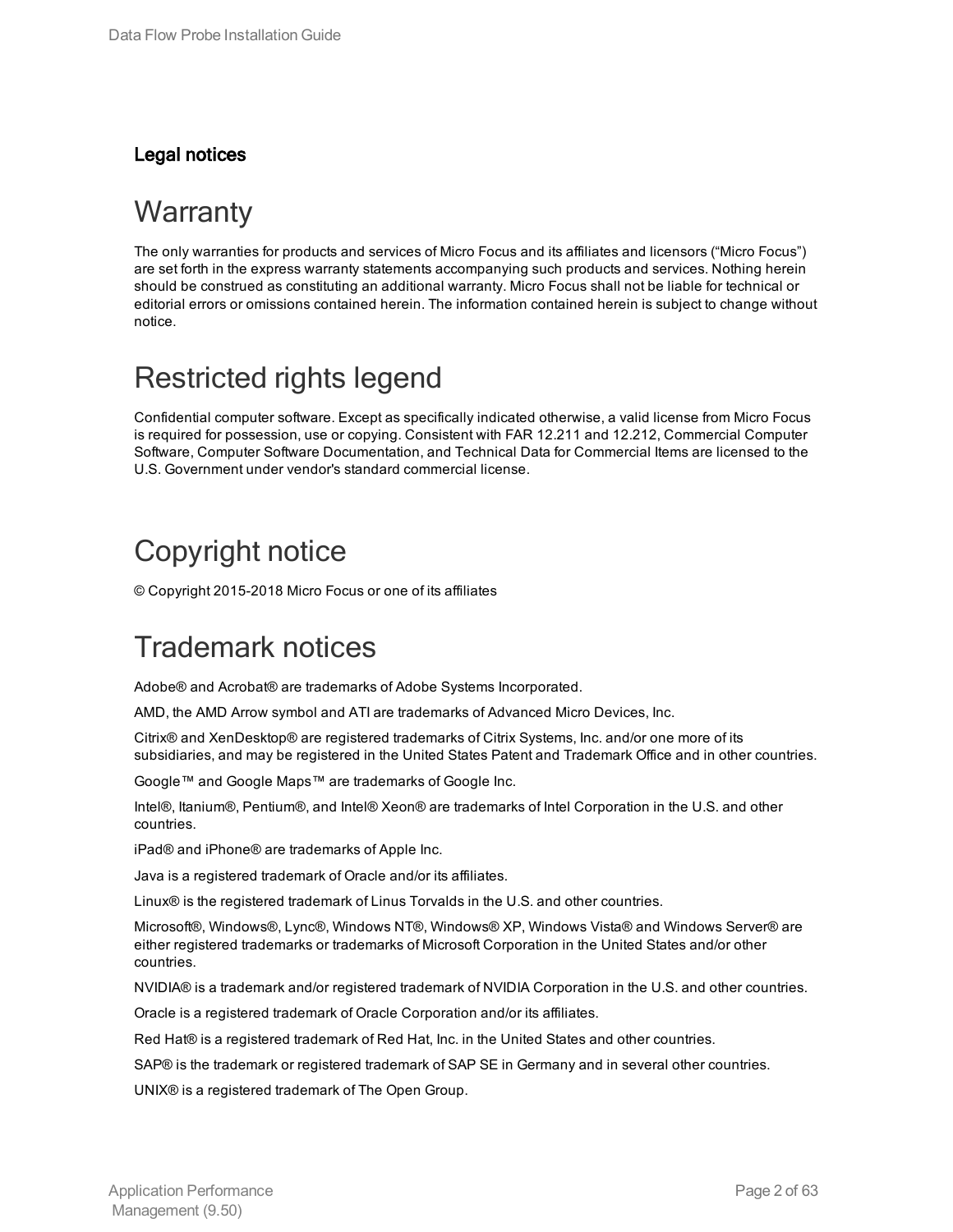### Documentation updates

The title page of this document contains the following identifying information:

- Software Version number, which indicates the software version.
- Document Release Date, which changes each time the document is updated.
- Software Release Date, which indicates the release date of this version of the software.

To verify you are using the most recent edition of a document, go to [https://softwaresupport.softwaregrp.com/group/softwaresupport/search-result?doctype=manuals?keyword=.](https://softwaresupport.softwaregrp.com/group/softwaresupport/search-result?doctype=manuals?keyword=)

To check for recent software patches, go to [https://softwaresupport.softwaregrp.com/group/softwaresupport/search-result?doctype=patches?keyword=.](https://softwaresupport.softwaregrp.com/group/softwaresupport/search-result?doctype=patches?keyword=)

This site requires that you register for a Passport and sign in. To register for a Passport ID, go to <https://cf.passport.softwaregrp.com/hppcf/login.do>.

Or click the **Register** link at the top of the Software Support page.

You will also receive updated or new editions if you subscribe to the appropriate product support service. Contact your sales representative for details.

The title page of this document contains the following identifying information:

- Software Version number, which indicates the software version.
- Document Release Date, which changes each time the document is updated.
- Software Release Date, which indicates the release date of this version of the software.

To verify you are using the most recent edition of a document, go to [https://softwaresupport.softwaregrp.com/group/softwaresupport/search-result?doctype=online](https://softwaresupport.softwaregrp.com/group/softwaresupport/search-result?doctype=online help) help.

This site requires that you register for a Passport and sign in. To register for a Passport ID, go to <https://cf.passport.softwaregrp.com/hppcf/login.do>.

You will also receive updated or new editions if you subscribe to the appropriate product support service. Contact your sales representative for details.

For information and details about the products, services, and support that offers, contact your Client Director.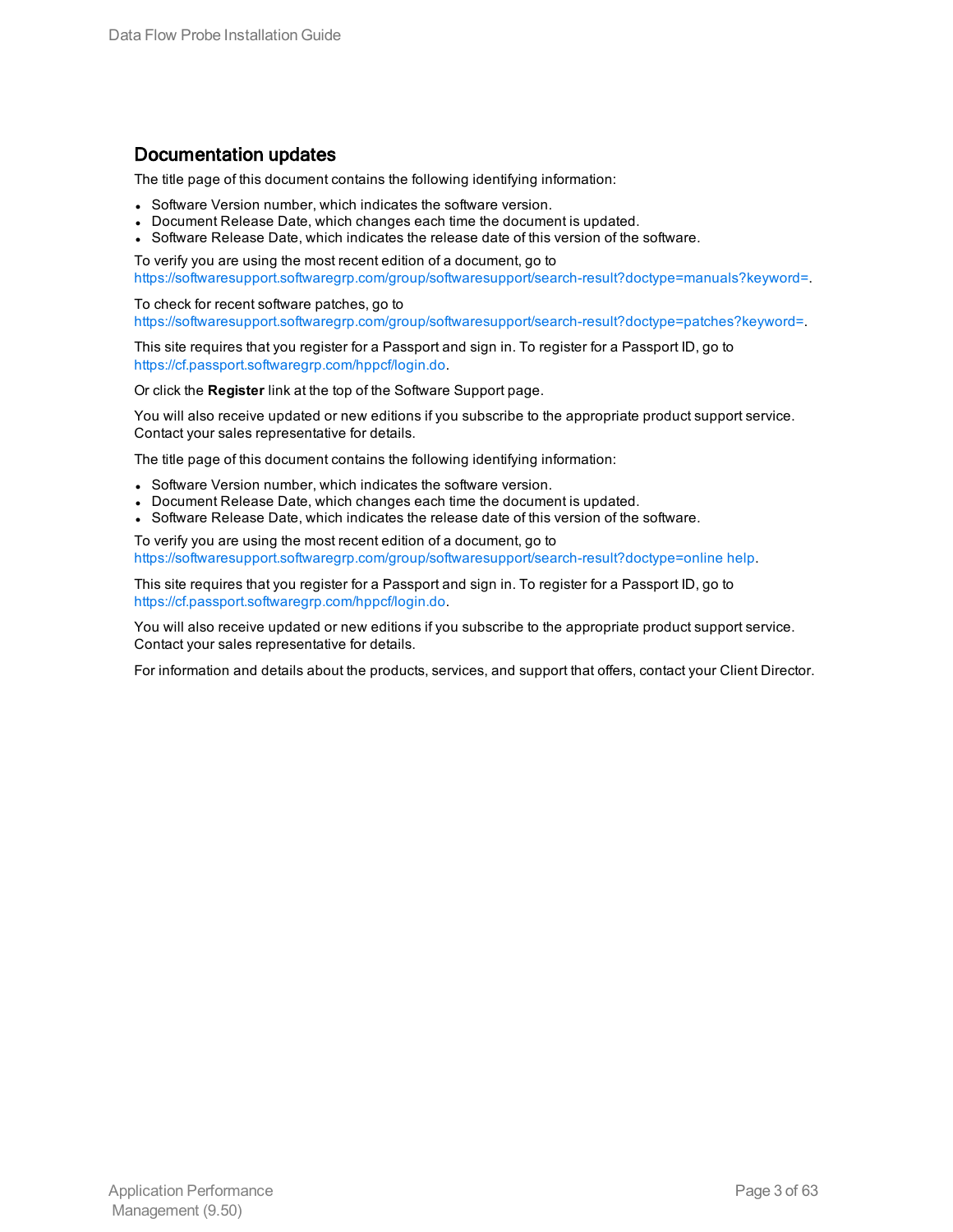### Support

Visit the Software Support Online web site at <https://softwaresupport.softwaregrp.com/>.

This web site provides contact information and details about the products, services, and support that offers.

online support provides customer self-solve capabilities. It provides a fast and efficient way to access interactive technical support tools needed to manage your business. As a valued support customer, you can benefit by using the support web site to:

- Search for knowledge documents of interest
- Submit and track support cases and enhancement requests
- Manage software licenses
- Download new versions of software or software patches
- Access product documentation
- Manage support contracts
- Look up support contacts
- Review information about available services
- Enter into discussions with other software customers
- Research and register for software training

Most of the support areas require you to register as a Passport user and sign in. Many also require a support contract.

To register for a Passport ID, go to [https://cf.passport.softwaregrp.com/hppcf/login.do.](https://cf.passport.softwaregrp.com/hppcf/login.do)

Visit the Software Support Online web site at <https://softwaresupport.softwaregrp.com/>.

This web site provides contact information and details about the products, services, and support that offers.

online support provides customer self-solve capabilities. It provides a fast and efficient way to access interactive technical support tools needed to manage your business. As a valued support customer, you can benefit by using the support web site to:

- Search for knowledge documents of interest
- Submit and track support cases and enhancement requests
- Manage software licenses
- Download software
- Access product documentation
- Manage support contracts
- Look up support contacts
- Review information about available services
- Enter into discussions with other software customers
- Research and register for software training

Most of the support areas require you to register as a Passport user and sign in. Many also require a support contract.

To register for a Passport ID, go to <https://softwaresupport.softwaregrp.com/>.

To check for recent updates or to verify that you are using the most recent edition of a document, contact your Client Director.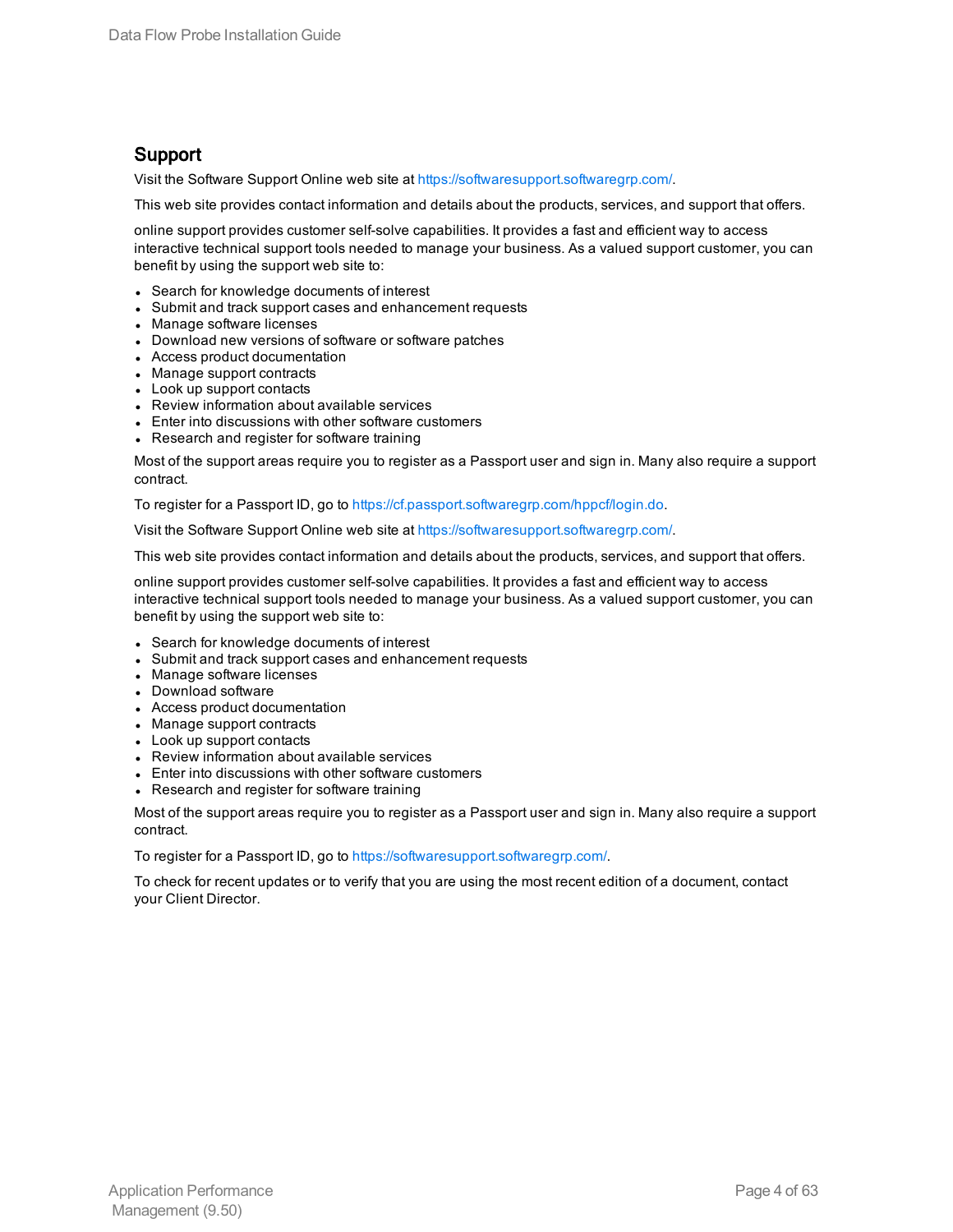# **Contents**

| Upgrade to the Integration Only or DDM Advanced Edition License 12 |  |
|--------------------------------------------------------------------|--|
| Chapter 2: Data Flow Probe Installation and Configuration 14       |  |
|                                                                    |  |
|                                                                    |  |
|                                                                    |  |
|                                                                    |  |
|                                                                    |  |
| Running Probe Manager and Probe Gateway on Separate Machines 25    |  |
|                                                                    |  |
|                                                                    |  |
|                                                                    |  |
|                                                                    |  |
|                                                                    |  |
|                                                                    |  |
|                                                                    |  |
|                                                                    |  |
|                                                                    |  |
|                                                                    |  |
|                                                                    |  |
|                                                                    |  |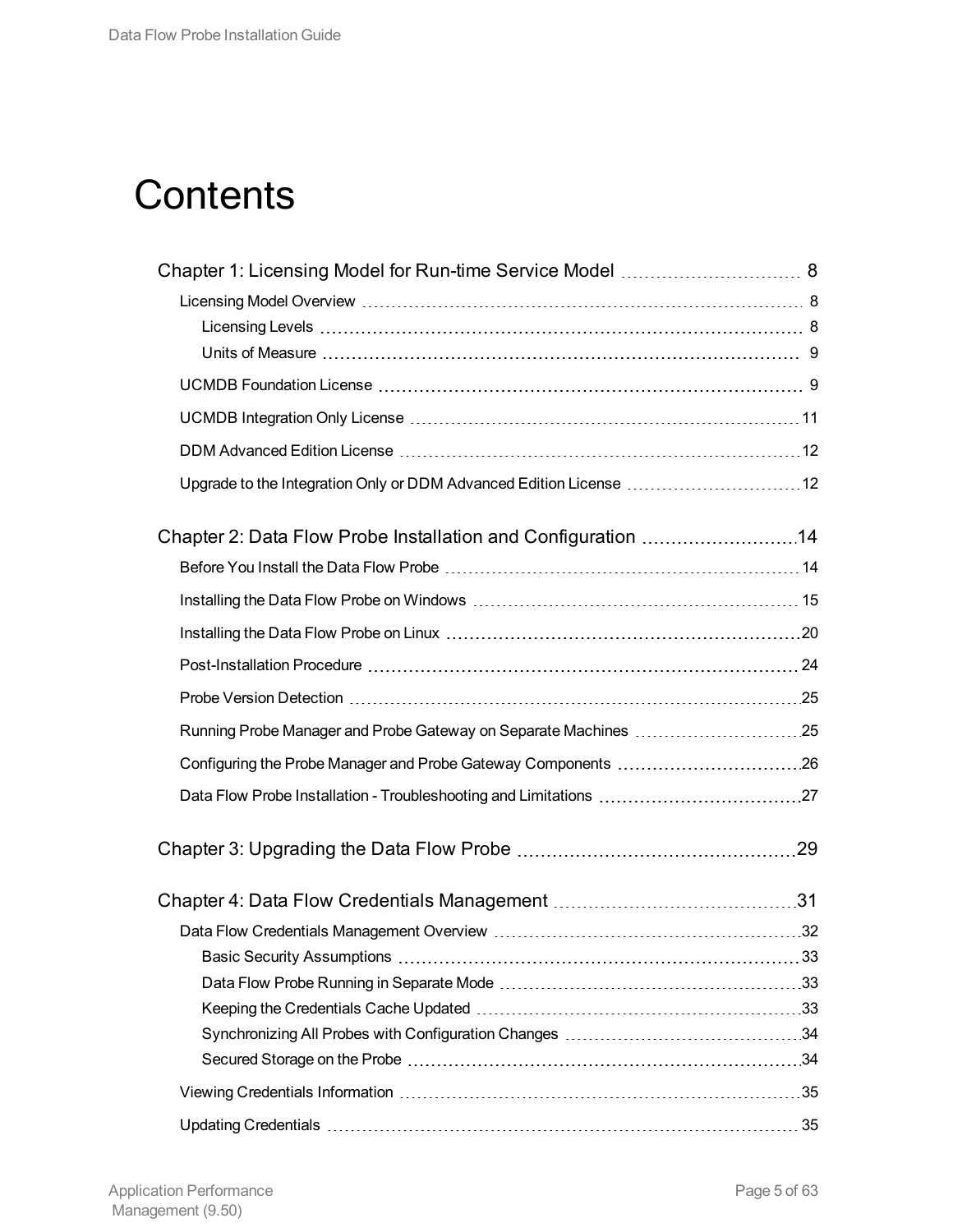| Configure CM Client Authentication and Encryption Settings Manually on the Probe 38 |  |
|-------------------------------------------------------------------------------------|--|
| Disable Automatic Synchronization of the CM Client Authentication and Encryption    |  |
|                                                                                     |  |
| Configure CM Client Authentication and Encryption Settings on the Probe 38          |  |
|                                                                                     |  |
|                                                                                     |  |
|                                                                                     |  |
| Configure the CM Client's Cache Encryption Settings on the Probe 41                 |  |
| Export and Import Credential and Range Information in Encrypted Format  42          |  |
| Change Confidential Manager (CM) Client Log File Message Level 44                   |  |
|                                                                                     |  |
|                                                                                     |  |
|                                                                                     |  |
|                                                                                     |  |
|                                                                                     |  |
| Manually Change the Encryption Key when the Probe Manager and Probe Gateway are     |  |
|                                                                                     |  |
|                                                                                     |  |
|                                                                                     |  |
|                                                                                     |  |
|                                                                                     |  |
|                                                                                     |  |
|                                                                                     |  |
|                                                                                     |  |
|                                                                                     |  |
|                                                                                     |  |
| Enable Authentication on the Data Flow Probe with Basic HTTP Authentication 55      |  |
|                                                                                     |  |
| Connect the Data Flow Probe to APM Using Client Certificates 57                     |  |
|                                                                                     |  |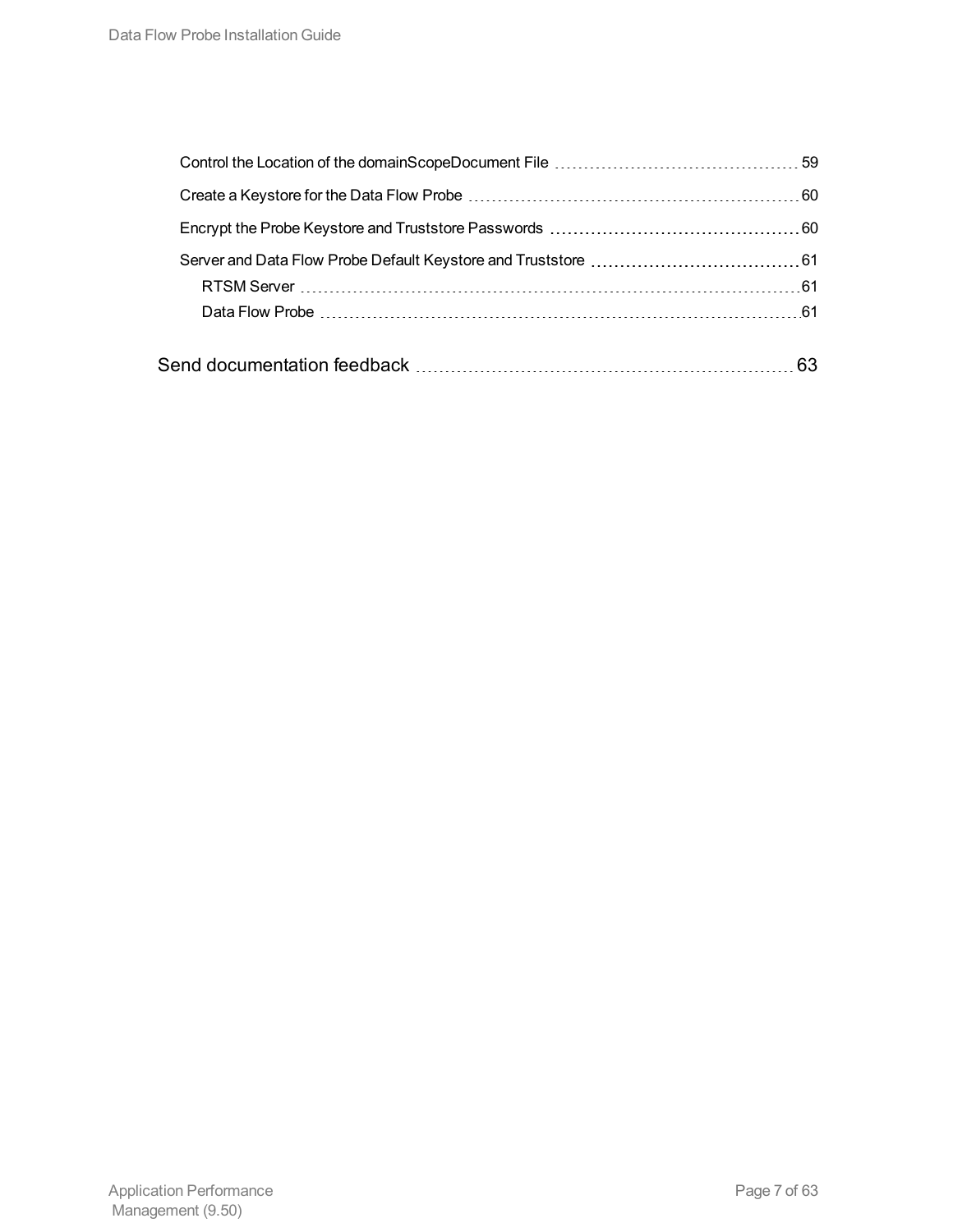# <span id="page-7-0"></span>Chapter 1: Licensing Model for Runtime Service Model

This chapter includes:

| Constitution and Discovery Constitution and Constitution and Constitution and Constitution and Constitution and Constitution and Constitution and Constitution and Constitution and Constitution and Constitution and Constitu |  |
|--------------------------------------------------------------------------------------------------------------------------------------------------------------------------------------------------------------------------------|--|
| Communications and the Communications of the Communications of the Communications of the Communications of the Communications of the Communications of the Communications of the Communications of the Communications of the C |  |
|                                                                                                                                                                                                                                |  |
|                                                                                                                                                                                                                                |  |
|                                                                                                                                                                                                                                |  |
|                                                                                                                                                                                                                                |  |
|                                                                                                                                                                                                                                |  |

# <span id="page-7-1"></span>Licensing Model Overview

Universal CMDB's licensing model is based on three complementary types of license, or licensing levels. The first one, known as the UCMDB Foundation License, is granted free of charge to eligible customers. The other two levels (the UCMDB Integration Only License and the DDM Advanced Edition License) are fee-based.

This section includes the following topics:

- [Licensing](#page-7-2) Levels, below
- <span id="page-7-2"></span>• Units of [Measure,](#page-8-0) on the next page

# Licensing Levels

- **UCMDB Foundation License.** This license grants the rights to use UCMDB as the backbone component of select BTO products.
- **UCMDB Integration Only License.** This license grants the right to integrate third-party products with UCMDB using various types of integrations.
- <sup>l</sup> **DDM Advanced Edition License.** This license grants the rights to:
	- o Integrate BTO and third-party products with UCMDB, using any type of integration
	- o Use all Discovery and Dependency Mapping (DDM) capabilities to populate UCMDB

The following table provides an overview of what is permitted with the various licenses: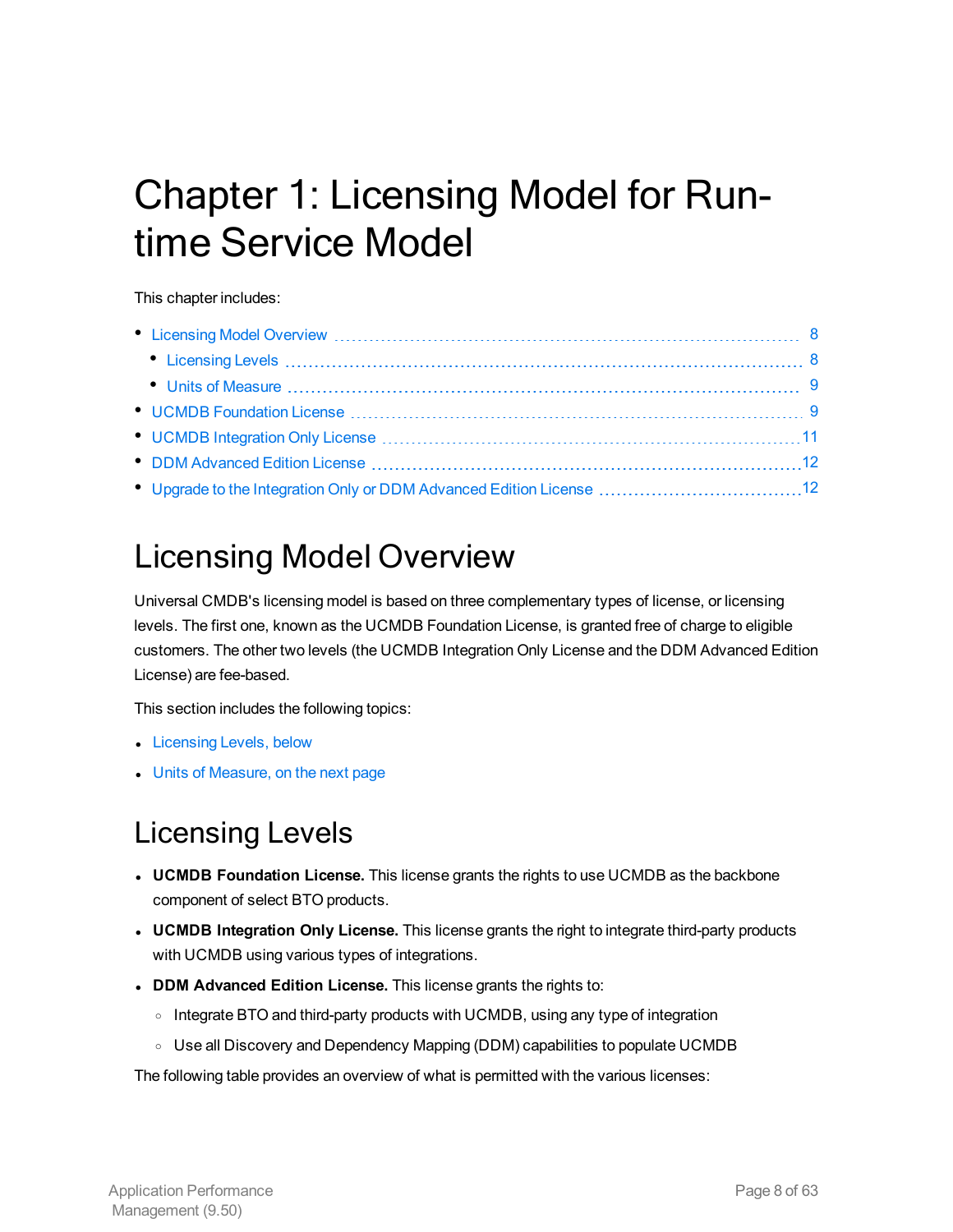| License/Integration              | <b>Integrations</b><br>with other<br><b>BTO</b><br>products | <b>Integrations</b><br>with third-<br>party<br>products | Custom<br>Discovery-<br>like<br>integrations | All<br><b>Discovery</b><br>capabilities |
|----------------------------------|-------------------------------------------------------------|---------------------------------------------------------|----------------------------------------------|-----------------------------------------|
| <b>UCMDB</b> Foundation          | Permitted                                                   | No                                                      | <b>No</b>                                    | No                                      |
| <b>UCMDB</b> Integration<br>Only | Permitted                                                   | Permitted                                               | No                                           | No.                                     |
| <b>DDM</b> Advanced<br>Edition   | Permitted                                                   | Permitted                                               | Permitted                                    | Permitted                               |

### <span id="page-8-0"></span>Units of Measure

- **.** OS Instance. Each implementation of the bootable program that can be installed onto a physical system or a partition within the physical system. A physical system can contain multiple Operating System instances.
- **Managed Server.** A computer system or computer system partition where a bootable program is installed, but not including personal computers or computers primarily serving a single individual.

### **NOTE:**

Printers and network devices are not counted as Managed Servers.

# <span id="page-8-1"></span>UCMDB Foundation License

This is a no charge entitlement license for the UCMDB product, which is automatically granted to any customer who purchases Discovery and Dependency Mapping (DDMA), Service Manager (SM), or Asset Manager (AM).

| License                                              | <b>Description</b>                                                                         |
|------------------------------------------------------|--------------------------------------------------------------------------------------------|
| <b>Standard</b><br><b>BTO</b><br><b>Integrations</b> | With this license, you are entitled to integrate the following BTO products with<br>UCMDB: |
|                                                      | • Application Performance Management                                                       |
|                                                      | • Universal CMDB                                                                           |
|                                                      | • Asset Manager                                                                            |
|                                                      | • Service Manager                                                                          |
|                                                      | DDM Inventory                                                                              |
|                                                      | <b>Storage Essentials</b>                                                                  |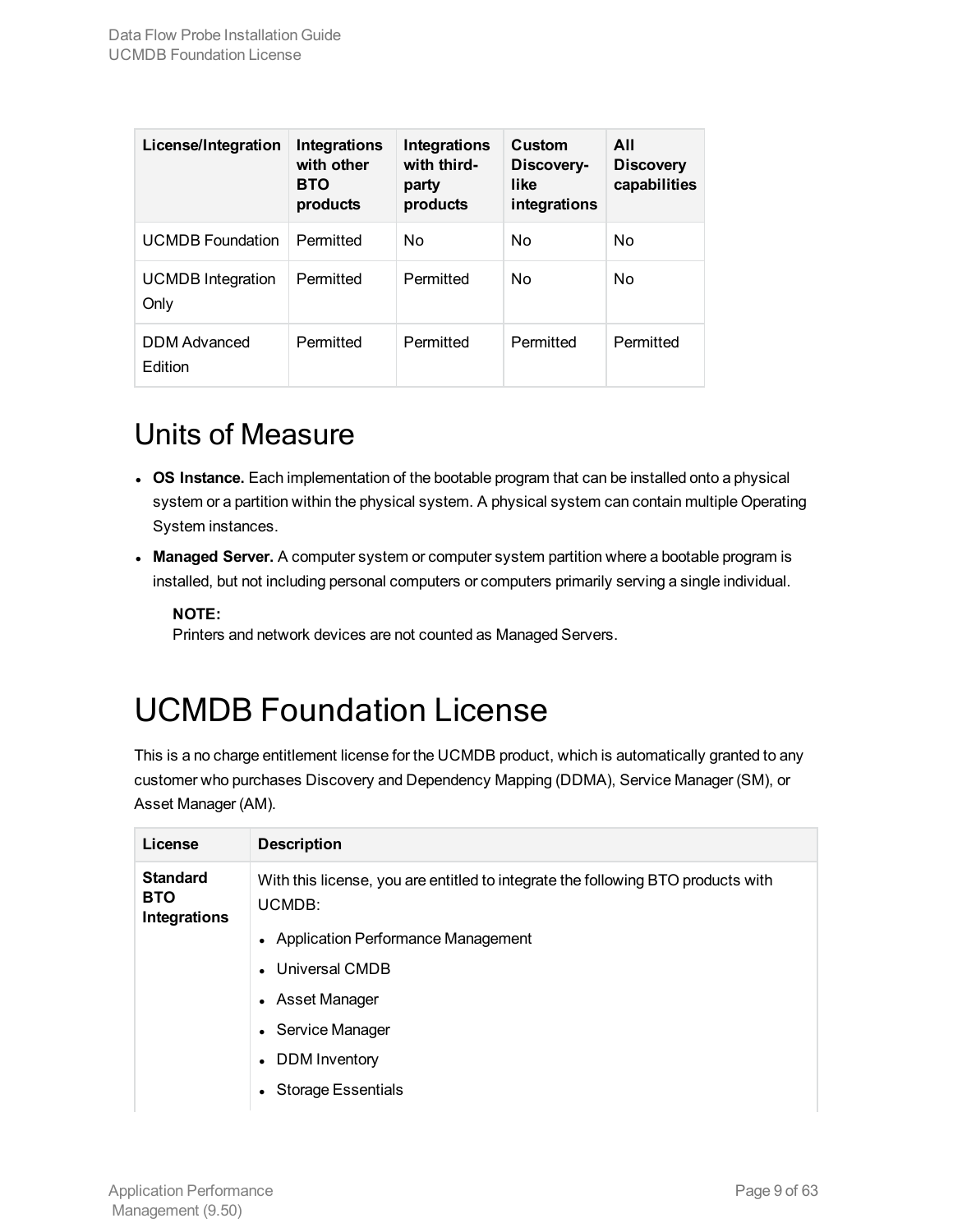| License                                             | <b>Description</b>                                                                                                                                                                                                                                                                                                                                                                                                                                                                                                                                                                                                                                 |
|-----------------------------------------------------|----------------------------------------------------------------------------------------------------------------------------------------------------------------------------------------------------------------------------------------------------------------------------------------------------------------------------------------------------------------------------------------------------------------------------------------------------------------------------------------------------------------------------------------------------------------------------------------------------------------------------------------------------|
|                                                     | <b>Systems Insight Manager</b><br><b>Operations Orchestration</b><br><b>Server Automation</b><br>Data flows between these products are implemented by means of adapters                                                                                                                                                                                                                                                                                                                                                                                                                                                                            |
|                                                     | provided out-of-the-box with Universal CMDB or bundled under the SACM solution.<br>Most adapters can leverage the Data Flow Probe infrastructure of Universal CMDB<br>- except those supporting a federation data flow or the push data flow from UCMDB<br>to SM, due to a technical restriction.                                                                                                                                                                                                                                                                                                                                                  |
|                                                     | Note: The data flow from UCMDB to Asset Manager relies on a Connect-It<br>connector, which is licensed free of charge to AM customers.                                                                                                                                                                                                                                                                                                                                                                                                                                                                                                             |
|                                                     | The right granted by the UCMDB Foundation license to integrate BTO products<br>with UCMDB does not remove the need for customers to properly license these<br>products in the first place.                                                                                                                                                                                                                                                                                                                                                                                                                                                         |
| <b>Other</b><br><b>Integrations</b>                 | With this license, you are also entitled to integrate BTO products with UCMDB<br>using:                                                                                                                                                                                                                                                                                                                                                                                                                                                                                                                                                            |
|                                                     | Standard integrations provided by the partners (additional charges may apply)<br>Custom data exchange integrations (that is, the Generic DB Adapter, the<br>Generic Push Adapter and customer-developed Java adapters)<br>The Universal CMDB Web Service API and the Universal CMDB API (Java)                                                                                                                                                                                                                                                                                                                                                     |
| Number of<br>CIs and<br><b>Relationships</b>        | The UCMDB Foundation License does not restrict the number of CIs and<br>relationships that can be stored in UCMDB or exchanged between UCMDB and<br>other BTO products. The only limitation is physical capacity and performance.                                                                                                                                                                                                                                                                                                                                                                                                                  |
| Number of<br><b>UCMDB</b><br><b>Instances</b>       | The UCMDB Foundation License does not restrict the number of UCMDB<br>instances that can be deployed in a customer environment for the purpose of<br>implementing development, test, production, HA and/or DR platforms. However,<br>technical limitations may apply regarding how data can be managed and<br>exchanged in a multi-instance installation. Servers that are discovered with DDM<br>or sourced from a third-party product only need to be counted once under the DDM<br>Advanced Edition license or the UCMDB Integration Only license, even if they<br>appear in several UCMDB instances for the purpose of operational management. |
| Number of<br><b>Data Flow</b><br>Probe<br>instances | The UCMDB Foundation License does not restrict the number of Data Flow Probe<br>instances that can be deployed in a customer environment for the purpose of<br>hosting discovery or integration adapters. However, technical limitations may apply                                                                                                                                                                                                                                                                                                                                                                                                 |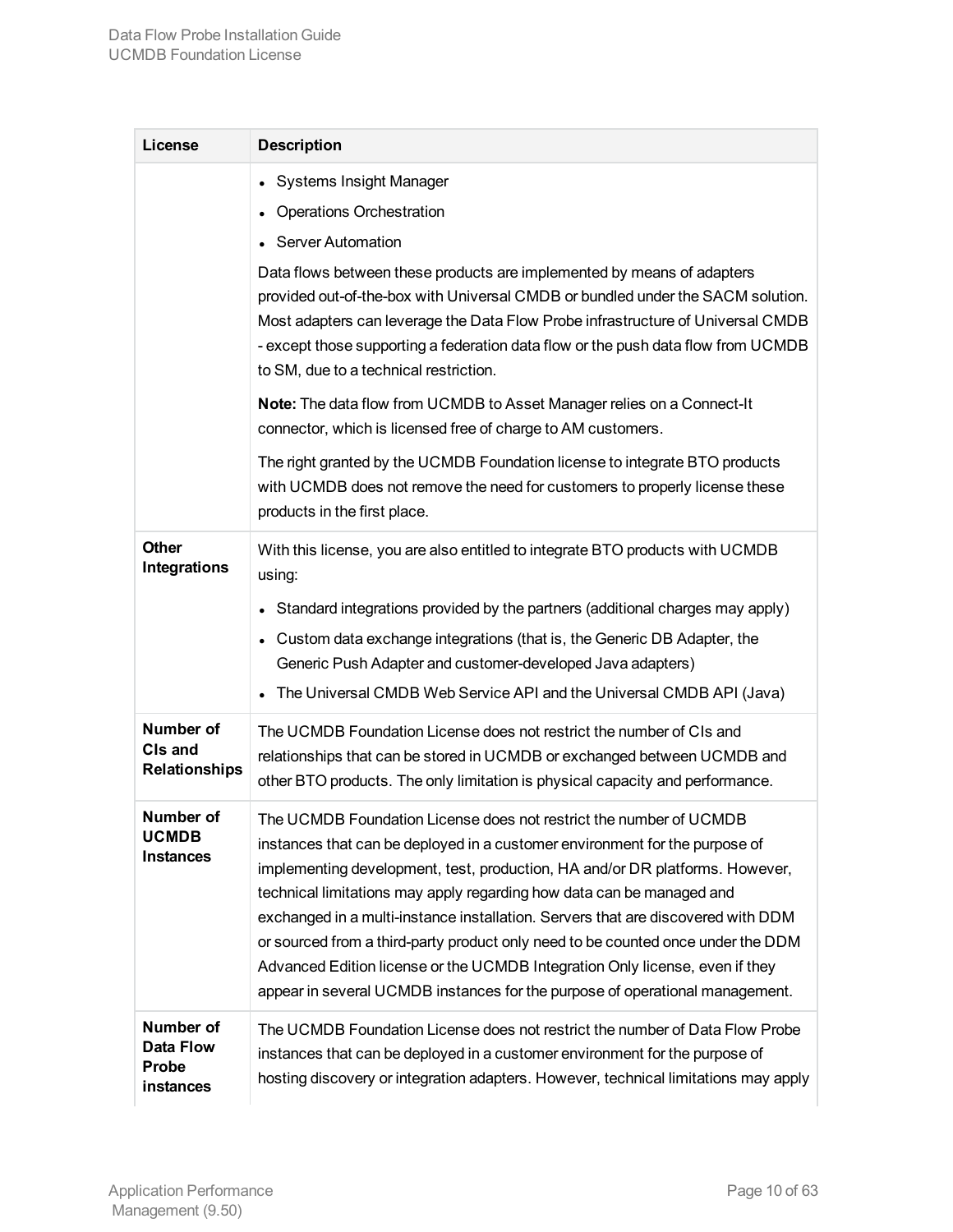| License                          | <b>Description</b>                                                                                                                                                                                                                                                                                                                                           |
|----------------------------------|--------------------------------------------------------------------------------------------------------------------------------------------------------------------------------------------------------------------------------------------------------------------------------------------------------------------------------------------------------------|
|                                  | regarding the maximum number of probes that can be used with UCMDB. Also, as<br>mentioned above, some adapters cannot be hosted by a probe.                                                                                                                                                                                                                  |
| <b>Particular</b><br>Case of BSM | Customers who purchase Application Performance Manager (APM) version 9.30 or<br>later are automatically granted a no-charge license to use the embedded UCMDB<br>component labeled as Run-time Service Model (RTSM) and to integrate BTO<br>products with RTSM. As a result, APM customers do not have and do not need a<br><b>UCMDB</b> Foundation license. |
|                                  | <b>Note:</b> APM was formerly known as Business Availability Center version 8.0x<br>(BAC) and RTSM as the Operational Database (ODB).                                                                                                                                                                                                                        |

# <span id="page-10-0"></span>UCMDB Integration Only License

This license is based on the Managed Server unit of measure (for details, see Units of [Measure,](#page-8-0) on [page](#page-8-0) 9). An appropriate quantity of that license must be acquired by customers who need to integrate third-party products with UCMDB.

| License                           | <b>Description</b>                                                                                                                                                                                                                                                                          |
|-----------------------------------|---------------------------------------------------------------------------------------------------------------------------------------------------------------------------------------------------------------------------------------------------------------------------------------------|
| Licensing<br>Rule                 | One License To Use (LTU) must be purchased for each Managed Server that is<br>defined in a third-party product and whose definition then gets copied to UCMDB to<br>be recorded in the form of CIs. The UCMDB Integration Only license requires an<br>initial minimum purchase of 100 LTUs. |
| Valid Types<br>οf<br>Integrations | With this license, you can integrate third-party products with UCMDB using:<br>• Standard integrations.<br>• Standard integrations provided by partners (additional charges may apply)                                                                                                      |
|                                   | • Custom data exchange integrations (that is, the Generic DB Adapter, the<br>Generic Push Adapter and customer-developed Java adapters)<br>The Universal CMDB Web Service API and the Universal CMDB API (Java)                                                                             |
|                                   | • But not Discovery-like integrations (that is, those created using Jython adapters)<br><b>Note:</b> Universal CMDB provides out-of-the-box adapters for third-party products                                                                                                               |
|                                   | such as Microsoft SCCM and BMC Atrium CMDB.                                                                                                                                                                                                                                                 |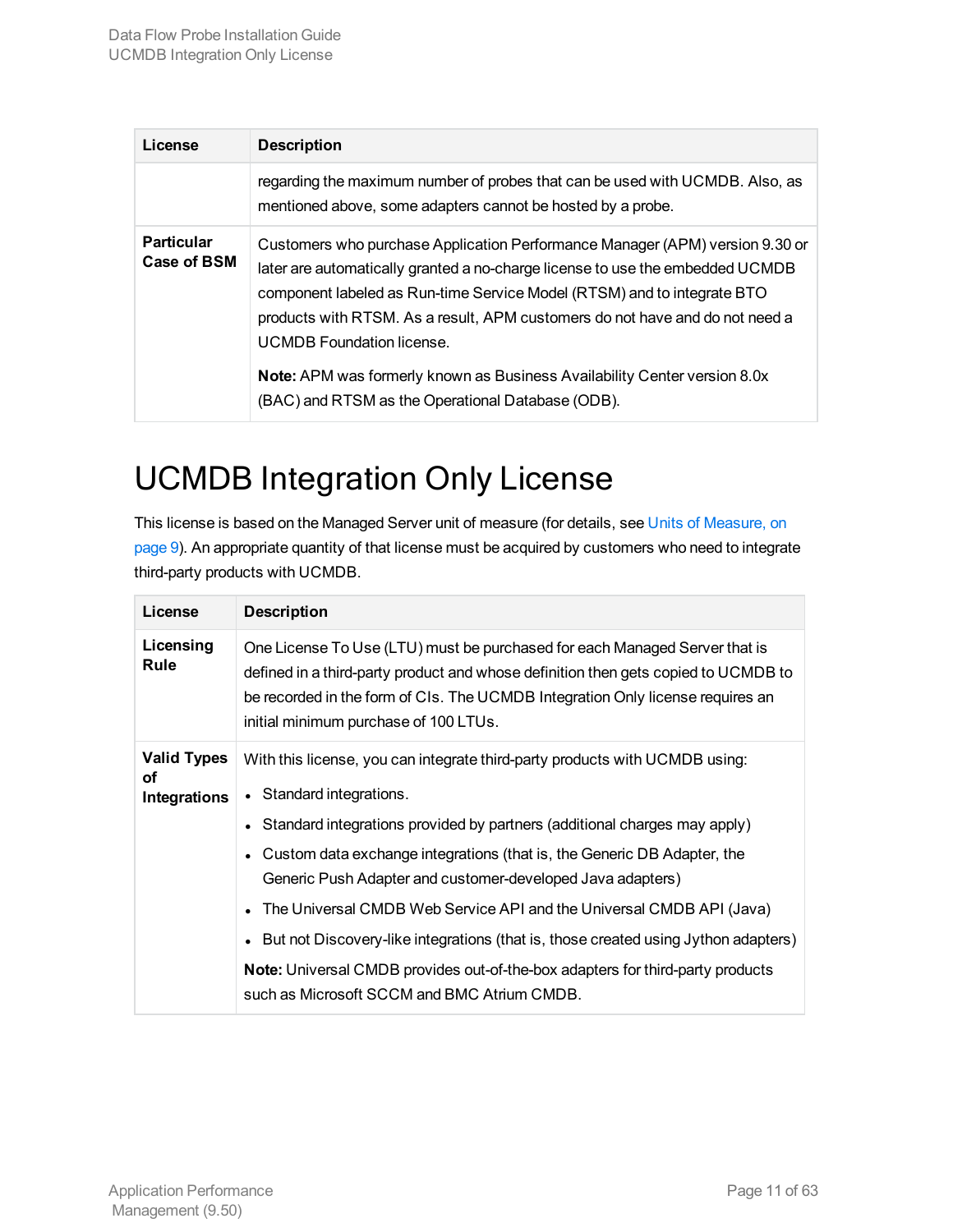# <span id="page-11-0"></span>DDM Advanced Edition License

This license is based on the OS Instance unit of measure (for details, see Units of [Measure,](#page-8-0) on page 9). An appropriate quantity of that license must be acquired by customers who need access to all the Discovery and Dependency Mapping capabilities of DDM.

| License                                                                                     | <b>Description</b>                                                                                                                                                                                                                                    |
|---------------------------------------------------------------------------------------------|-------------------------------------------------------------------------------------------------------------------------------------------------------------------------------------------------------------------------------------------------------|
| <b>Licensing Rule</b>                                                                       | One License To Use (LTU) must be purchased for each OS Instance that is<br>discovered by DDM and gets recorded in UCMDB in the form of CIs. The<br>DDM Advanced Edition license requires an initial minimum purchase of 100<br>LTU <sub>s</sub> .     |
|                                                                                             | For example: A VMware ESX Server hosting one virtual machine requires<br>two licenses to use (LTUs).                                                                                                                                                  |
|                                                                                             | Servers that are both discovered by DDM and sourced from a third-party<br>product (to collect additional data) do not need to be counted under the<br>UCMDB Integration Only license. The DDM Advanced Edition license<br>covers that usage scenario. |
| Discovery and<br><b>Dependency</b><br><b>Mapping</b>                                        | With this license, you can use the Discovery Control Panel and other related<br>functions to take advantage of all the discovery content available out of the<br>box. In addition, you can create new Jython adapters to discover other<br>resources. |
| Integrations                                                                                | With this license, you can use the Integration Studio to create integration<br>points with BTO and third-party products using Discovery-like integrations<br>(custom Jython adapters).                                                                |
| <b>DDM Inventory No</b><br><b>Charge Entitlement</b><br>with DDM<br><b>Advanced Edition</b> | For each LTU purchased under the DDM Advanced Edition license for a<br>given server, you are granted a free DDM Inventory license to collect<br>inventory data on the same server.                                                                    |

# <span id="page-11-1"></span>Upgrade to the Integration Only or DDM Advanced Edition License

When you install Application Performance Management, you receive the Universal CMDB Foundation license. To obtain the file needed to upgrade to the Integration Only or DDM Advanced Edition license, contact Software Support, then perform the following procedure: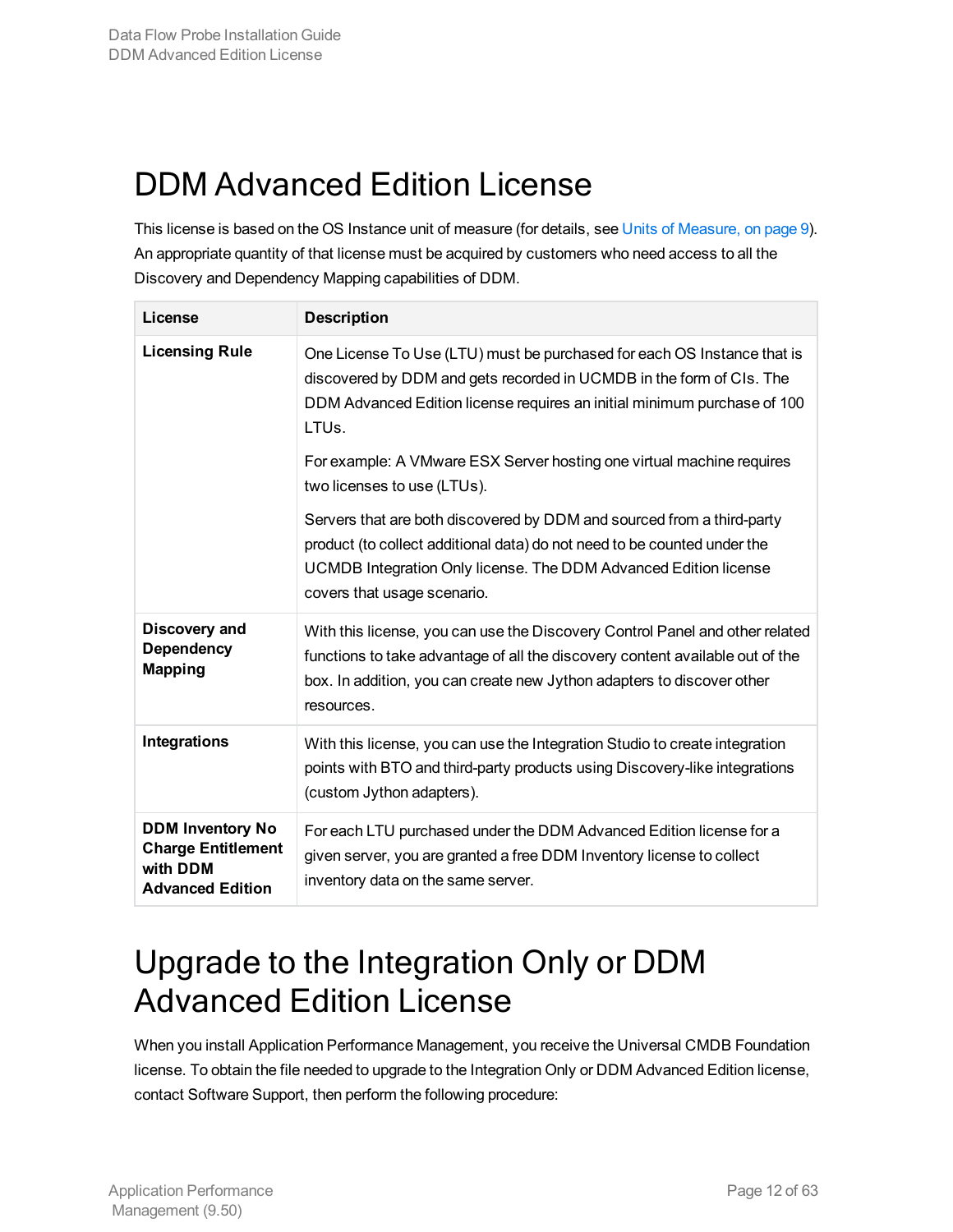### **To upgrade your license:**

- 1. Obtain the appropriate file from Software Support.
- 2. Replace the **ucmdb\_license.xml** file in the **<Application Performance Management root directory>\odb\conf** folder on the Data Processing server machine.

If Application Performance Management is installed in a distributed deployment, replace the file on the Gateway Server machine.

- 3. Use the JMX console to force a license change:
	- a. Launch the Web browser and enter the server address, as follows: **http://<APM Server Host Name or IP>:21212/jmx-console**.
	- b. When prompted, enter the JMX Console authentication credentials (if you do not have these credentials, contact your system administrator). The default user name and password are **admin**/**admin**.
	- c. Under **UCMDB**, click **service=Server Services** to open the Operations page.
	- d. Locate **getLicense** and enter the following information:

In the Value box for the **customerID** parameter, enter 1.

e. Click **Invoke**.

Information about the license type, customer name, permitted packages, and whether any applications are blocked is displayed.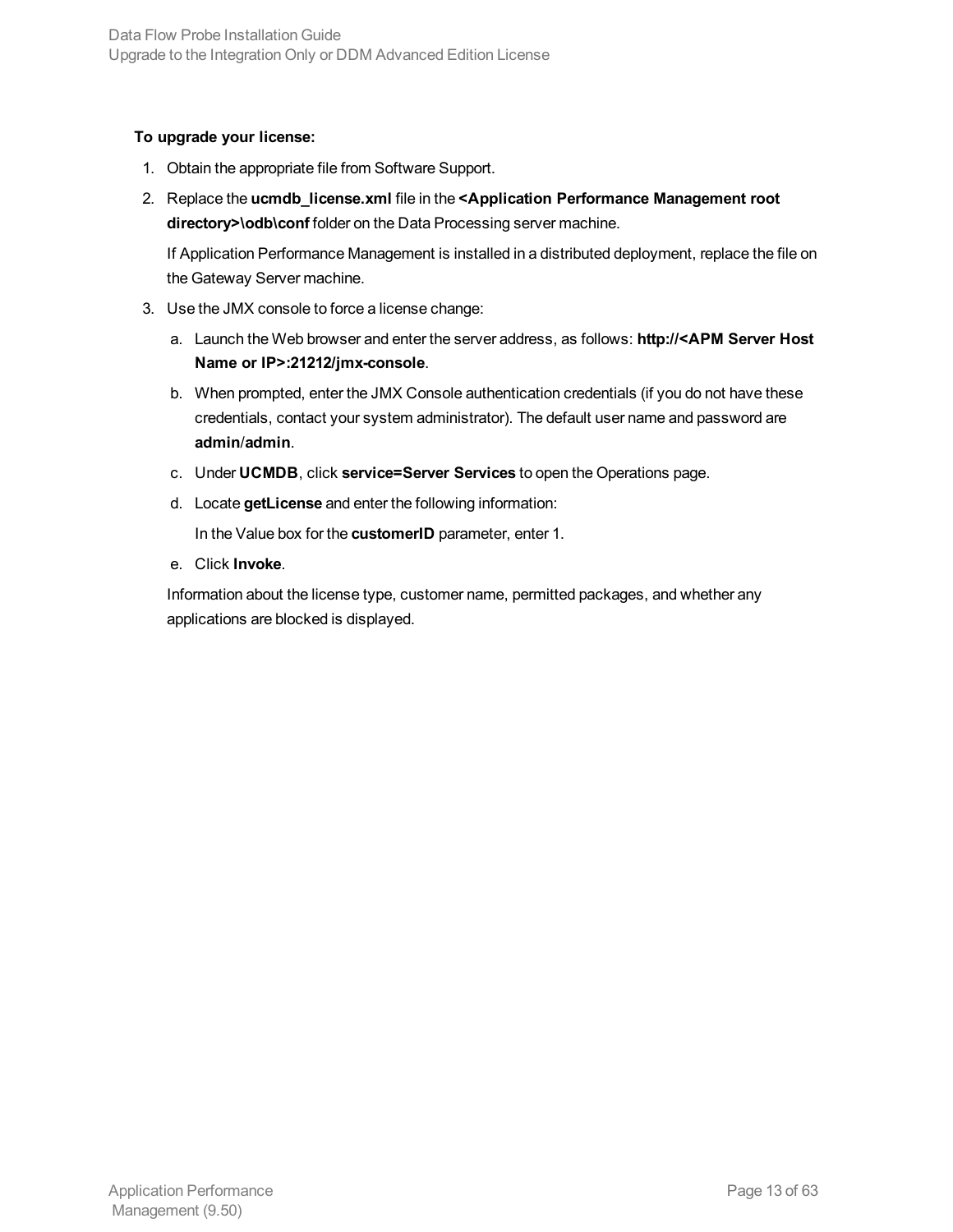# <span id="page-13-0"></span>Chapter 2: Data Flow Probe Installation and Configuration

This chapter includes:

# <span id="page-13-1"></span>Before You Install the Data Flow Probe

Consider the following before installing the Data Flow Probe:

• To install the Probe, use the Probe installation file associated with the version of APM you are using. The Probe installation version should exactly match the RTSM version released with APM. Otherwise, the Probe will fail.

For major/minor releases (for example, 9.00 or 9.20), this file is available on the DVD that comes with the APM media kit, or you can download it from the Software Updates page.

For minor-minor patch releases (for example, 9.13 or 9.21), you download this file from the Software Patches page.

Both files can be accessed from the [Software](https://softwaresupport.softwaregrp.com/) Support web site (https://softwaresupport.softwaregrp.com/).

- Review the Data Flow Probe system requirements in the version of the APM System Requirements and Support Matrixes Guide associated with the Probe you are installing.
- Review the APM Release Notes for any notes and limitations associated with the Probe.
- The Probe can be installed before or after you install the Application Performance Management Gateway server. However, during Probe installation, you must provide the name or IP of the APM Gateway Server, so it is preferable to install the APM Gateway Server before installing the Probe.
- Verify that you have enough hard disk space available before beginning installation. For details, see the section about Data Flow Probe requirements in the version of the APM System Requirements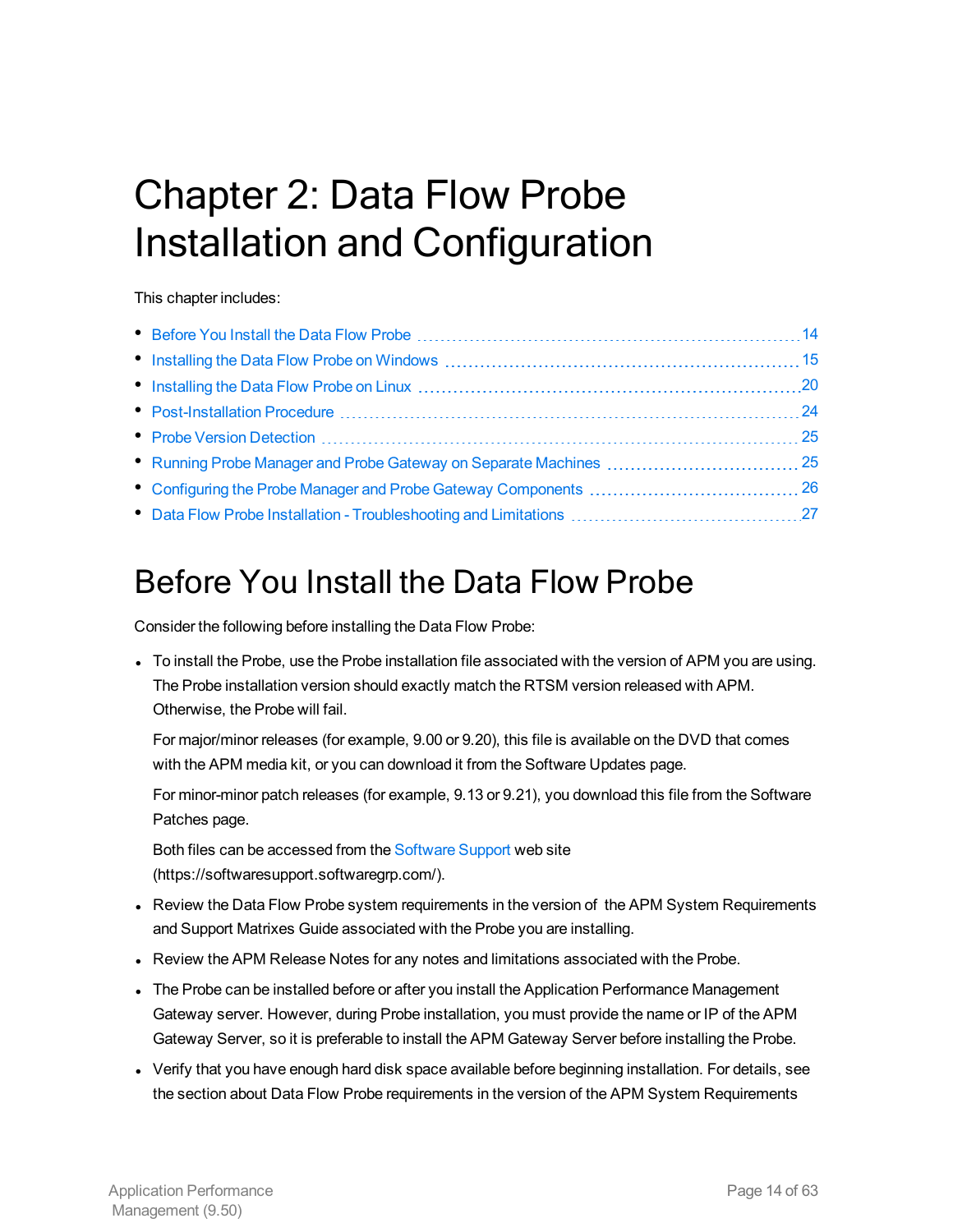and Support Matrixes Guide associated with the Probe you are installing.

- It is recommended that you should install the Probe on a separate server from the APM servers, to distribute the overall system load.
- <sup>l</sup> **Data Flow Probe on Windows:**
	- Before installing the Probe on a Windows 2008 machine, a user must have full control permissions on the file system. In addition, after installing the Probe, verify that the user who will run the Probe has full administration permissions on the file system where the Probe is installed.
- <sup>l</sup> **Data Flow Probe on Linux:**
	- This Probe on Linux is intended for integration use only, and cannot be used for discovery. That is, this Probe does not appear in the Data Flow Setup window.
	- $\circ$  Only integration with APM version 9.01 and later is supported on the Probe on Linux.
	- An instance of Microsoft MySQL database must not be running on the machine on which you are installing the Data Flow Probe. If an instance exists, you must disable it.
	- $\circ$  To install the Data Flow Probe on Linux, you must have root permissions to the Linux machine.

### <span id="page-14-0"></span>Installing the Data Flow Probe on Windows

The following procedure explains how to install the Data Flow Probe on a Windows platform.

### **NOTE:**

For important notes and considerations before you install the Data Flow Probe, see [Before](#page-13-1) You Install the Data Flow Probe, on the [previous](#page-13-1) page.

### **To install the Data Flow Probe:**

- 1. Download the Data Flow Probe for your APM version.
	- a. Go to the [Software](https://softwaresupport.softwaregrp.com/) Support web site (https://softwaresupport.softwaregrp.com/) and sign in.
	- b. Click **Search**.
	- c. Select **Application Performance Management (BAC) > 9.4x**.
	- d. Under Document Type, select **Patches**.
	- e. Search for and select **APM - Data Flow Probe**.
- 2. Run the data flow probe installation file released with the version of APM you are installing (for example, for APM 9.40 run **APM9.50\_DataFlowProbe \_11.0.130.exe**) and follow the instructions in the wizard.
- 3. The Introduction page opens. Click **Next**.
- 4. The License Agreement page opens. Accept the terms of the end-user license agreement and click **Next**.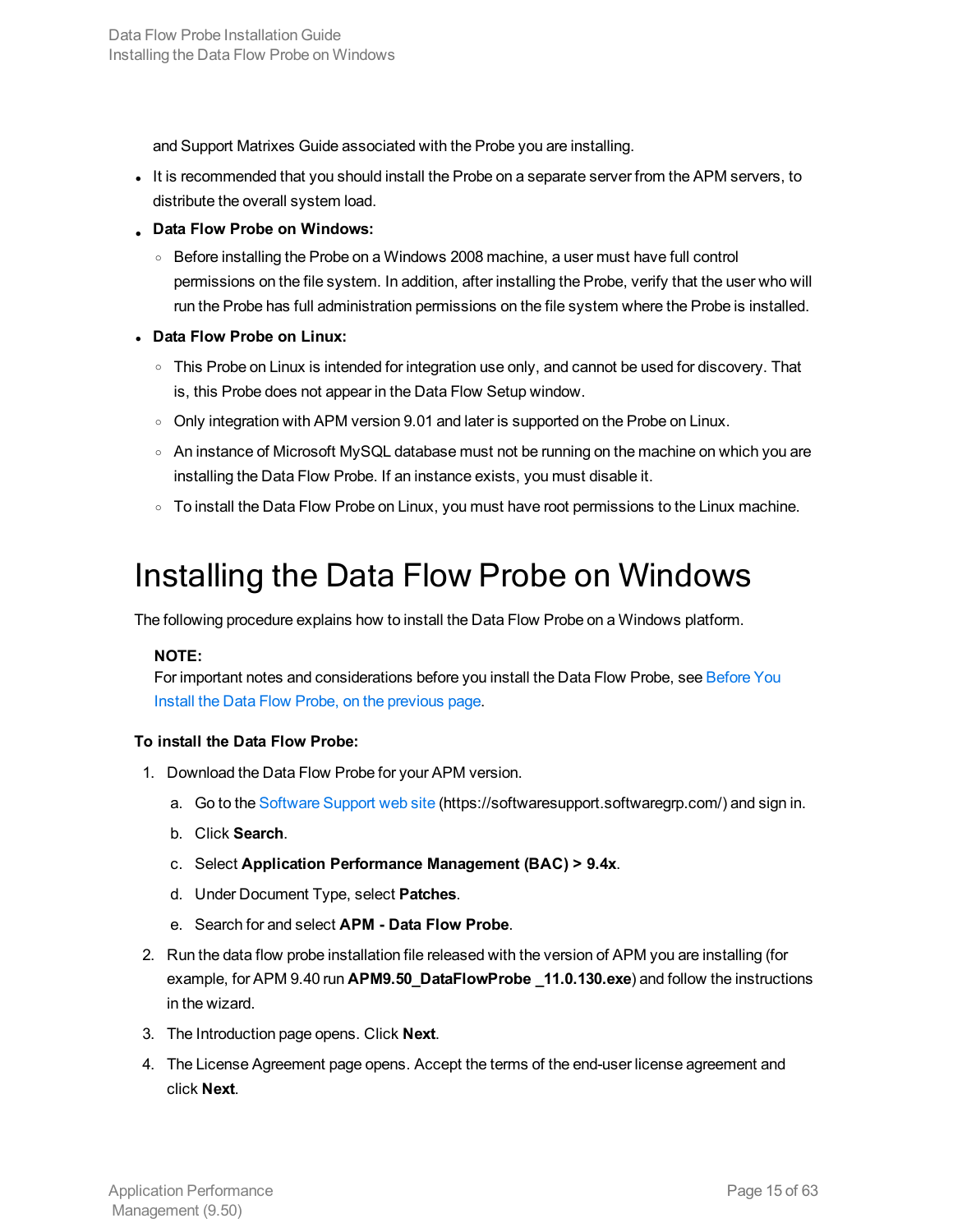5. The Setup Type page opens. Select **Full Data Flow Probe** installation. This installs the Data Flow Probe with all its components, including the Inventory Tools (Analysis Workbench, Viewer, SAI Editor, and MSI Scanner) required for application teaching.

### **NOTE:**

The Inventory Tools option is used to install only the Inventory Tools. For details about application teaching, see the Universal CMDB Data Flow Management Guide.

### Click **Next**.

6. The Select Installation Folder page opens. Accept the default installation folder, **C:\hp\UCMDB\DataFlowProbe**, or click **Choose** to select a different installation folder.

### **NOTE:**

The installation folder that you select must be empty.

To restore the default installation folder, after selecting a different folder, click **Restore Default Folder**.

- 7. The Data Flow Probe Configuration page opens, enabling you to configure the details of the application server to which the Data Flow Probe will report.
	- a. Under Application to report to select **BSM** and in the Application Server address box, enter the name or the IP address of the Universal CMDB server with which the Probe is to connect.

### **NOTE:**

In a High Availability environment, use the Writer virtual IP address of the load balancer.

b. In the Data Flow Probe address box, enter the IP address or DNS name of the machine on which you are currently installing the Probe, or accept the default.

### **NOTE:**

If the Data Flow Probe machine has more than one IP address, enter a specific IP address, and not the DNS name.

c. Click Next.

### **NOTE:**

If you do not enter the address of the application server, or if there is no TCP connection to the application server via default ports (8080,8443,80) (possibly because the application server has not fully started yet), a message is displayed. You can choose to continue to install the Probe without entering the address, or return to the previous page to add the address.

8. A second Data Flow Probe Configuration page opens, enabling you to configure an identifier for the Probe.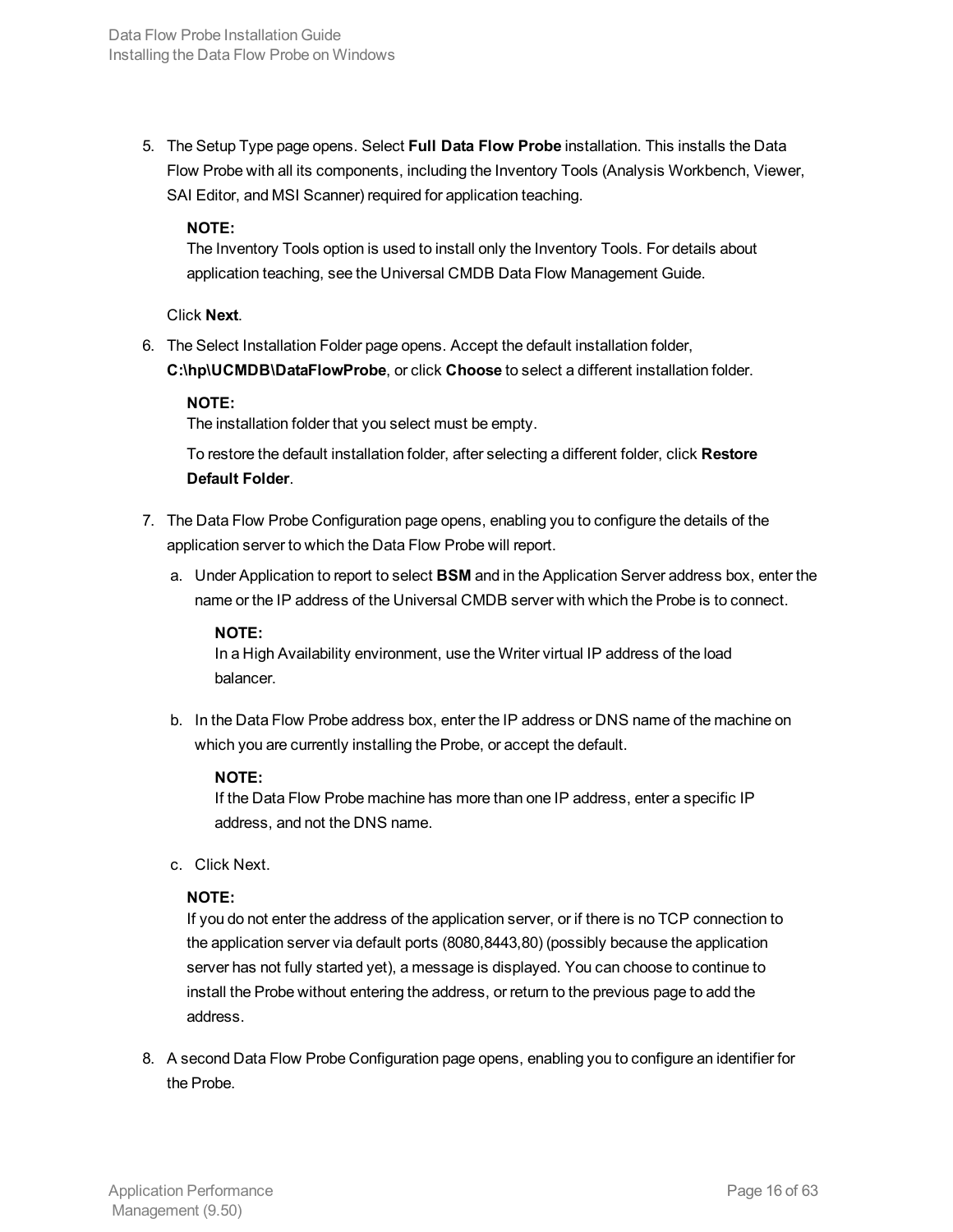a. In the Data Flow Probe Identifier box, enter a name for the Probe that is used to identify it in your environment.

### **NOTE:**

The Probe identifier is case sensitive, must be unique for each Probe in your deployment, and it must not exceed 50 characters.

When installing the Probe in separate mode, that is, the Probe Gateway and Probe Manager are installed on separate machines, you must give the same name to the Probe Gateway and all its Probe Managers. This name appears in UCMDB as a single Probe node. Failure to give the same name may prevent jobs from running.

To use the default UCMDB IP address or machine name, as defined in the UCMDB Server installation, select Use Default CMDB Domain.

The Default UCMDB Domain is also configurable in UCMDB's Infrastructure Settings module. For details, see the Universal CMDB Administration Guide.

- b. Click **Next**.
- 9. If you cleared the Use Default CMDB Domain box in the previous step, the Domain Configuration page opens.
	- a. **Data Flow Probe domain type**. Select the type of domain on which the Probe is to run:
		- **Customer**. Select if you are installing one or more Probes in your deployment.

#### **NOTE:**

Always use this option for new installations.

- **External**. Select this option for upgraded 6.x systems.
- b. **Data Flow Probe domain**. If you are not using the default domain defined in UCMDB enter the name of the domain here.

#### **NOTE:**

For external domains, this value must be identical to the Data Flow Probe Identifier defined in the previous step.

- c. Click **Next**.
- 10. The UCMDB Data Flow Probe Working Mode page opens. You can run the Probe Gateway and Probe Manager as one Java process or as separate processes.

### **NOTE:**

The Probe can be configured in separate mode in IPv4 environments, and in IPv4/IPv6 environments, but not in pure IPv6 environments.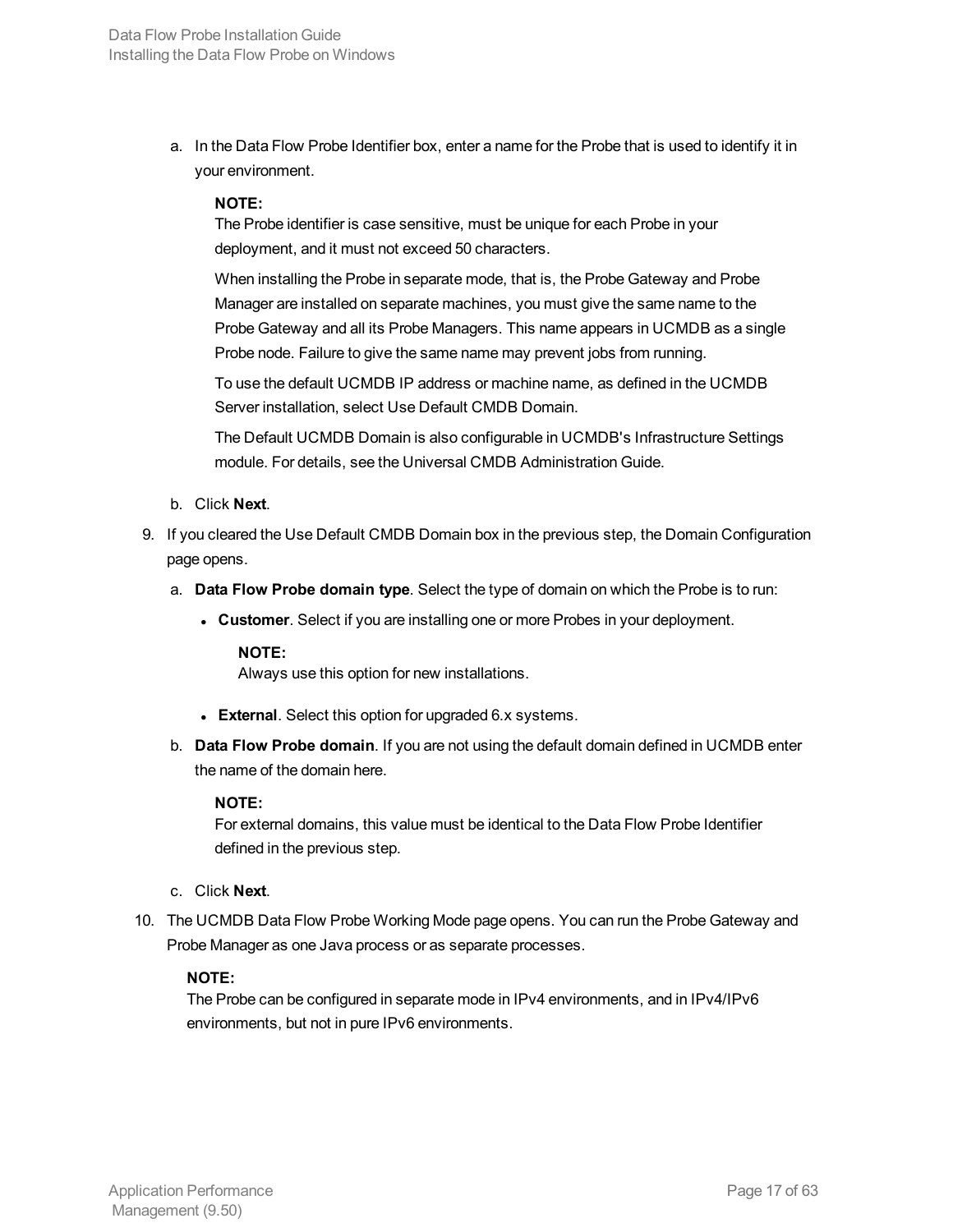- **.** Click **No** to run the Probe Gateway and Probe Manager as one process.
- <sup>l</sup> Click **Yes** to run the Probe Gateway and Probe Manager as two processes on separate machines.

When running the Probe Gateway and Probe Manager as two processes ensure the following:

- At least one Probe Gateway component must be installed. The Probe Gateway is connected to the UCMDB Server. It receives tasks from the Server and communicates with the collectors (Probe Managers).
- Several Probe Managers can be installed. The Probe Managers run jobs and gather information from networks.
- The Probe Gateway should contain a list of attached Probe Managers.
- The Probe Managers must know to which Probe Gateway they are attached.

### Click **Next**.

- 11. The UCMDB Data Flow Probe Memory Size page opens.
	- a. Define the minimum and maximum memory, in megabytes, to be allocated to the Probe.

### **NOTE:**

For information about changing the maximum heap size value at a later point in time, see the Universal CMDB Data Flow Management Guide.

### b. Click **Next**.

- 12. The PostgreSQL Account Configuration page opens. The PostgreSQL Data Flow Probe account is used by the Data Flow Probe to connect to the PostgreSQL database. This account is less privileged compared to the PostgreSQL root account. Its password is encrypted in the DataFlowProbe.properties configuration file.
	- a. Enter the password for the PostgreSQL Data Flow Probe account and enter it a second time for confirmation.

### **NOTE:**

Changing this password requires an update to the DataFlowProbe.properties file.

- b. Click **Next**.
- 13. A second PostgreSQL Account Configuration page opens where you configure the PostgreSQL root account. The PostgreSQL root account is the account used to administer the PostgreSQL database. When set, it may need to be provided while executing scripts under the Probe's installation.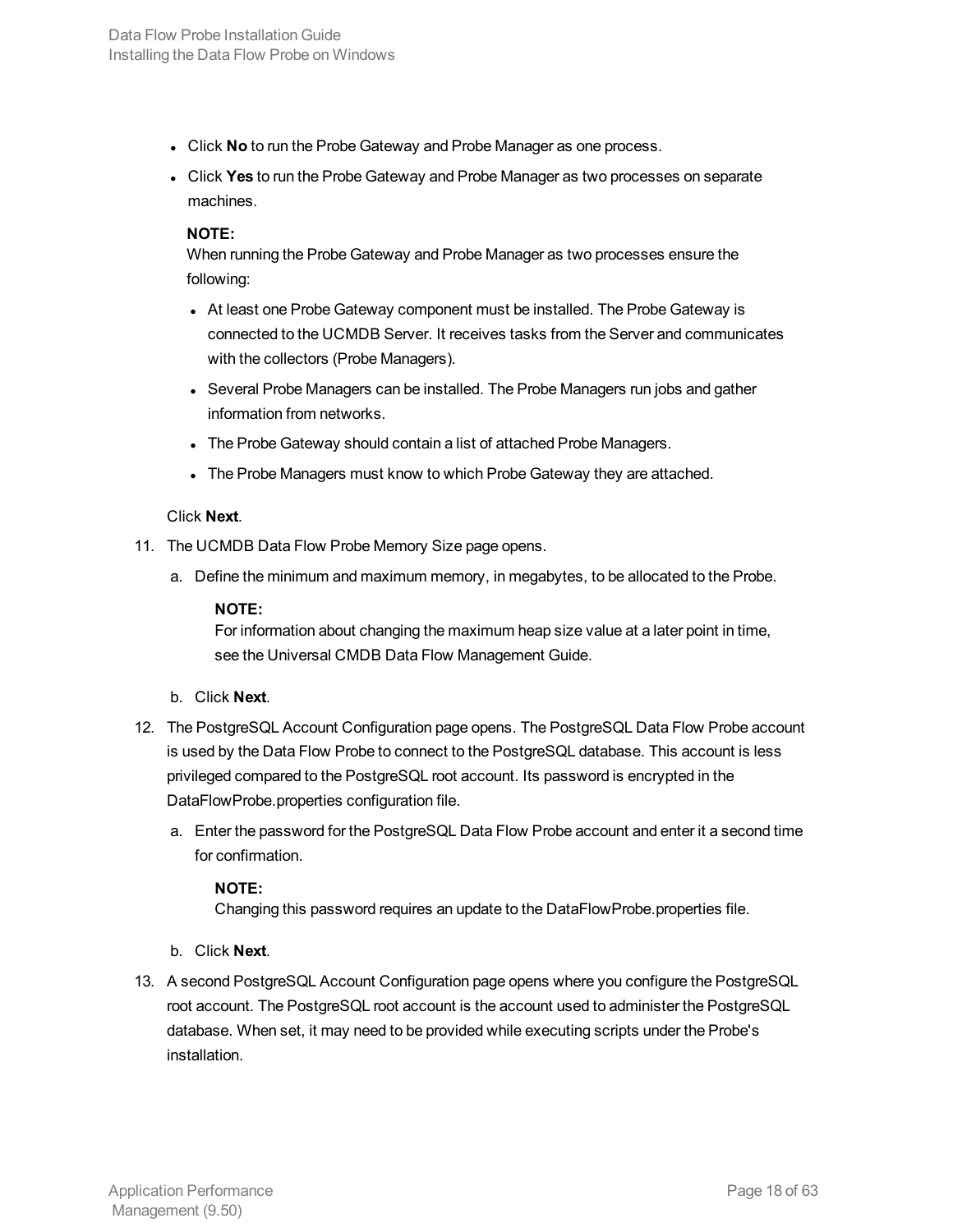a. Enter the password for the PostgreSQL Data Flow Probe account, and enter it a second time for confirmation.

### **NOTE:**

Changing the root account password does not affect operation of the Probe.

- b. Click **Next**.
- 14. The Account Configuration for Uploading Scan Files page opens. This is used for Manual Scanner Deployment mode. It enables uploading scan files directly to the XML Enricher's incoming directory on the Data Flow Probe using HTTP or HTTPS.
	- a. Enter the user name and password for this account, and enter the password a second time for confirmation. The default user name is UploadScanFile.
	- b. Click **Next**.
- 15. The Pre-Installation Summary page opens.

Review the selections you have made and click **Install** to complete the installation of the Probe.

16. When the installation is complete, the Install Complete page opens.

#### **NOTE:**

Any errors occurring during installation are written to the following file:

### **C:\hp\UCMDB\DataFlowProbe\HP\_UCMDB\_Data\_Flow\_Probe\_InstallLog.log**

Any database-related errors occurring during installation are written to the following log:

#### **C:\hp\UCMDB\DataFlowProbe\runtime\log\postgresql.log**

Click **Done**.

### **NOTE:**

If you installed the Probe on a Windows 2008 machine:

- a. Locate the wrapper.exe file in the C:\hp\UCMDB\DataFlowProbe\bin folder.
- b. Right-click the wrapper.exe file and select Properties.
- c. In the Compatibility tab:
	- i. Select Compatibility mode.
	- ii. Select Run this program in compatibility for: Windows XP (Service Pack 2).
	- iii. Select Run this program as administrator.

After installing the Probe, we recommend disabling virus scanning on the main directory that is used to store your PostgreSQL table data. The default directory is **C:\hp\UCMDB\DataFlowProbe\pgsql\data**.

17. Start the Probe: Select **Start > All Programs > UCMDB > Start Data Flow Probe**.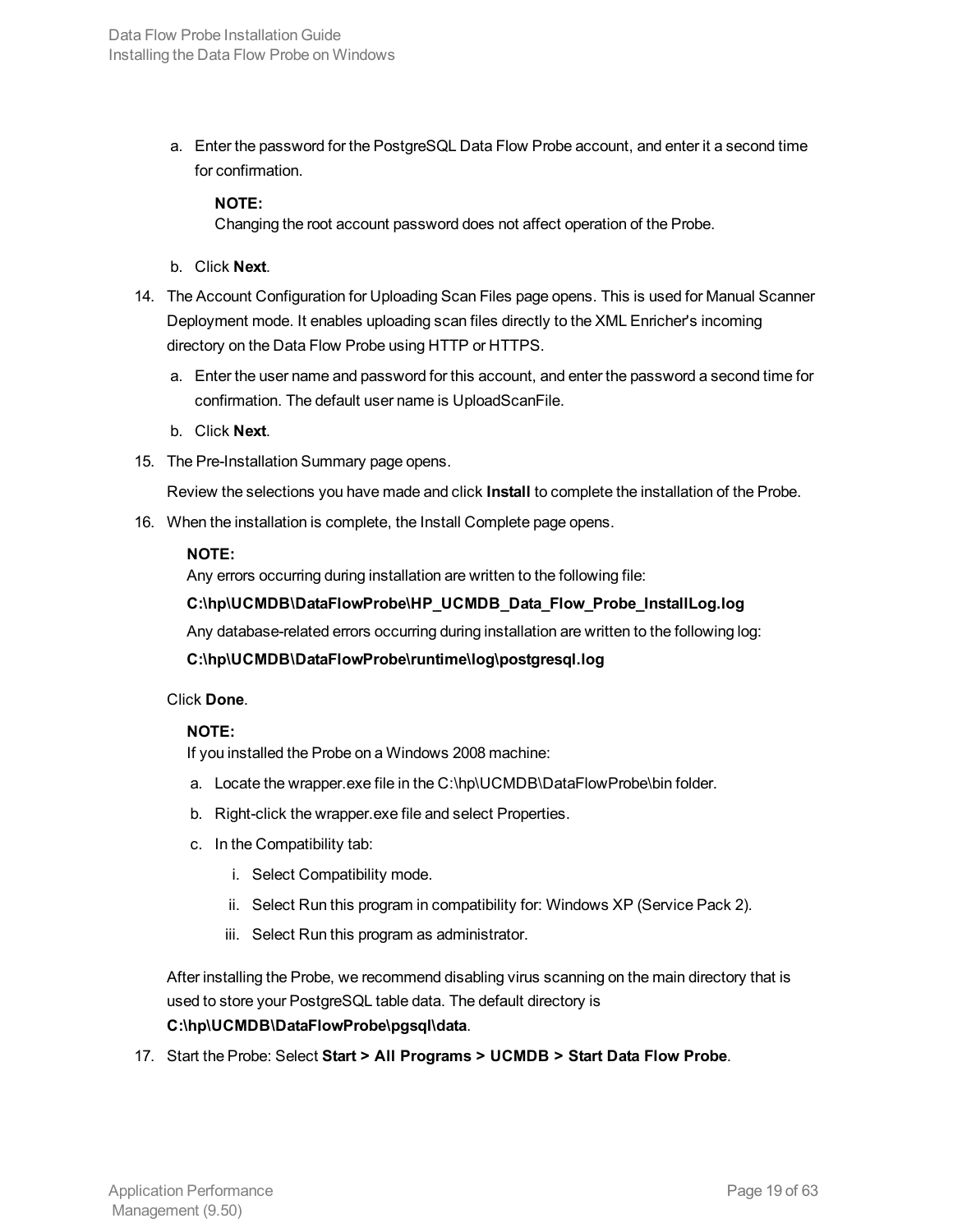To start the Probe from the console, at the command prompt execute the following script: **C:\hp\UCMDB\DataFlowProbe\bin\gateway.bat console**.

### **NOTE:**

In order for the Probe to connect to the application server, the application server must be fully started.

The Probe is displayed in UCMDB in the Data Flow Management module, under **Data Flow Probe Setup > <Domain> > Probes**.

18. If you selected to run the Probe Gateway and Probe Manager as two processes on separate machines, you must configure the Probe Gateway and Probe Manager components.

# <span id="page-19-0"></span>Installing the Data Flow Probe on Linux

The following procedure explains how to install the Data Flow Probe on a Linux platform.

### **NOTE:**

For important notes and considerations before you install the Data Flow Probe, see [Before](#page-13-1) You Install the Data Flow [Probe,](#page-13-1) on page 14.

### **To install the Data Flow Probe:**

1. Select **Admin > Platform > Setup and Maintenance > Downloads**.

### **NOTE:**

The **Data Flow Probe** link in the Downloads page is displayed only if you have purchased a license for Data Flow Management and the administrator has added the Probe link to the Downloads page. For details, see the section about installing component setup files in the *Application Performance Management Deployment Guide*.

2. To run the installation wizard, execute the following command:

### **sh <path to the installer>/APM9.50\_DataFlowProbe\_11.0.130.bin**

The following commands are executed:

Preparing to install...

Extracting the JRE from the installer archive...

Unpacking the JRE...

Extracting the installation resources from the installer

archive...

Configuring the installer for this system's environment...

Launching installer...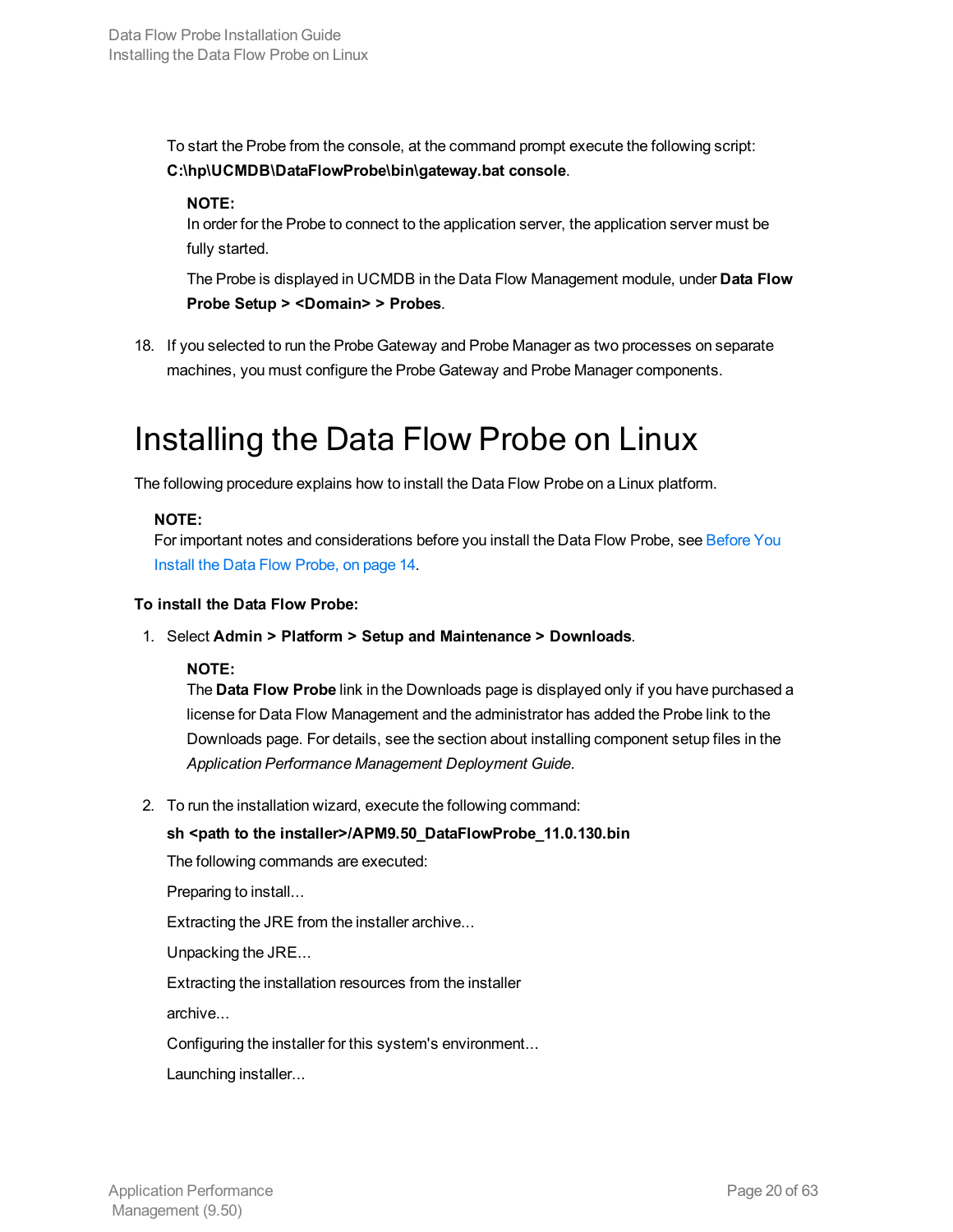- 3. When the initial process is complete, the splash screen opens. Choose the locale language and click **OK**.
- 4. The Introduction page opens. Click **Next**.
- 5. The License Agreement page opens. Accept the terms of the end-user license agreement and click **Next**.
- 6. The Select Installation Folder page opens. Accept the default installation folder, **opt/hp/UCMDB/DataFlowProbe**, or click **Choose** to browse to and select a different installation folder.

- You can change the location of the installation, but the folder must be located under **/opt/**.
- If you selected a different folder and you want to restore the default installation folder, click **Restore Default Folder**.

Click **Next**.

- 7. The Data Flow Probe Configuration page opens. The Data Flow Probe Configuration page enables you to configure the details of the application server to which the Data Flow Probe will report. Complete the following information:
	- <sup>l</sup> **Application to report to.** Select the application server with which you are working:
		- <sup>o</sup> **Universal CMDB**: In the **Application Server address** box, enter the name or the IP address of the Universal CMDB server to which the Probe is to be connected.

### **NOTE:**

In a High Availability environment, use the Writer virtual IP address of the load balancer.

**.** In the Data Flow Probe address box, enter the IP address or DNS name of the machine on which you are currently installing the Probe, or accept the default.

### **NOTE:**

If the Data Flow Probe machine has more than one IP address, enter a specific IP address, and not the DNS name.

### Click **Next**.

- 8. A second Data Flow Probe Configuration page opens, enabling you to configure an identifier for the Probe.
	- **.** In the Data Flow Probe Identifier box, enter a name for the Probe that is used to identify it in your environment.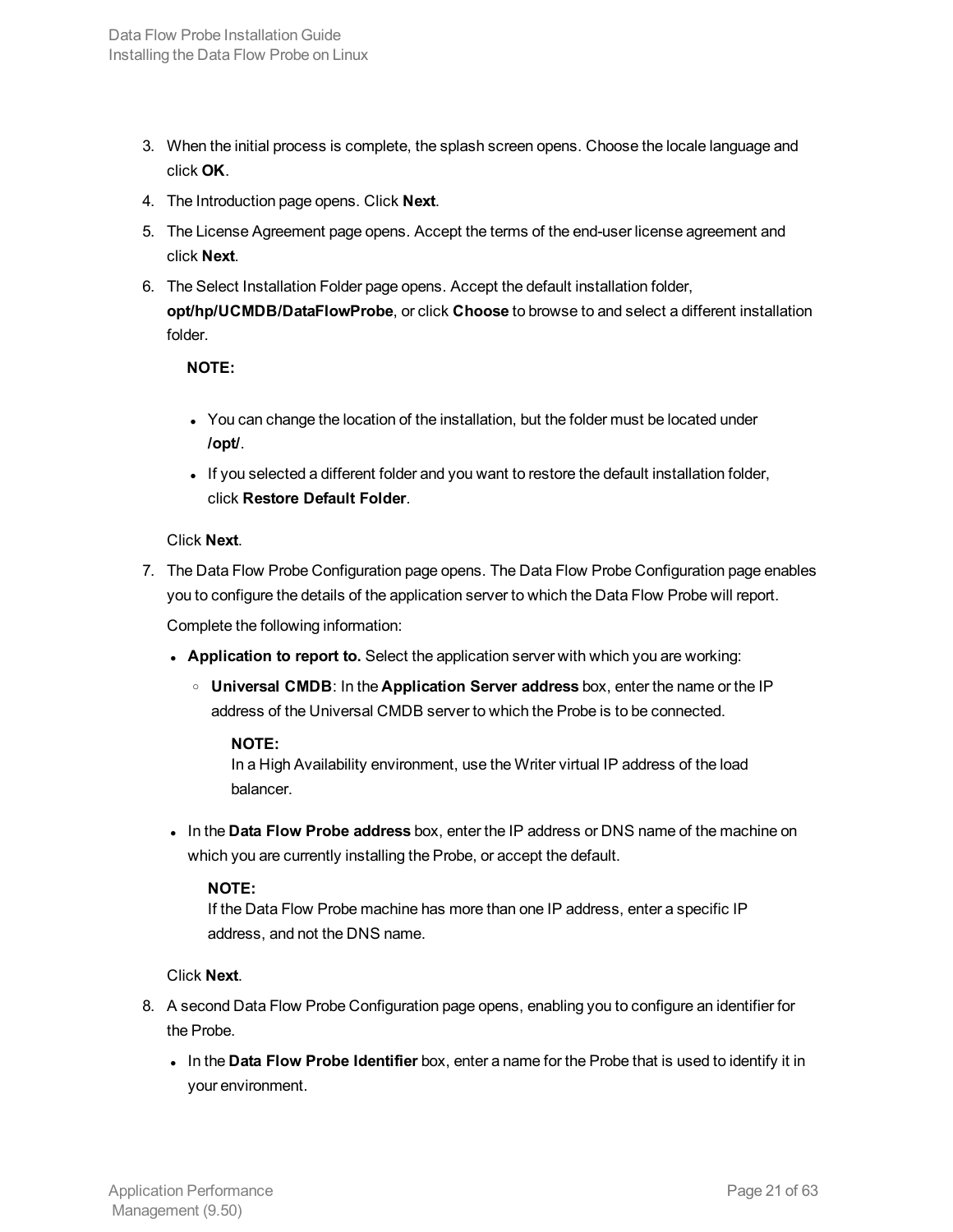The Probe identifier is case sensitive and must be unique for each Probe in your deployment, and it must not exceed 50 characters.

<sup>l</sup> Select **Use Default CMDB Domain** to use the default UCMDB IP address or machine name, as defined in the UCMDB Server installation.

The Default UCMDB Domain is also configurable in UCMDB's Infrastructure Settings module. For details, see the Universal CMDB Administration Guide.

Click **Next**.

- 9. If you cleared the **Use Default CMDB Domain** box, the UCMDB Data Flow Probe Domain Configuration page opens. In the UCMDB Data Flow Probe Domain Configuration page:
	- **Data Flow Probe domain type.** Select the type of domain on which the Probe is to run:
		- <sup>o</sup> **Customer.** Select if you are installing one or more Probes in your deployment.

### **NOTE:**

Always use this option for new installations.

- <sup>o</sup> **External.** Select if you are upgrading from version 6.x systems.
- <sup>l</sup> **Data Flow Probe domain.** If you are not using the default domain defined in UCMDB, enter the name the domain here.

### **NOTE:**

For external domains, this value must be identical to the Data Flow Probe Identifier defined in the previous step.

### Click **Next**.

10. The UCMDB Data Flow Probe Memory Size page opens. Define the minimum and maximum memory to be allocated to the Probe.

### **NOTE:**

For information about changing the maximum heap size value at a later point in time, see the Universal CMDB Data Flow Management Guide.

### Click **Next**.

11. The PostgreSQL Account Configuration page opens.

The PostgreSQL Data Flow Probe account is used by the Data Flow Probe to connect to the PostgreSQL database. This account is less privileged compared to the PostgreSQL root account. Its password is encrypted in the **DataFlowProbe.properties** configuration file.

a. Enter the password for the PostgreSQL Data Flow Probe account and enter it a second time for confirmation.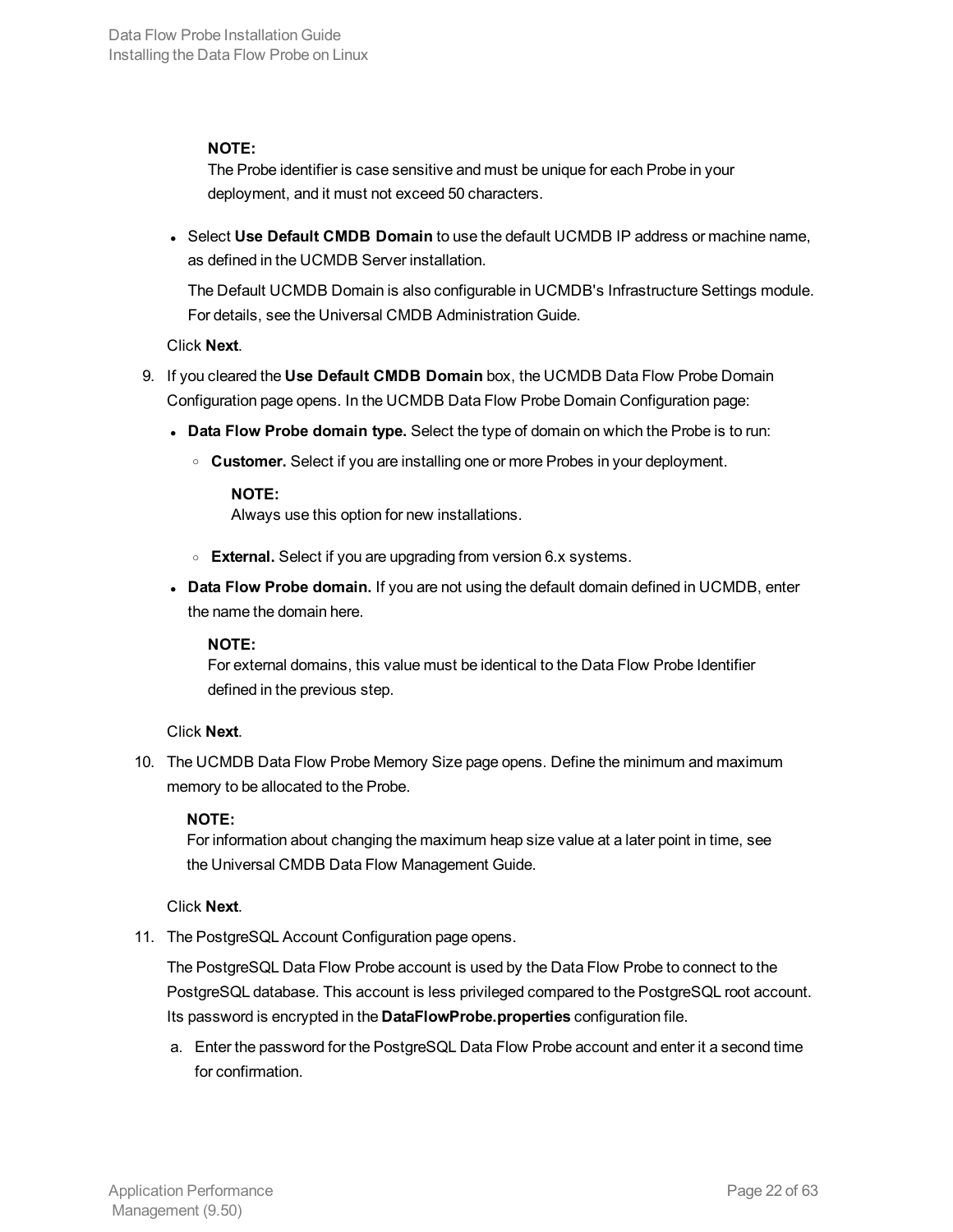Changing this password requires an update to the **DataFlowProbe.properties** file.

- b. Click **Next**.
- 12. A second PostgreSQL Account Configuration page opens where you configure the PostgreSQL root account. The PostgreSQL root account is the account used to administer the PostgreSQL database. When set, it may need to be provided while executing scripts under the Probe's installation.
	- a. Enter the password for the PostgreSQL Data Flow Probe account, and enter it a second time for confirmation.

### **NOTE:**

Changing the root account password does not affect operation of the Probe.

- b. Click **Next**.
- 13. The Account Configuration for Uploading Scan Files page opens.
	- a. Enter the user name and password for this account, and enter the password a second time for confirmation. The default user name is **UploadScanFile**.
	- b. Click **Next**.
- 14. The Pre-Installation Summary dialog box opens. In the Pre-Installation Summary dialog box opens, review the selections you have made and click **Install** to complete the installation of the Probe.
- 15. When installation is complete, the Install Complete page opens.

### **NOTE:**

Any errors occurring during installation are written to the following file:

### **/opt/hp/UCMDB/DataFlowProbe/HP\_UCMDB\_Data\_Flow\_Probe\_InstallLog.log.**

If you installed the Probe to another directory under **/opt/**, the log file is located there.

### Click **Done**.

### **NOTE:**

After installing the Probe, we recommend disabling virus scanning on the main directory that is used to store your PostgreSQL table data. The default directory is **/opt/hp/UCMDB/DataFlowProbe/pgsql/data**.

16. Activate the Probe.

### **NOTE:**

The user running the Probe service must be a member of the Administrators group.

In order for the Probe to connect to the application server, the application server must be fully started.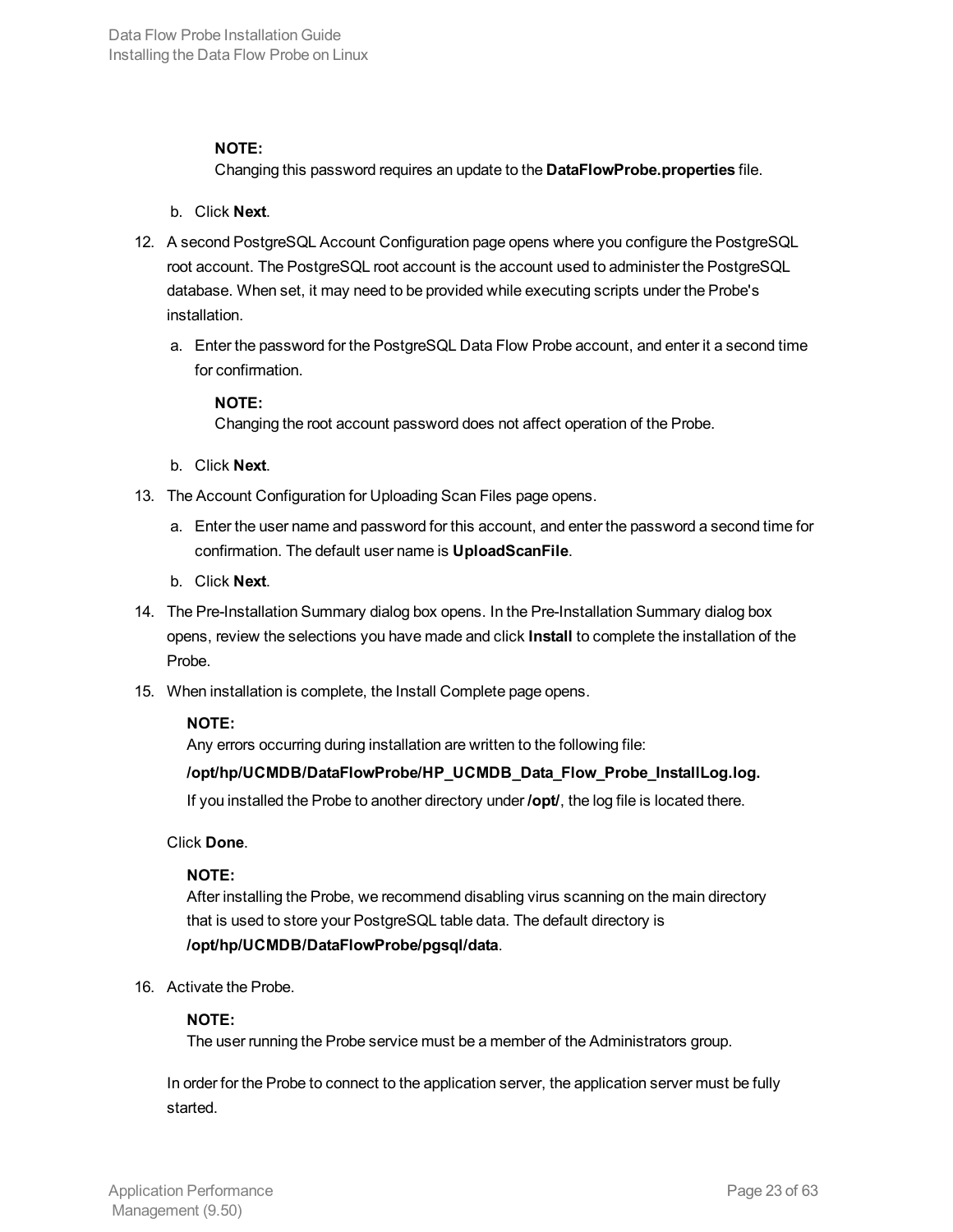Execute the following command:

### **/opt/hp/UCMDB/DataFlowProbe/bin/ProbeGateway.sh start**

To activate the Probe in a console, execute the following command:

### **/opt/hp/UCMDB/DataFlowProbe/bin/ProbeGateway.sh console**

### **TIP:**

A Probe installed on a Linux machine is displayed when creating a new integration point in the Data Flow Management Integration Studio. For details, see the section describing how to create integration points in the Universal CMDB Data Flow Management Guide.

The Linux Probe does not appear in the list of Data Flow Probes in the Data Flow Probe Setup window.

### <span id="page-23-0"></span>Post-Installation Procedure

If you installed the Probe on a Windows 2008 machine:

- 1. Locate the **wrapper.exe** file in the **<Data Flow Probe Installation Path>\DataFlowProbe\bin** folder.
- 2. Right-click the **wrapper.exe** file and select **Properties**.
- 3. In the **Compatibility** tab:
	- a. Select **Compatibility mode**.
	- b. Select **Run this program in compatibility for**: **Windows XP (Service Pack 2)**.
	- c. Select **Run this program as administrator**.
- 4. Start the Probe: Select **Start > All Programs > UCMDB > Start Data Flow Probe**.

### **NOTE:**

For details about launching the Probe in a Console, refer to the *RTSM Data Flow Management Guide*.

The Probe is displayed in Application Performance Management: access **Admin > RTSM Administration > Data Flow Management > Data Flow Probe Setup**.

### **NOTE:**

We recommend disabling virus scanning on the main directory that is used to store your MySQL table data. The default directory is **<Data Flow Probe Installation Path>\DataFlowProbe\MySQL\**.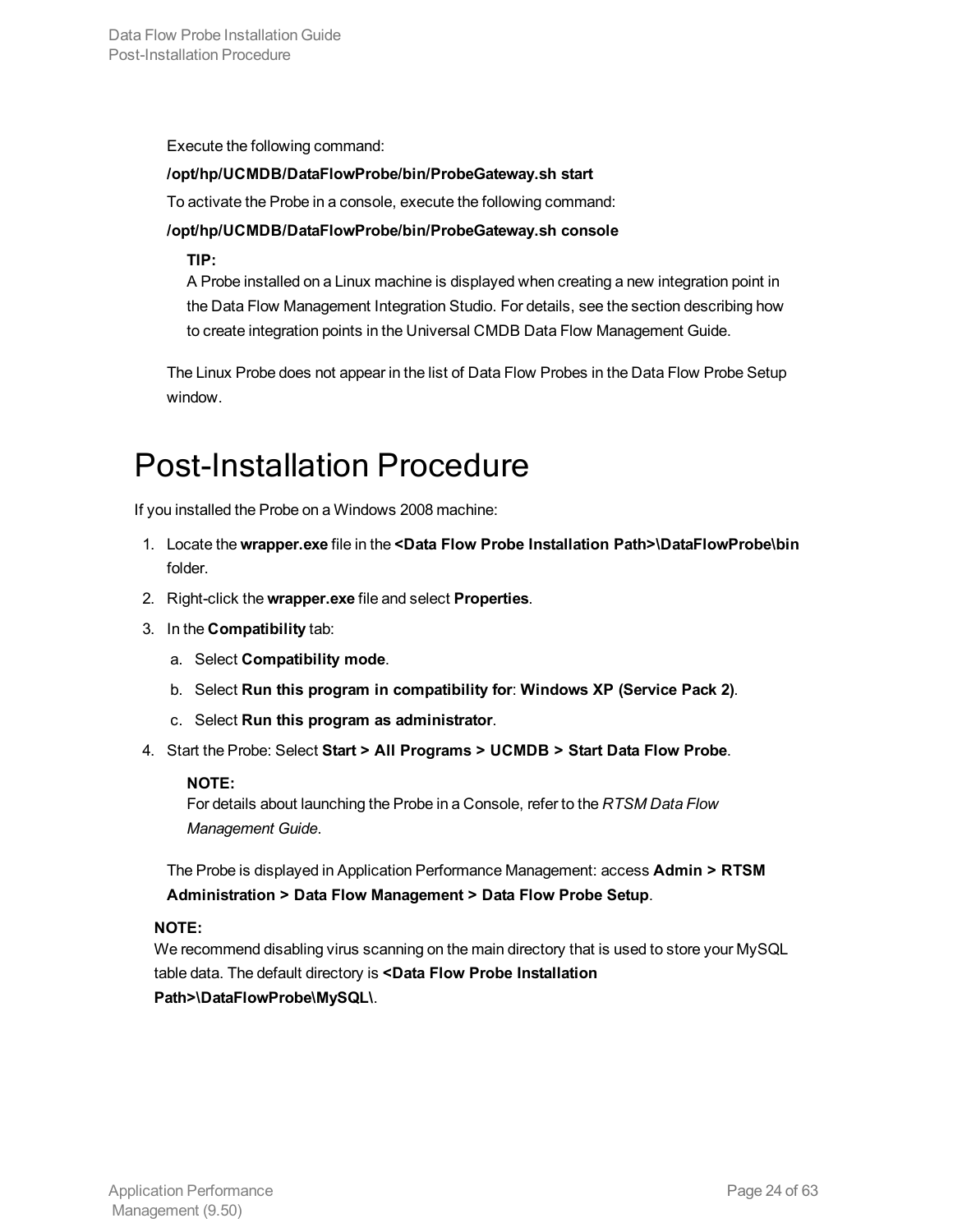### <span id="page-24-0"></span>Probe Version Detection

### **NOTE:**

This is relevant for Windows only.

The Probe reports its version when connecting to the server. The Probe version is displayed in Data Flow Management, in the **Details** pane of the Data Flow Probe Setup module. If the Probe version is not compatible with the server version (and there is no supported upgrade), an error is generated and the Probe is forced to shut down.

When you apply a new Cumulative Update Patch (CUP) to the UCMDB 9.05 server, the Probes do not shut down automatically, and are able to report new data to the server. However, this is not recommended. Therefore, when you apply a CUP to the server, you must also apply it to the Probes either manually or automatically.

# <span id="page-24-1"></span>Running Probe Manager and Probe Gateway on Separate Machines

During installation, you can choose to separate the Probe Manager and Probe Gateway processes so that they run on separate machines. You must:

- 1. Install the Probe on both machines according to the procedure in [Installing](#page-14-0) the Data Flow Probe on [Windows,](#page-14-0) on page 15. In the step that asks if you want to install the Probe Manager and Probe Gateway in separate mode, select **Yes**.
- 2. Perform the configuration in Configuring the Probe Manager and Probe Gateway [Components,](#page-25-0) on the next [page](#page-25-0).

### **NOTE:**

- At least one Probe Gateway component must be installed. Gateway is connected to the UCMDB Server, receives tasks from the Server, and communicates with the collectors (Probe Manager).
- Several Probe Managers can be installed. Managers run jobs and gather information from networks.
- The Probe Gateway should contain a list of attached Managers.
- The Probe Managers must know to which Gateway they are attached.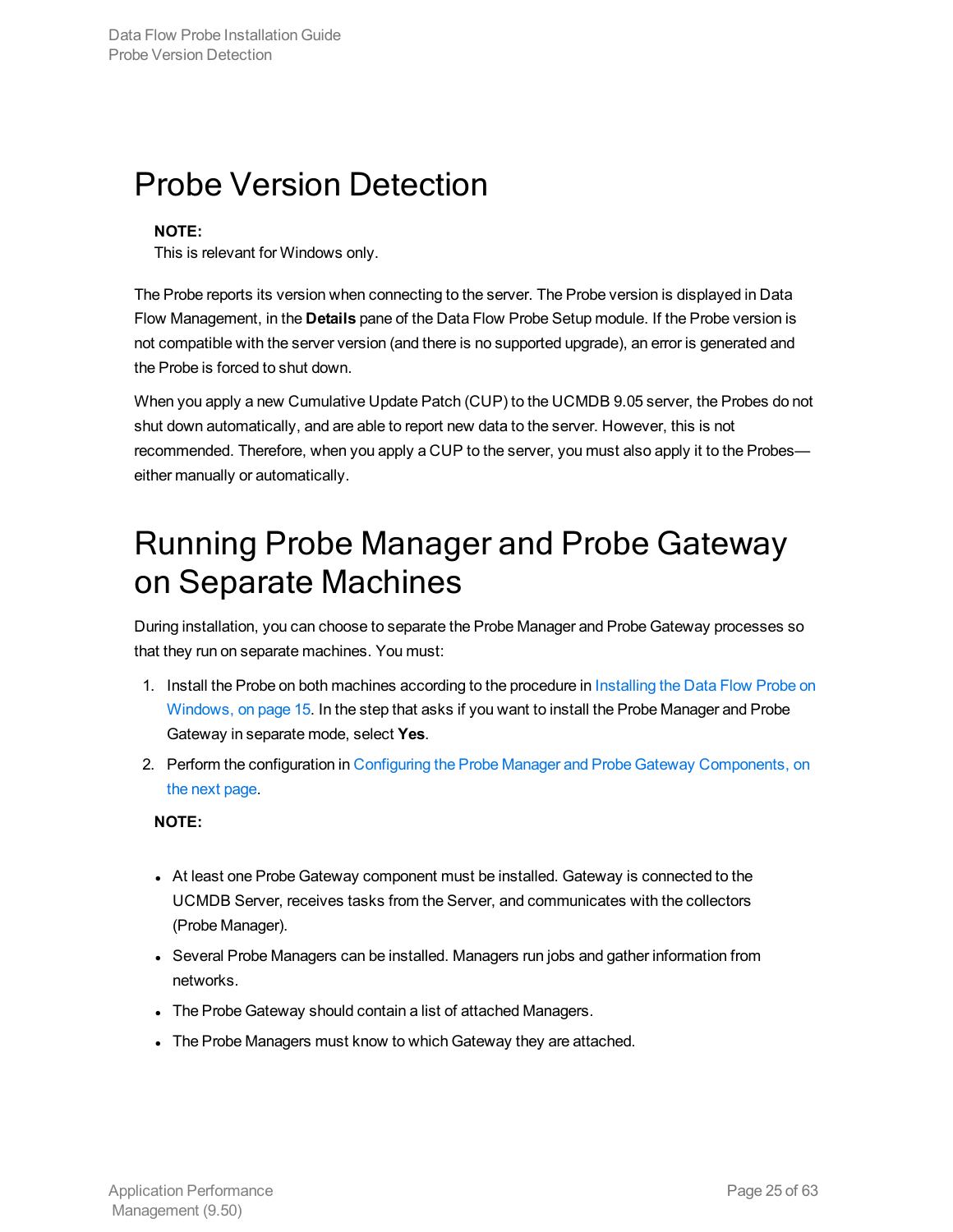# <span id="page-25-0"></span>Configuring the Probe Manager and Probe Gateway Components

This section explains how to set up the Data Flow Probe when the Probe Manager and Probe Gateway run as separate processes on two machines.

### **NOTE:**

The Probe Manager name in both the probeMgrList.xml and DiscoveryProbe.properties files must be identical. The name is case sensitive.

- 1. Set up the Probe Gateway machine.
	- a. Open the following file:

### **<Data Flow Probe Installation Path>\DataFlowProbe\conf\probeMgrList.xml**

b. Locate the line beginning  $\epsilon$  probe Mgr  $ip=$  and add the Manager machine name or IP address, for example:

```
<probeMgr ip="OLYMPICS08">
```
c. Open the following file:

#### **<Data Flow Probe Installation Path>\DataFlowProbe\conf\DiscoveryProbe.properties**

d. Locate the lines beginning appilog.collectors.local.ip = and appilog.collectors.probe.ip = and enter the Gateway machine name or IP address, for

example:

```
appilog.collectors.local.ip = STARS01
appilog.collectors.probe.ip = STARS01
```
2. Set up the Probe Manager machine.

In **<Data Flow Probe Installation Path>\DataFlowProbe\conf\DiscoveryProbe.properties**:

a. Locate the line beginning  $appliedg.collectors.local.jp = and enter the Manager machine$ name or IP address, for example:

```
appilog.collectors.local.ip = OLYMPICS08
```
b. Locate the line beginning  $appliedg.collectors.probe.i p =$  and enter the Gateway machine name in uppercase, for example:

```
appilog.collectors.probe.ip = STARS01
```
- 3. Start the services.
	- a. On the Probe Manager machine, start the Manager service:

**Start > All Programs > UCMDB > Start Data Flow Probe Manager**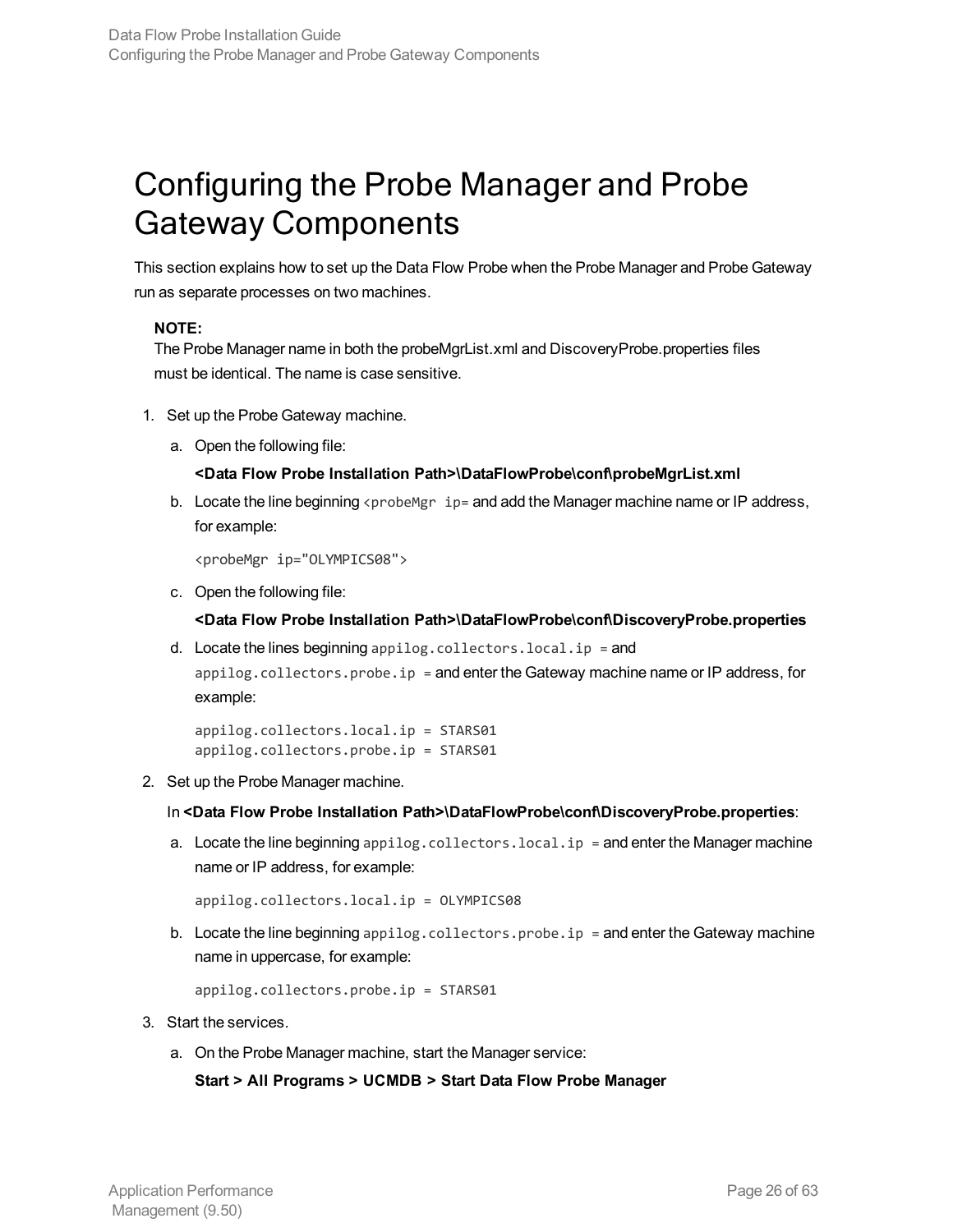b. On the Probe Gateway machine, start the Gateway service: **Start > All Programs > UCMDB > Start Data Flow Probe Gateway**

### <span id="page-26-0"></span>Data Flow Probe Installation - Troubleshooting and Limitations

### *Repairing Corrupted Databases*

The Data Flow Probe MySQL database may become corrupt without the possibility of recovery, for example, because the machine was shut down but the MySQL service was not stopped.

### **To repair the corruption:**

- 1. Stop the Probe.
- 2. Run the repair tool:
	- **Windows: Run the repair\_mysql.bat tool from the following folder:**

### **<Data Flow Probe Installation Path>\DataFlowProbe\tools\**.

**.** Linux: Run the **repair\_mysql.sh** tool from the following folder:

### **/opt/hp/UCMDB/DataFlowProbe/tools**

3. Start the Probe.

If this procedure does not fix the corruption, contact Software Support.

### *Probe Downgrade or Rollback*

Automatic downgrade or rollback of the probe version is not supported. To perform downgrade or to rollback a version upgrade, uninstall the probe and then install the required version.

### *Probe Restart*

There are several situations where the Probe automatically restarts itself. For example, when deploying a new Content Pack or applying a CUP. In these cases, the Probe waits for 15 minutes to allow the running jobs to finish, and only then shuts down. Jobs that did not finish in that time (for example, long integrations) start running again when the Probe restarts.

### *Probe Terminated with OutOfMemoryError Error*

If the Probe is terminated and the following error appears in probe-error.log file: **java.lang.OutOfMemoryError: PermGen space**, do the following:

- 1. Stop the probe.
- 2. Modify the PermSize parameters in the **WrapperGateway.conf** file:
	- <sup>l</sup> **Windows:** Open **<Data Flow Probe Installation Path>\DataFlowProbe\bin\WrapperGateway.conf**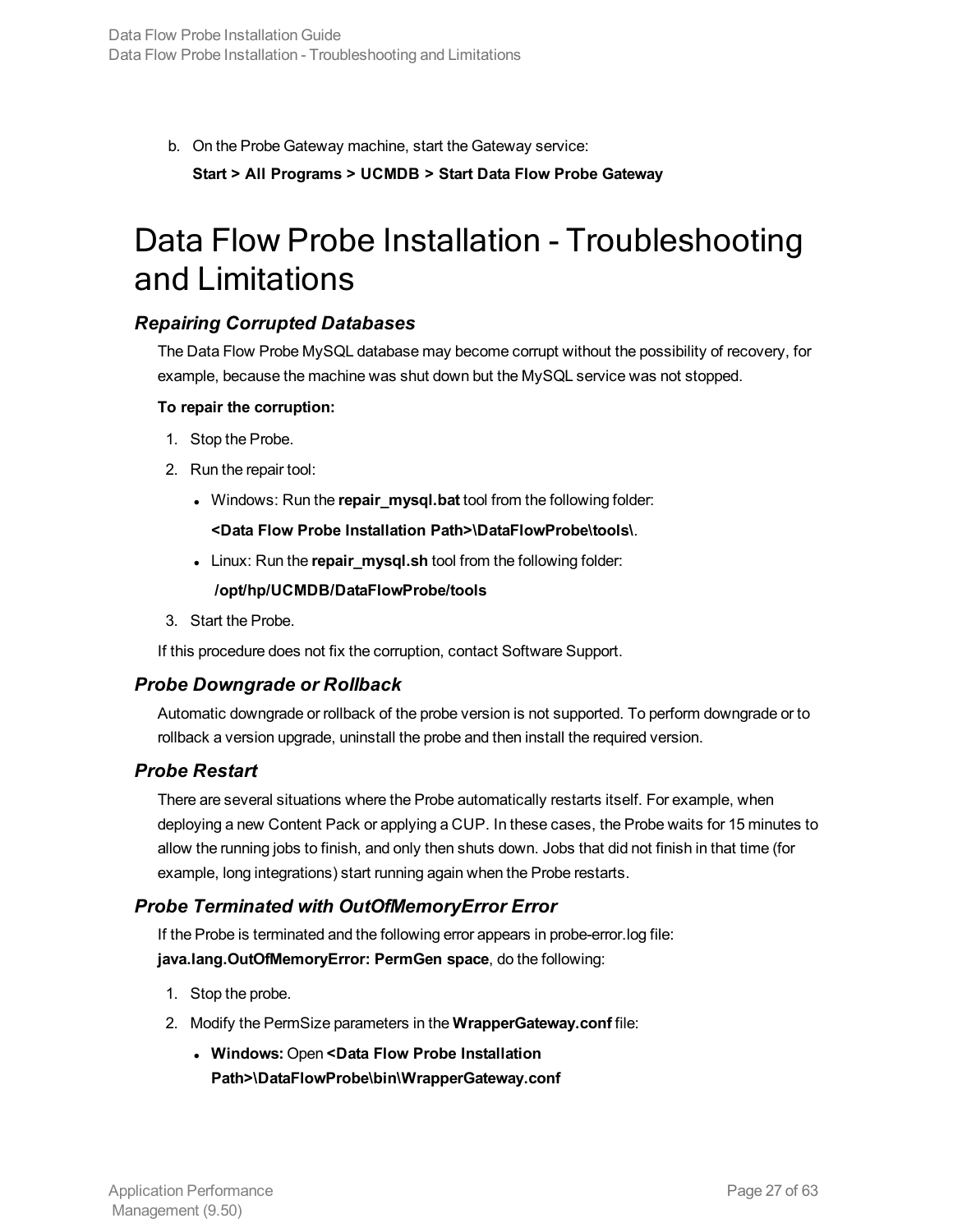<sup>l</sup> **Linux:** Open **/opt/hp/UCMDB/DataFlowProbe/bin/WrapperGateway.conf**

and add the following lines to line 65:

- <sup>l</sup> wrapper.java.additional.19=-XX:PermSize=128m
- <sup>l</sup> wrapper.java.additional.20=-XX:MaxPermSize=256m
- 3. Save the file.
- 4. Modify the PermSize parameters in the **WrapperGateway.conf** file:
	- <sup>l</sup> **Windows:** Open **<Data Flow Probe Installation Path>\DataFlowProbe\bin\WrapperManager.conf**
	- <sup>l</sup> **Linux:** Open **/opt/hp/UCMDB/DataFlowProbe/bin/WrapperManager.conf** and add the following lines to line 65:
	- <sup>l</sup> wrapper.java.additional.19=-XX:PermSize=128m
	- <sup>l</sup> wrapper.java.additional.20=-XX:MaxPermSize=256m
- 5. Save the file.
- 6. Start the Probe.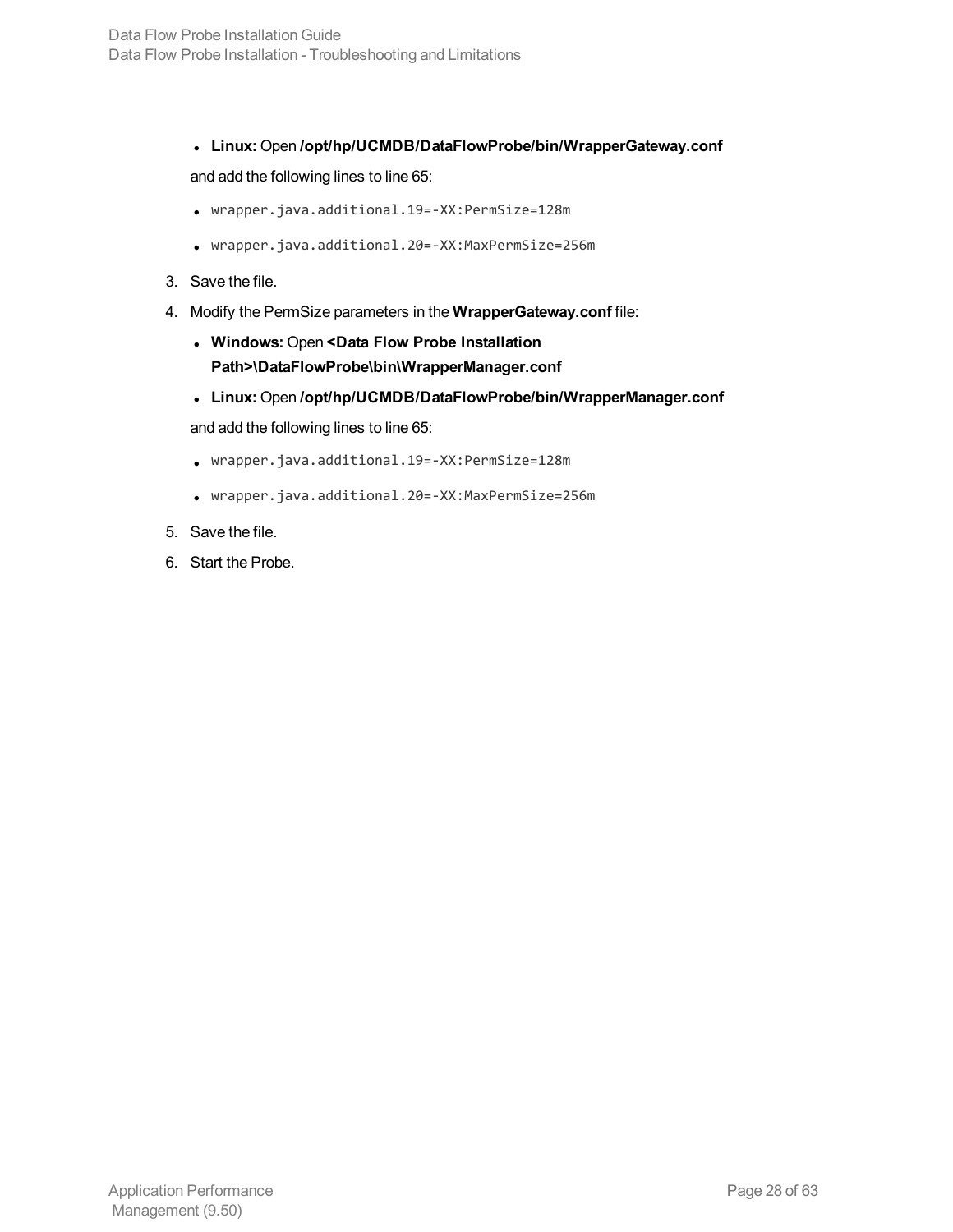# <span id="page-28-0"></span>Chapter 3: Upgrading the Data Flow Probe

This task describes how to upgrade the Data Flow Probe.

### **NOTE:**

When you upgrade to the latest BSM 9.2x from BSM 9.12 or a later version or APM 9.30 or a later version on a Windows platform, any installed instances of Data Flow Probes are automatically upgraded to match the RTSM version released with the latest BSM 9.2x/APM 9.3x version you are installing. In that case, you do not need to manually upgrade the Probe. To detect which version of the Probe is currently installed, see the Probe Version [Detection,](#page-24-0) on page 25. If the automatic upgrade fails or you are upgrading on a Linux platform, you must upgrade the Probe manually.

### **To upgrade the Data Flow Probe manually:**

1. **Stop the old Probe.**

If the Probe is running, stop the Probe as follows:

- <sup>l</sup> **Windows:** Start **Programs** > **UCMDB** > **Stop Data Flow Probe**
- Linux: Run the following command: /opt/hp/UCMDB/DataFlowProbe/bin/ProbeGateway.sh stop
- 2. **Uninstall the old Probe.**
	- <sup>l</sup> **Windows:** Start **Programs** > **UCMDB** > **Uninstall Data Flow Probe**. When the Probe is uninstalled, delete the folder that contained the Probe: <Data Flow Probe Installation Path>\DataFlowProbe
	- <sup>l</sup> **Linux:**
		- a. Do one of the following:
			- <sup>o</sup> In shell, execute: sh /opt/hp/UCMDB/DataFlowProbe/UninstallerData/Uninstall\_Discovery\_Probe
			- <sup>o</sup> Double-click the **Uninstall\_Discovery\_Probe** file in
				- /opt/hp/UCMDB/DataFlowProbe/UninstallerData
		- b. Delete the **/opt/hp/UCMDB/DataFlowProbe/** folder.
- 3. **Install the new Probe**

#### **CAUTION:**

To upgrade the Probe, use the Probe installation file associated with the version of APM you are using. The Probe installation version should exactly match the RTSM version released with APM. Otherwise, the Probe will fail.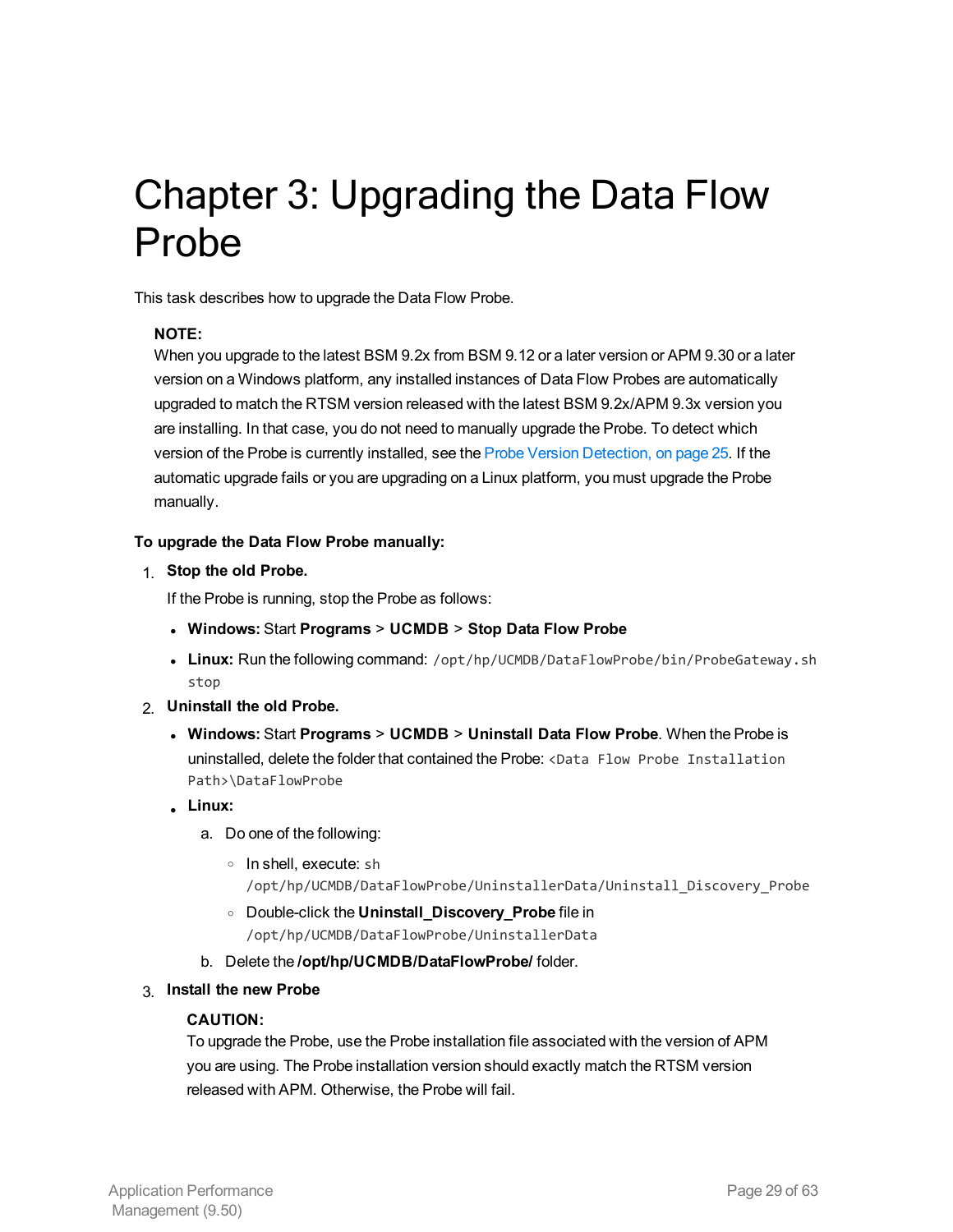For major/minor releases (for example, 9.00 or 9.20), this file is available on the DVD that comes with the APM media kit, or you can download it from the Software Updates page.

For minor-minor patch releases (for example, 9.13 or 9.21), you download this file from the Software Patches page.

Both files can be accessed from the [Software](https://softwaresupport.softwaregrp.com/) Support web site https://softwaresupport.softwaregrp.com/).

Install the new Probe with the same configuration as for the old Probe installation. That is, use the same Probe ID, domain name, and server name. Remember that the Probe ID is case sensitive.

- **Windows:** See Installing the Data Flow Probe on [Windows,](#page-14-0) on page 15.
- **Linux:** See [Installing](#page-19-0) the Data Flow Probe on Linux, on page 20.

### **NOTE:**

After performing an upgrade and installing the new Data Flow Probe:

- All the Discovery jobs that were active before the upgrade are automatically run.
- A full data synchronization is automatically triggered.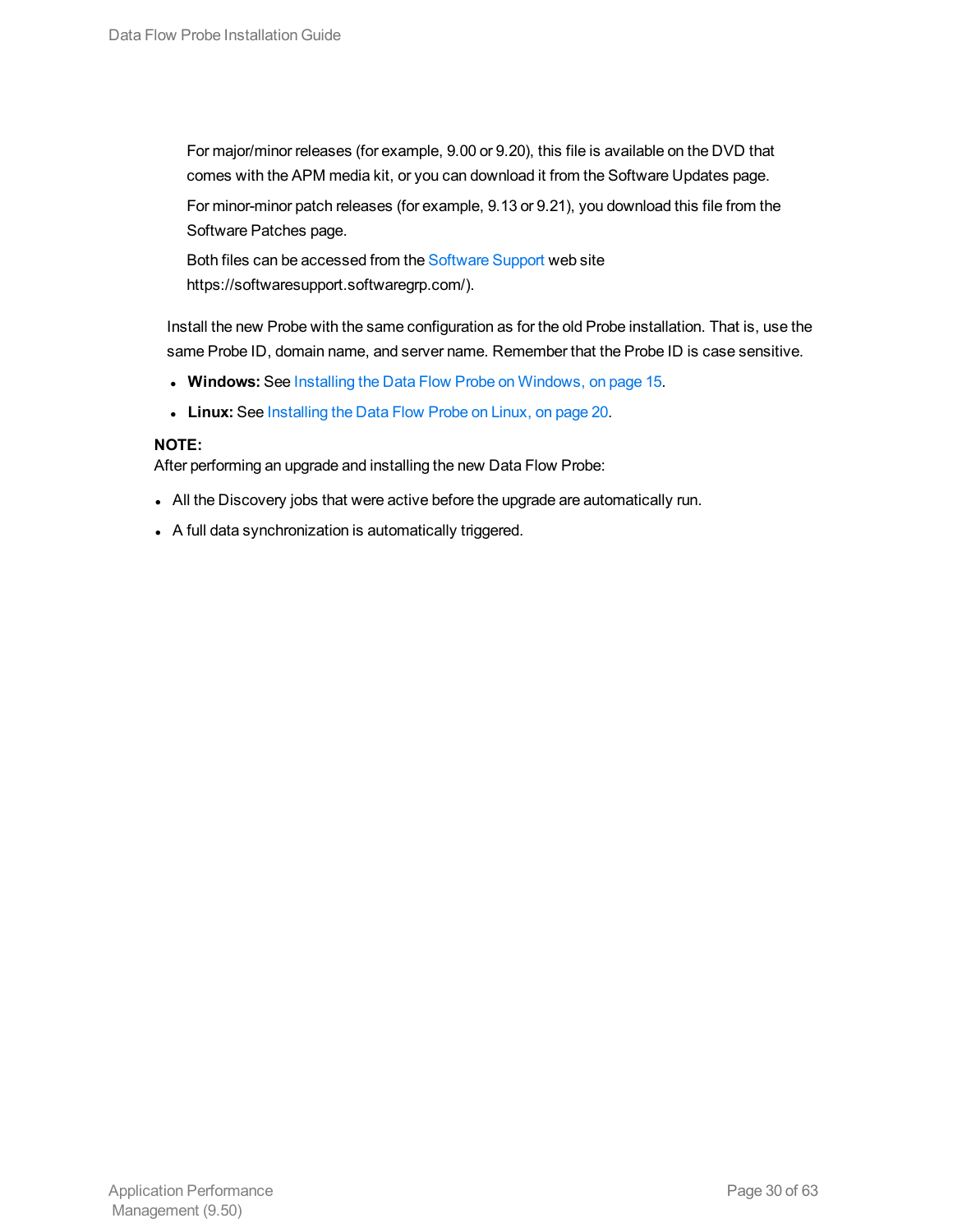# <span id="page-30-0"></span>Chapter 4: Data Flow Credentials Management

This chapter includes:

| ٠                                                                                         |    |
|-------------------------------------------------------------------------------------------|----|
|                                                                                           |    |
| ٠                                                                                         |    |
|                                                                                           |    |
|                                                                                           |    |
|                                                                                           |    |
|                                                                                           |    |
|                                                                                           |    |
|                                                                                           |    |
|                                                                                           |    |
| Configure CM Client Authentication and Encryption Settings Manually on the Probe 38       |    |
| Disable Automatic Synchronization of the CM Client Authentication and Encryption Settings |    |
|                                                                                           |    |
| • Configure CM Client Authentication and Encryption Settings on the Probe 38              |    |
|                                                                                           |    |
|                                                                                           |    |
| ٠                                                                                         |    |
| • Configure the CM Client's Cache Encryption Settings on the Probe 41                     |    |
| Export and Import Credential and Range Information in Encrypted Format  42                |    |
| Change Confidential Manager (CM) Client Log File Message Level 44                         |    |
| ٠                                                                                         |    |
|                                                                                           |    |
|                                                                                           |    |
|                                                                                           |    |
|                                                                                           |    |
|                                                                                           |    |
| Manually Change the Encryption Key when the Probe Manager and Probe Gateway are           |    |
|                                                                                           |    |
|                                                                                           | 49 |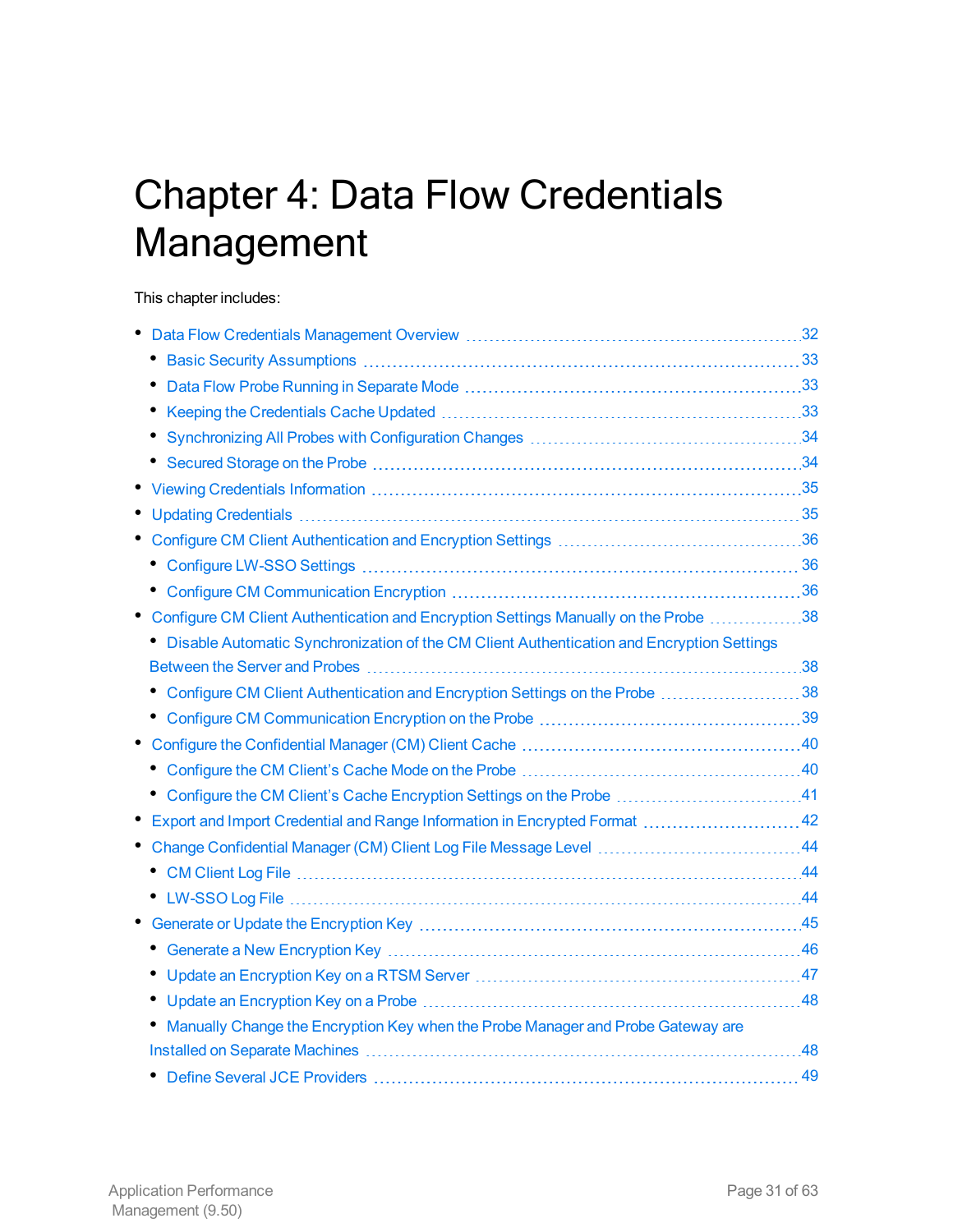### <span id="page-31-0"></span>Data Flow Credentials Management Overview

To perform discovery or run integration, you must set up the credentials to access the remote system. Credentials are configured in the Data Flow Probe Setup window and saved in the RTSM Server. For details, see the section describing the Data Flow Probe setup in the RTSM Data Flow Management Guide.

Credentials storage is managed by the Confidential Manager (CM) component.

The Data Flow Probe can access the credentials using the CM client. The CM client resides on the Data Flow Probe and communicates with the CM server, which resides on the RTSM Server. Communication between the CM client and the CM server is encrypted, and authentication is required by the CM client when it connects to the CM server.

The CM client's authentication on the CM server is based on a LW-SSO component. Before connecting to the CM server, the CM client first sends an LW-SSO cookie. The CM server verifies the cookie and upon successful verification, communication with the CM client begins. For details about LW-SSO, see [Configure](#page-35-1) LW-SSO Settings, on page 36.

The communication between the CM client and the CM server is encrypted. For details about updating the encryption configuration, see Configure CM [Communication](#page-35-2) Encryption , on page 36.

#### **CAUTION:**

The CM authentication uses the universal time defined on the computer (UTC). In order for the authentication to succeed, ensure that the universal time on the Data Flow probe and the UCMDB Server are the same. The server and probe may be located in different time zones, as UTC is independent of time zone or daylight savings time.

The CM client maintains a local cache of the credentials. The CM client is configured to download all credentials from the CM server and store them in a cache. The credentials changes are automatically synchronized from CM server on a continuous basis. The cache can be a file-system or in-memory cache, depending on the preconfigured settings. In addition, the cache is encrypted and cannot be accessed externally. For details about updating the cache settings, see [Configure](#page-39-1) the CM Client's [Cache](#page-39-1) Mode on the Probe, on page 40. For details about updating the cache encryption, see [Configure](#page-40-0) the CM Client's Cache [Encryption](#page-40-0) Settings on the Probe, on page 41.

For details on troubleshooting, see Change [Confidential](#page-43-0) Manager (CM) Client Log File Message Level, on [page](#page-43-0) 44.

You can copy credentials information from one RTSM server to another. For details, see [Export](#page-41-0) and Import Credential and Range [Information](#page-41-0) in Encrypted Format, on page 42.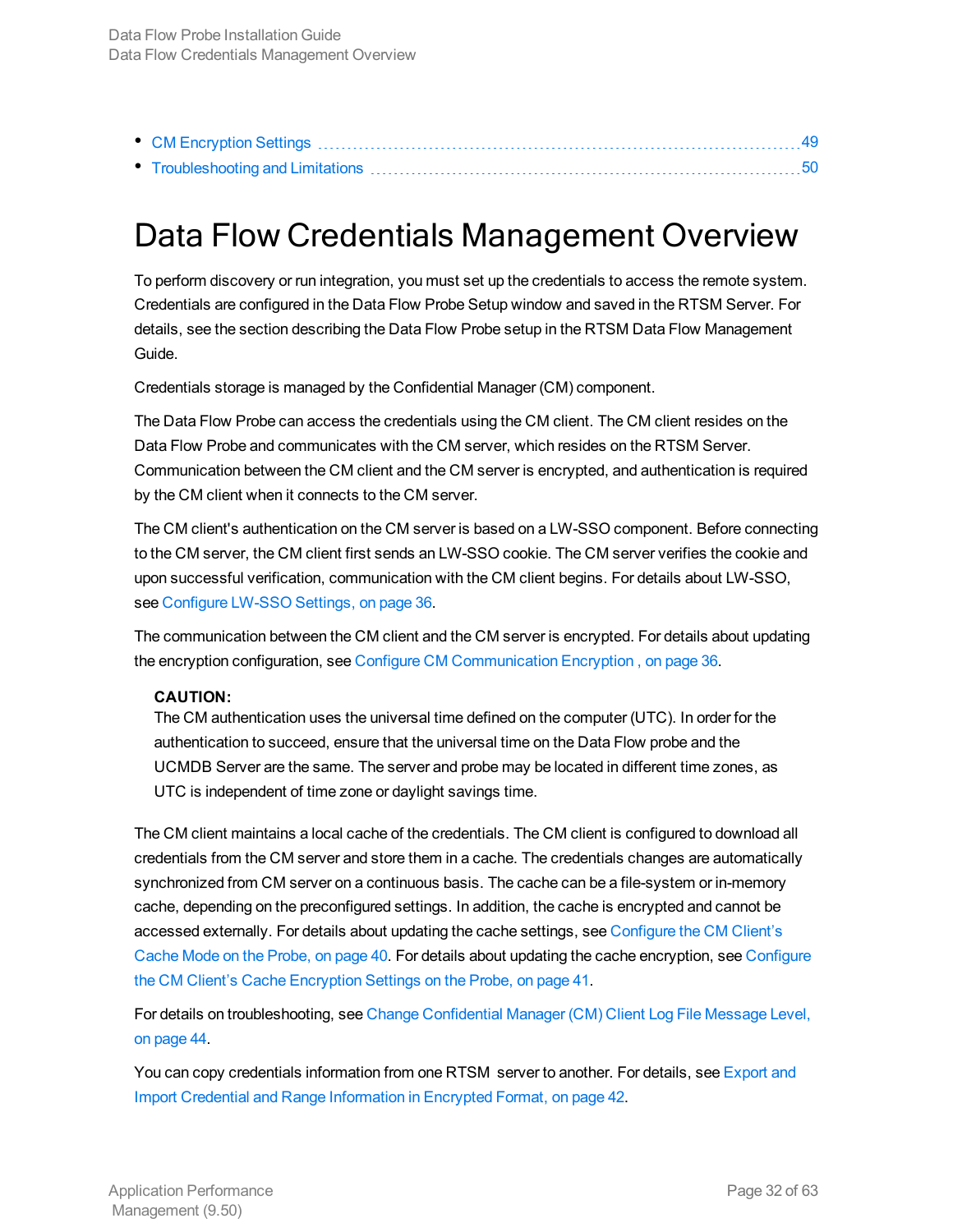The **DomainScopeDocument** (DSD) that was used for credentials storage on the Probe (in UCMDB version 9.01 or earlier) no longer contains any credentials-sensitive information. The file now contains a list of Probes and network range information. It also contains a list of credential entries for each domain, where each entry includes the credential ID and a network range (defined for this credential entry) only.

This section includes the following topics:

- Basic Security [Assumptions,](#page-32-0) below
- Data Flow Probe Running in [Separate](#page-32-1) Mode, below
- Keeping the [Credentials](#page-32-2) Cache Updated, below
- [Synchronizing](#page-33-0) All Probes with Configuration Changes, on the next page
- <span id="page-32-0"></span>• [Secured](#page-33-1) Storage on the Probe, on the next page

### Basic Security Assumptions

You have secured the Gateway Server and Probe JMX console to enable access to APM system administrators only, preferably through localhost access only.

### <span id="page-32-1"></span>Data Flow Probe Running in Separate Mode

When the Probe Gateway and Manager run as separate processes, the Confidential Manager (CM) client component becomes part of the Manager process. Credentials information is cached and used by the Probe Manager only. To access the CM server on the RTSM system, the CM client request is handled by the Gateway process and from there is forwarded to the RTSM system.

<span id="page-32-2"></span>This configuration is automatic when the Probe is configured in separate mode.

### Keeping the Credentials Cache Updated

On its first successful connection to the CM server, the CM client downloads all relevant credentials (all credentials that are configured in the probe's domain). After the first successful communication, the CM client retains continuous synchronization with the CM server. Differential synchronization is performed at one-minute intervals, during which only differences between the CM server and the CM client are synchronized. If the credentials are changed on the RTSM server side (such as new credentials being added, or existing credentials being updated or deleted), the CM client receives immediate notification from the RTSM server and performs additional synchronization.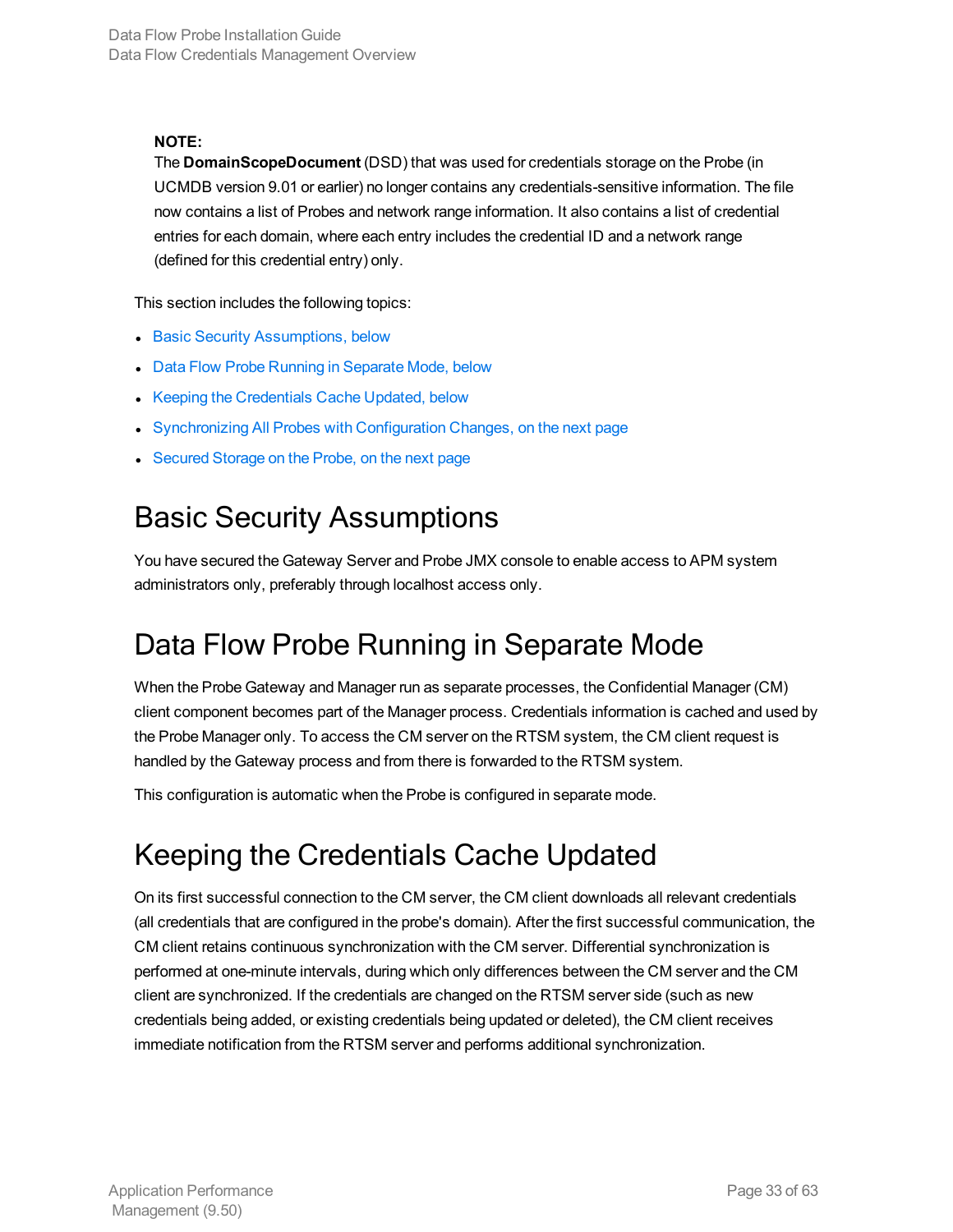### <span id="page-33-0"></span>Synchronizing All Probes with Configuration **Changes**

For successful communication, the CM client must be updated with the CM server authentication configuration (LW-SSO init string) and encryption configuration (CM communication encryption). For example, when the init string is changed on the server, the probe must know the new init string in order to authenticate.

The RTSM server constantly monitors for changes in the CM communication encryption configuration and CM authentication configuration. This monitoring is done every 15 seconds; in case a change has occurred, the updated configuration is sent to the probes. The configuration is passed to the probes in encrypted form and stored on the probe side in secured storage. The encryption of configuration being sent is done using a symmetric encryption key. By default, the RTSM server and Data Flow Probe are installed with same default symmetric encryption key. For optimal security, it is highly recommended to change this key before adding credentials to the system. For details, see [Generate](#page-44-0) or Update the [Encryption](#page-44-0) Key, on page 45.

### **NOTE:**

Due to the 15 second monitoring interval, it is possible that the CM client, on the Probe side, may not be updated with the latest configuration for a period of 15 seconds.

If you choose to disable the automatic synchronization of CM communication and authentication configuration between the RTSM server and the Data Flow Probe, each time you update the CM communication and authentication configuration on the RTSM server side, you should update all Probes with the new configuration as well. For details, see Disable Automatic [Synchronization](#page-37-1) of the CM Client [Authentication](#page-37-1) and Encryption Settings Between the Server and Probes, on [page](#page-37-1) 38.

### <span id="page-33-1"></span>Secured Storage on the Probe

All sensitive information (such as the CM communication and authentication configuration and the encryption key) is stored on the Probe in secure storage in the **secured\_storage.bin** file, located in **<Data Flow Probe Installation Path>\DataFlowProbe\conf\security**. This secured storage is encrypted using DPAPI, which relies on the Windows user password in the encryption process. DPAPI is a standard method used to protect confidential data—such as certificates and private keys—on Windows systems. The Probe should always run under the same Windows user, so that even if the password is changed, the Probe can still read the information stored in secure storage.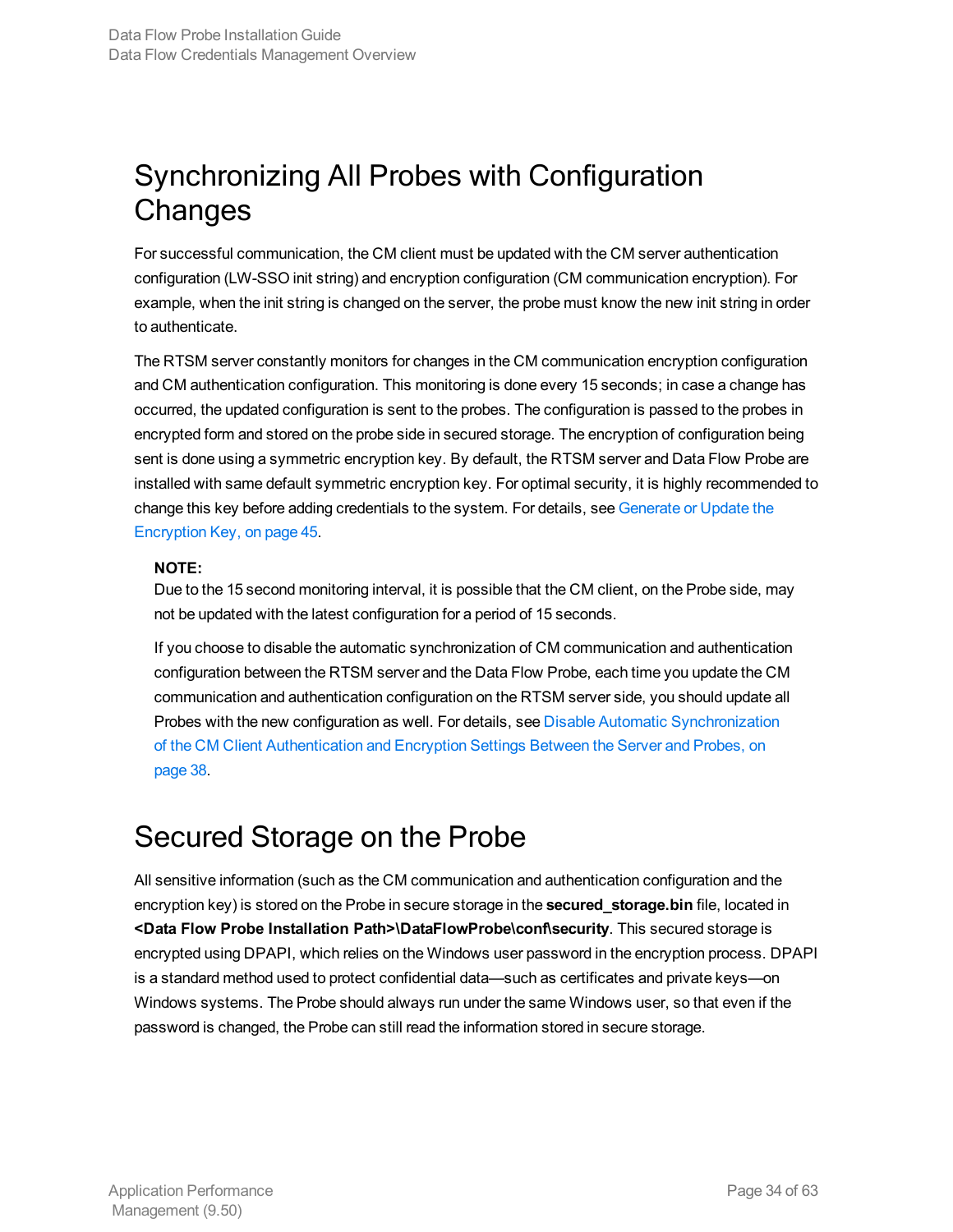# <span id="page-34-0"></span>Viewing Credentials Information

### **NOTE:**

This section deals with viewing credential information when the data direction is from the RTSM to Application Performance Management.

Passwords are not sent from the RTSM database to the application. That is, Application Performance Management displays asterisks (\*) in the password field, regardless of content:

| Domains and Probes                                                                                                                                                                                                                                                                                                                                                                                               |  | <b>Details</b>                                                                                                                                             |                                                                                                                                             |  |
|------------------------------------------------------------------------------------------------------------------------------------------------------------------------------------------------------------------------------------------------------------------------------------------------------------------------------------------------------------------------------------------------------------------|--|------------------------------------------------------------------------------------------------------------------------------------------------------------|---------------------------------------------------------------------------------------------------------------------------------------------|--|
| $\times$ Q $\sigma$ $>$                                                                                                                                                                                                                                                                                                                                                                                          |  | ÷                                                                                                                                                          |                                                                                                                                             |  |
| <b>Domains and Probes</b><br>⊟—∭∑ FinanceProbe<br>⊟—⊥ <sub>≣ञ</sub> ! Credentials<br>– in JBOSS Protocol<br>–≣9े NTCMD Protocol<br>-≣❶ SAP JMX Protocol<br>–≣❶ SAP Protocol<br>– ≣9े Siebel Gateway Proto<br>–≣9 SNMP Protocol<br>-≣9 SQL Protocol<br>-≣9 SSH Protocol<br>-≣9 Telnet Protocol<br>–≣9 Uddi Registry Protocol<br>- ③ WebLogic Protocol<br>–≣❶ WebSphere Protocol<br>-≣9 WMI Protocol<br>for Probes |  | Index<br>WMI Protocol Parameters<br>General<br>Network Scope ALL<br>User Label<br><b>WMI</b><br>Timeout<br>5000<br>User Name<br>Password<br>Windows Domain | Windows Domain<br>$\vert x \vert$<br>Edit<br><b>S</b> Edit Password<br>Ι×Ι<br>Enter Password<br><br>Confirm Password   eeee<br>ок<br>Cancel |  |
|                                                                                                                                                                                                                                                                                                                                                                                                                  |  |                                                                                                                                                            | Cancel<br>ОК                                                                                                                                |  |

# <span id="page-34-1"></span>Updating Credentials

### **NOTE:**

This section deals with updating credentials when the data direction is from Application Performance Management to the RTSM.

• The communication in this direction is not encrypted, therefore you should connect to the APM Gateway Server using https\SSL, or ensure connection through a trusted network.

Although the communication is not encrypted, passwords are not being sent as clear text on the network. They are encrypted using a default key and, therefore, it is highly recommended to use SSL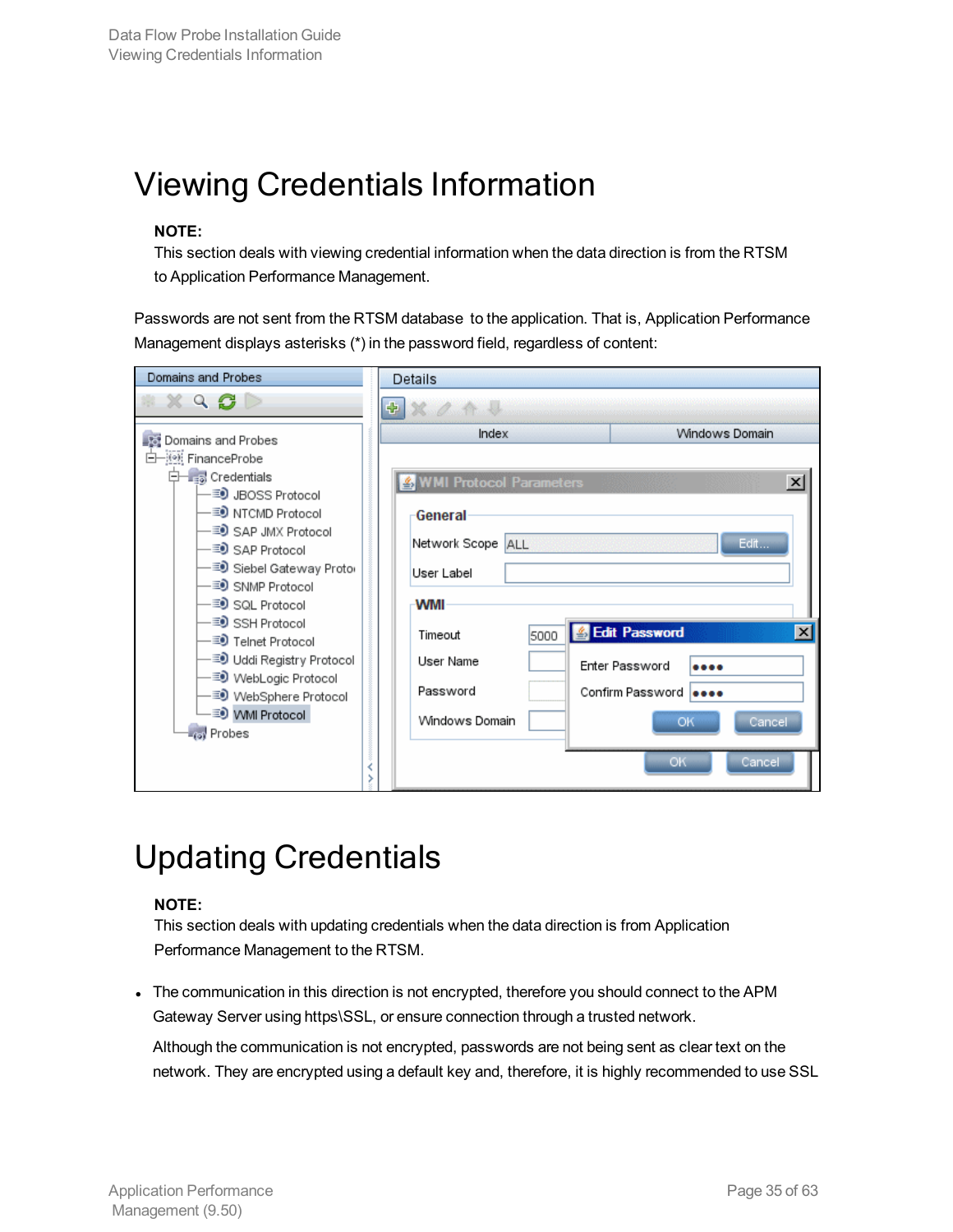for effective confidentiality in transit.

<span id="page-35-0"></span>• You can use special characters and non-English characters as passwords.

# Configure CM Client Authentication and Encryption Settings

This task describes configuring the CM Client Authentication and Encryption Settings on the RTSM Server, and includes the following steps:

- [Configure](#page-35-1) LW-SSO Settings, below
- <span id="page-35-1"></span>• Configure CM [Communication](#page-35-2) Encryption, below

### Configure LW-SSO Settings

This procedure describes how to change the LW-SSO init string on the RTSM server. This change is automatically sent to Probes (as an encrypted string), unless the RTSM server is configured to not automatically do this. For details, see Disable Automatic [Synchronization](#page-37-1) of the CM Client [Authentication](#page-37-1) and Encryption Settings Between the Server and Probes, on page 38.

- 1. On the RTSM server, launch the Web browser and enter the following address: **http://localhost:8080/jmx-console**.
- 2. Click **UCMDB-UI:name=LW-SSO Configuration** to open the JMX MBEAN View page.
- 3. Locate the **setInitString** method.
- 4. Enter a new LW-SSO init string.
- <span id="page-35-2"></span>5. Click Invoke.

### Configure CM Communication Encryption

This procedure describes how to change the CM communication encryption settings on the RTSM Server. These settings specify how the communication between the CM client and the CM server is encrypted. This change is automatically sent to Probes (as an encrypted string), unless the RTSM server is configured to not automatically do this. For details, see Disable Automatic [Synchronization](#page-37-1) of the CM Client [Authentication](#page-37-1) and Encryption Settings Between the Server and Probes, on page 38.

- 1. On the RTSM server, launch the Web browser and enter the following address: **http://localhost:8080/jmx-console.**
- 2. Click **UCMDB:service=Security Services** to open the JMX MBEAN View page.
- 3. Click the **CMGetConfiguration** method.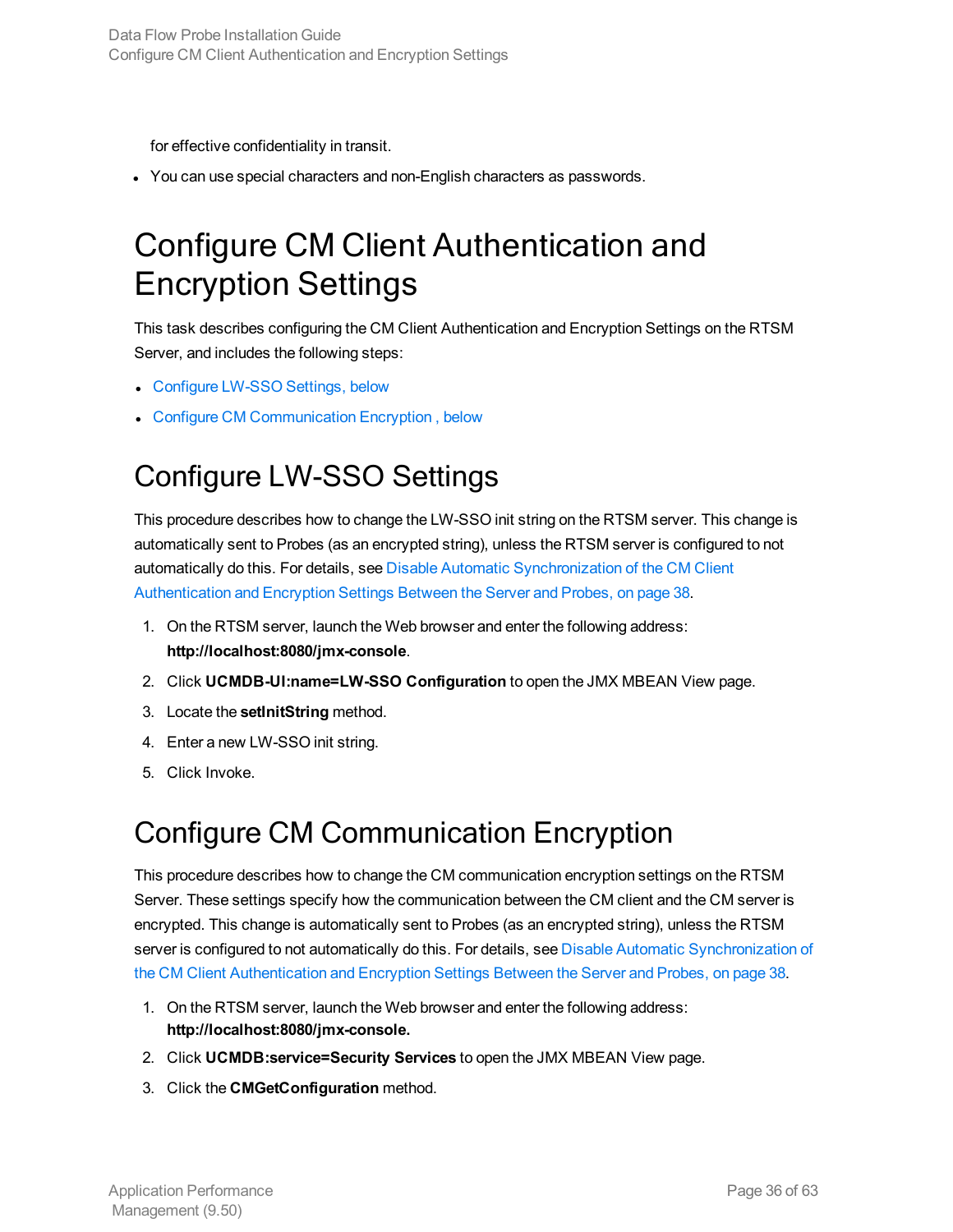4. Click **Invoke**.

The XML of the current CM configuration is displayed.

- 5. Copy the contents of the displayed XML.
- 6. Navigate back to the **Security Services** JMX MBean View page.
- 7. Click the **CMSetConfiguration** method.
- 8. Paste the copied XML into the **Value** field.
- 9. Update the relevant transport-related settings.

For details about the values that can be updated, see CM [Encryption](#page-48-1) Settings, on page 49.

#### **Example:**

<transport>

<encryptTransportMode>true</encryptTransportMode>

<CMEncryptionDecryption>

<encryptDecryptInitString>radiohead</encryptDecryptInitString>

<cryptoSource>lw</cryptoSource>

<lwJCEPBECompatibilityMode>true</lwJCEPBECompatibilityMode>

<cipherType>symmetricBlockCipher</cipherType>

<engineName>AES</engineName>

<algorithmModeName>CBC</algorithmModeName>

<algorithmPaddingName>PKCS7Padding</algorithmPaddingName>

<keySize>256</keySize>

<pbeCount>20</pbeCount>

<pbeDigestAlgorithm>SHA1</pbeDigestAlgorithm>

<encodingMode>Base64Url</encodingMode>

<useMacWithCrypto>false</useMacWithCrypto>

<macType>hmac</macType>

<macKeySize>256</macKeySize>

<macHashName>SHA256</macHashName>

</CMEncryptionDecryption>

</transport>

### 10. Click **Invoke**.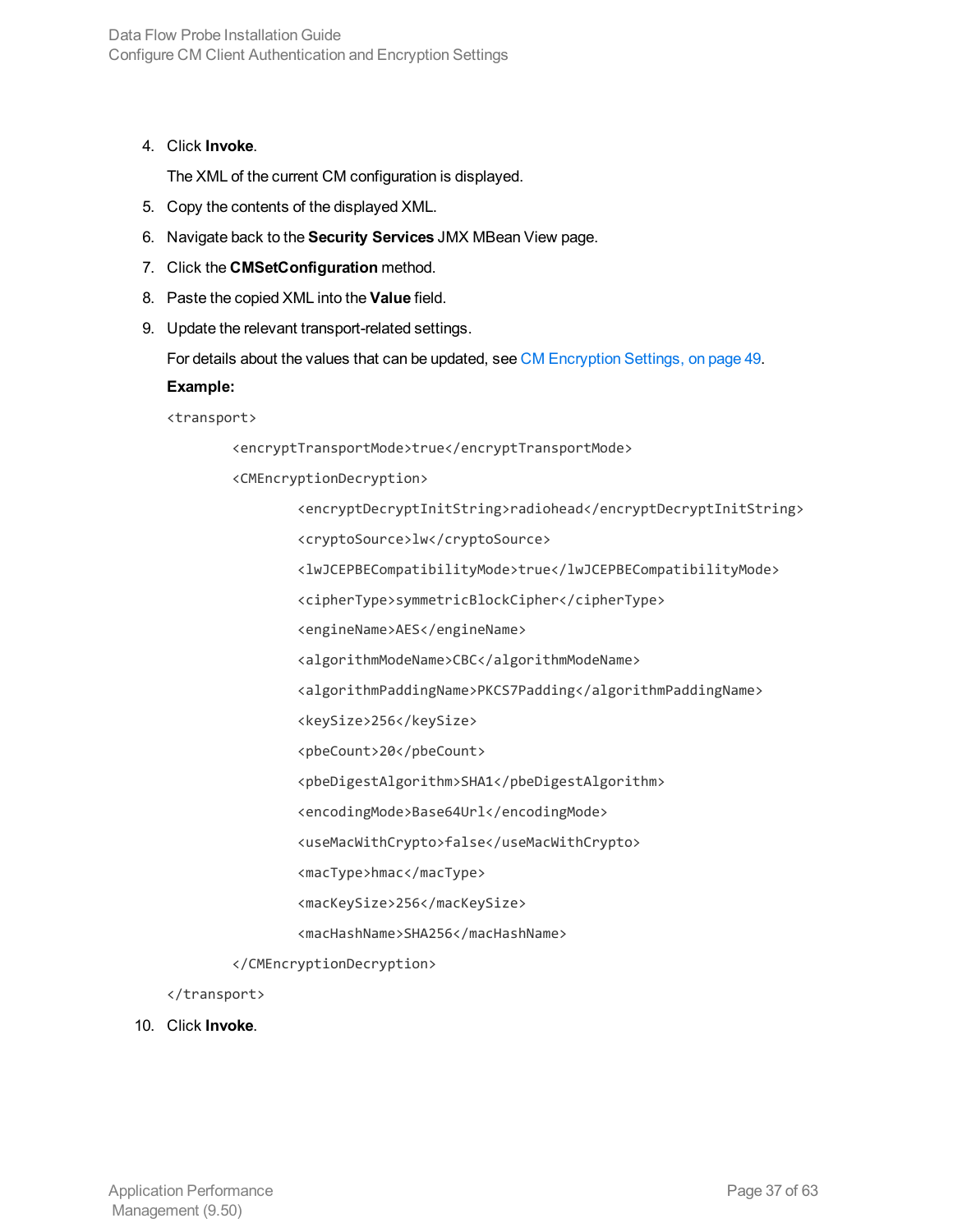# <span id="page-37-0"></span>Configure CM Client Authentication and Encryption Settings Manually on the Probe

This task includes the following steps:

- **.** Disable Automatic [Synchronization](#page-37-1) of the CM Client Authentication and Encryption Settings [Between](#page-37-1) the Server and Probes, below
- Configure CM Client [Authentication](#page-37-2) and Encryption Settings on the Probe, below
- <span id="page-37-1"></span>• Configure CM [Communication](#page-38-0) Encryption on the Probe, on the next page

### Disable Automatic Synchronization of the CM Client Authentication and Encryption Settings Between the Server and Probes

By default, the UCMDB Server is configured to automatically send the CM/LW-SSO settings to all Probes. This information is sent as an encrypted string to the Probes, which decrypt the information upon retrieval. You can configure the UCMDB Server to not send the CM/LW-SSO configuration files automatically to all Probes. In this case, it is your responsibility to manually update all Probes with the new CM/LW-SSO settings.

To disable automatic synchronization of CM/LW-SSO settings:

- 1. In RTSM, click **Admin > RTSM Administration > Administration > Infrastructure Settings Manager > General Settings**.
- 2. Select **Enable automatic synchronization of CM/LW-SSO configuration and init string with probe.**
- 3. Click the **Value** field and change **True** to **False**.
- 4. Click the **Save** button.
- <span id="page-37-2"></span>5. Restart the RTSM server.

### Configure CM Client Authentication and Encryption Settings on the Probe

This procedure is relevant if the RTSM Server has been configured to not send LW-SSO/CM configuration and settings automatically to Probes. For details, see Disable Automatic [Synchronization](#page-37-1) of the CM Client [Authentication](#page-37-1) and Encryption Settings Between the Server and Probes, above.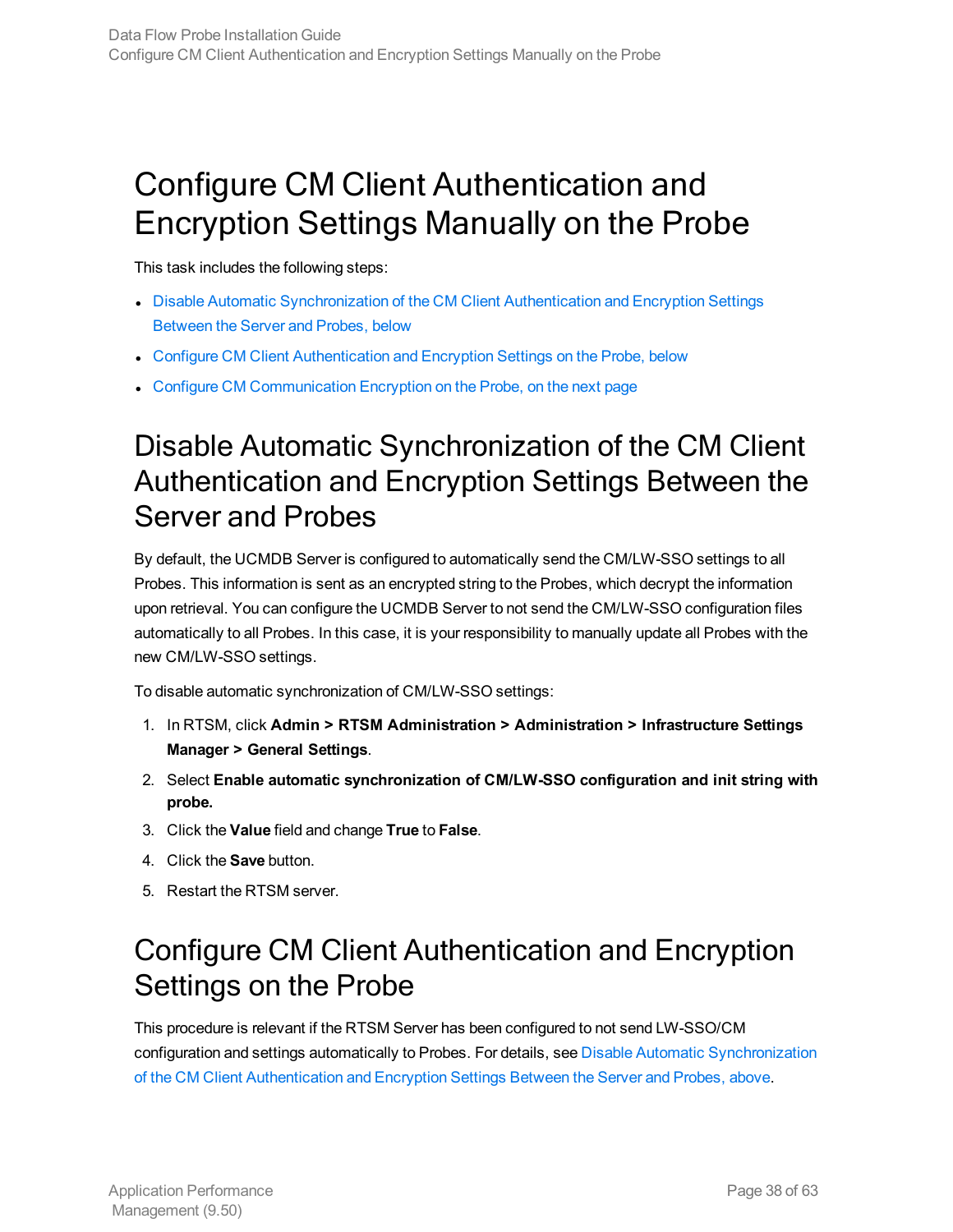1. On the Probe machine, launch the Web browser and enter the following address: **http://localhost:1977**.

### **NOTE:**

If the Probe Manager and the Probe Gateway are running as separate processes, the address should be entered on the machine that is running the Probe Manager as follows: **http://localhost:1978**.

- 2. Click **type=CMClient** to open the JMX MBEAN View page.
- 3. Locate the **setLWSSOInitString** method and provide the same init string that was provided for RTSM's LW-SSO configuration.
- <span id="page-38-0"></span>4. Click the **setLWSSOInitString** button.

### Configure CM Communication Encryption on the Probe

This procedure is relevant if the RTSM Server has been configured to not send LW-SSO/CM configuration and settings automatically to Probes. For details, see Disable Automatic [Synchronization](#page-37-1) of the CM Client [Authentication](#page-37-1) and Encryption Settings Between the Server and Probes, on the [previous](#page-37-1) page.

1. On the Probe machine, launch the Web browser and enter the following address: **http://localhost:1977**.

### **NOTE:**

If the Probe Manager and the Probe Gateway are running as separate processes, the address should be entered on the machine that is running the Probe Manager as follows: **http://localhost:1978**.

- 2. Click **type=CMClient** to open the JMX MBEAN View page.
- 3. Update the following transport-related settings:

### **NOTE:**

You must update the same settings that you updated on the RTSM server. To do this, some of the methods that you update on the Probe may require more than one parameter. To see the current probe configuration, click **displayTransportConfiguration** in the JMX MBEAN View page. For details, see Configure CM [Communication](#page-35-2) Encryption , on page 36. For details about the values that can be updated, see CM [Encryption](#page-48-1) Settings, on page 49.

- a. **setTransportInitString** changes the **encryptDecryptInitString** setting.
- b. **setTransportEncryptionAlgorithm** changes CM settings on the Probe according to the following map: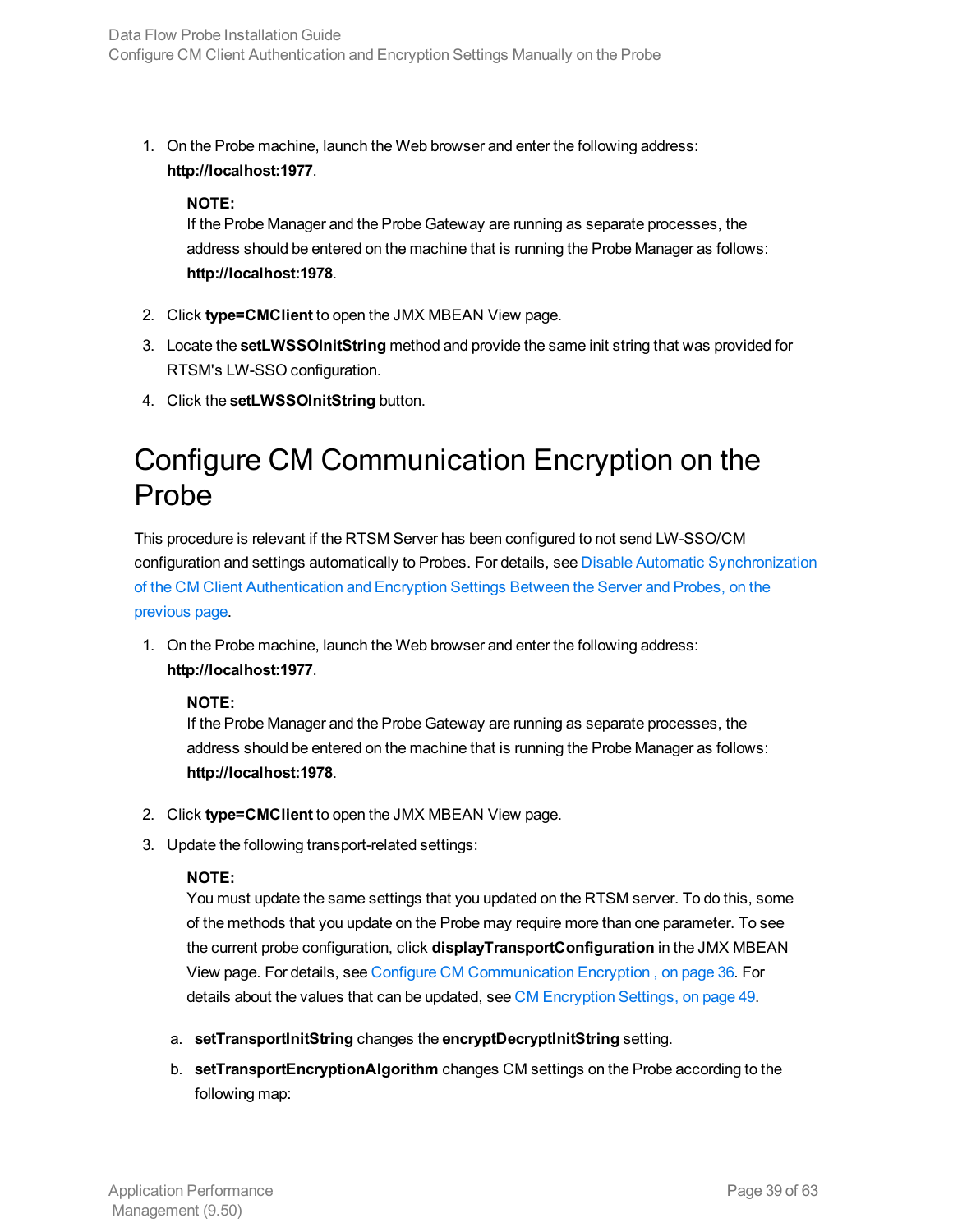- **Engine name** refers to the <engineName> entry
- **Key size** refers to the <keySize> entry
- **.** Algorithm padding name refers to the <algorithmPaddingName> entry
- PBE count refers to the <pbeCount> entry
- <sup>l</sup> **PBE digest algorithm** refers to the <pbeDigestAlgorithm> entry
- c. **setTransportEncryptionLibrary** changes CM settings on the Probe according to the following map:
	- <sup>l</sup> **Encryption Library name** refers to the <cryptoSource> entry
	- <sup>l</sup> **Support previous lightweight cryptography versions** refers to the <lwJCEPBECompatibilityMode> entry
- d. **setTransportMacDetails** change CM settings on the Probe according to the following map:
	- <sup>l</sup> **Use MAC with cryptography** refers to the <useMacWithCrypto> entry
	- <sup>l</sup> **MAC key size** refers to the <macKeySize> entry
- 4. Click the **reloadTransportConfiguration** button to make the changes effective on the Probe.

For details about the different settings and their possible values, see CM [Encryption](#page-48-1) Settings, on page [49.](#page-48-1)

# <span id="page-39-0"></span>Configure the Confidential Manager (CM) Client Cache

This task includes the following steps:

- [Configure](#page-39-1) the CM Client's Cache Mode on the Probe, below
- <span id="page-39-1"></span>• Configure the CM Client's Cache [Encryption](#page-40-0) Settings on the Probe, on the next page

### Configure the CM Client's Cache Mode on the Probe

The CM client stores credentials information in the cache and updates it when the information changes on the Server. The cache can be stored on the file system or in memory:

- <sup>l</sup> **When stored on the file system**, even if the Probe is restarted and cannot connect to the Server, the credentials information is still available.
- <sup>l</sup> **When stored in memory**, if the Probe is restarted, the cache is cleared and all information is retrieved again from the Server. If the Server is not available, the Probe does not include any credentials, so no discovery or integration can run.

### **To change this setting:**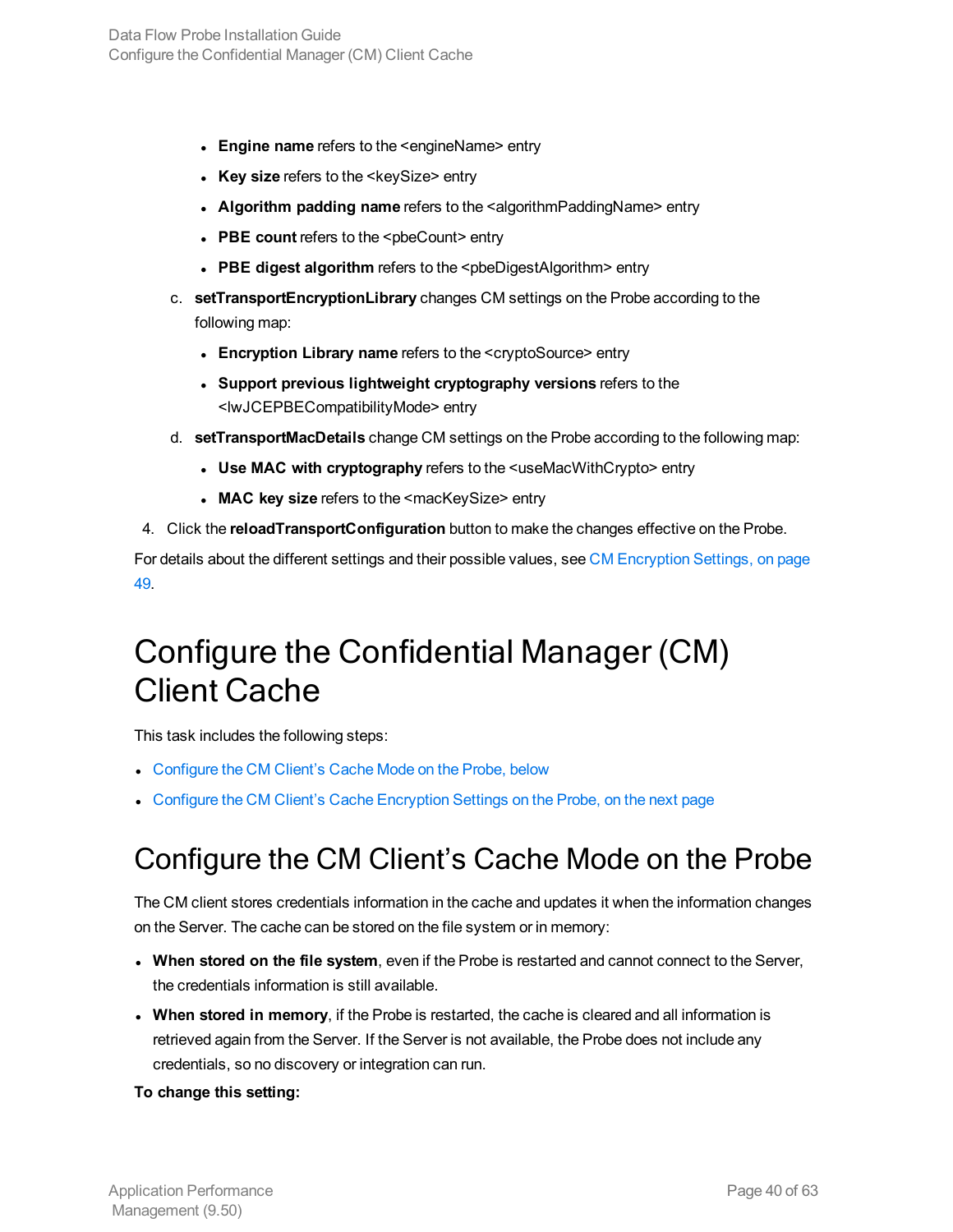- 1. Open the **DiscoveryProbe.properties** file in a text editor. This file is located in the **<Data Flow Probe Installation Path>\DataFlowProbe\conf** folder.
- 2. Locate the following attribute: **com.hp.ucmdb.discovery.common.security.storeCMData=true**
	- **.** To store the information on the file system, leave the default (true).
	- To store the information in memory, enter **false**.
- 3. Save the **DiscoveryProbe.properties** file.
- <span id="page-40-0"></span>4. Restart the Probe.

### Configure the CM Client's Cache Encryption Settings on the Probe

This procedure describes how to change the encryption settings of the CM client's file system cache file. Note that changing the encryption settings for the CM client's file system cache causes the file system cache file to be recreated. This recreation process requires restarting the Probe and full synchronization with the RTSM Server.

1. On the Probe machine, launch the Web browser and enter the following address: **http://localhost:1977**.

### **NOTE:**

If the Probe Manager and the Probe Gateway are running as separate processes, the address should be entered on the machine that is running the Probe Manager as follows: **http://localhost:1978**.

- 2. Click **type=CMClient** to open the JMX MBEAN View page.
- 3. Update the following cache-related settings:

### **NOTE:**

Some of the methods that you update on the Probe may require more than one parameter. To see the current probe configuration, click **displayCacheConfiguration** in the JMX MBEAN View page.

- a. **setCacheInitString** changes the file system cache <encryptDecryptInitString> setting.
- b. **setCacheEncryptionAlgorithm** changes the file system cache settings according to the following map:
	- **Engine name** refers to the <engineName> entry
	- <sup>l</sup> **Key size** refers to the <keySize> entry
	- **Algorithm padding name** refers to the <algorithmPaddingName> entry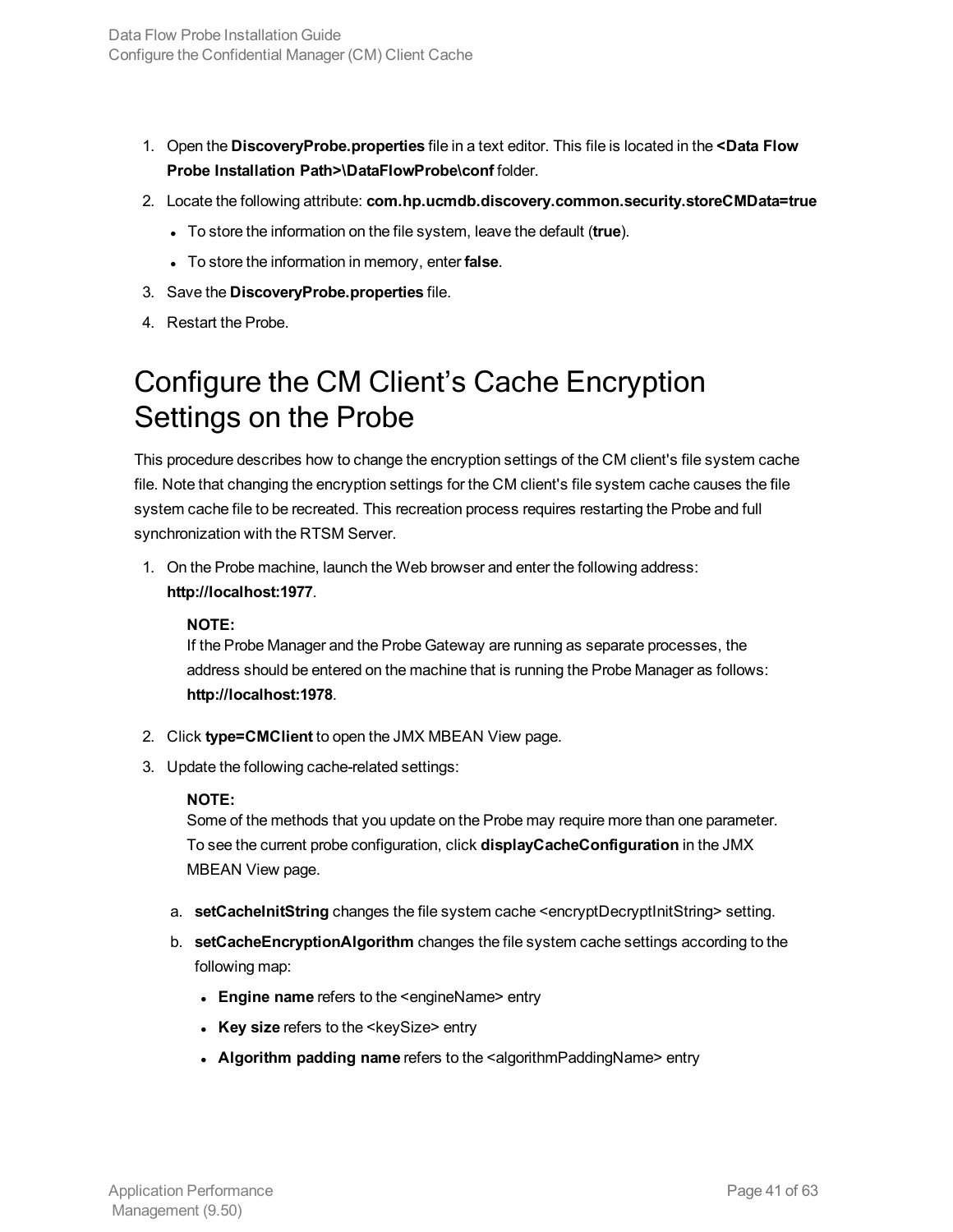- PBE count refers to the <pbeCount> entry
- **PBE digest algorithm** refers to the <pbeDigestAlgorithm> entry
- c. **setCacheEncryptionLibrary** changes the cache file system settings according to the following map:
	- <sup>l</sup> **Encryption Library name** refers to the <cryptoSource> entry
	- <sup>l</sup> **Support previous lightweight cryptography versions** refers to the <lwJCEPBECompatibilityMode> entry
- d. **setCacheMacDetails** changes the cache file system settings according to the following map:
	- <sup>l</sup> **Use MAC with cryptography** refers to the <useMacWithCrypto> entry
	- <sup>l</sup> **MAC key size** refers to the <macKeySize> entry
- 4. Click the **reloadCacheConfiguration** button to make the changes effective on the Probe. This causes the Probe to restart.

Make sure that no job is running on the Probe during this action.

For details about the different settings and their possible values, see CM [Encryption](#page-48-1) Settings, on page [49.](#page-48-1)

# <span id="page-41-0"></span>Export and Import Credential and Range Information in Encrypted Format

You can export and import credentials and network range information in encrypted format in order to copy the credentials information from one RTSM Server to another. For example, you might perform this operation during recovery following a system crash or during upgrade.

- <sup>l</sup> **When exporting credentials information,** you must enter a password (of your choosing). The information is encrypted with this password.
- <sup>l</sup> **When importing credentials information,** you must use the same password that was defined when the DSD file was exported.

### **NOTE:**

The exported credentials document also contains ranges information that is defined on the system from which the document was exported. During the import of the credentials document, ranges information is imported as well.

### **CAUTION:**

To import credentials information from a UCMDB version 8.02 domainScopeDocument, you must use the key.bin file located on the version 8.02 system.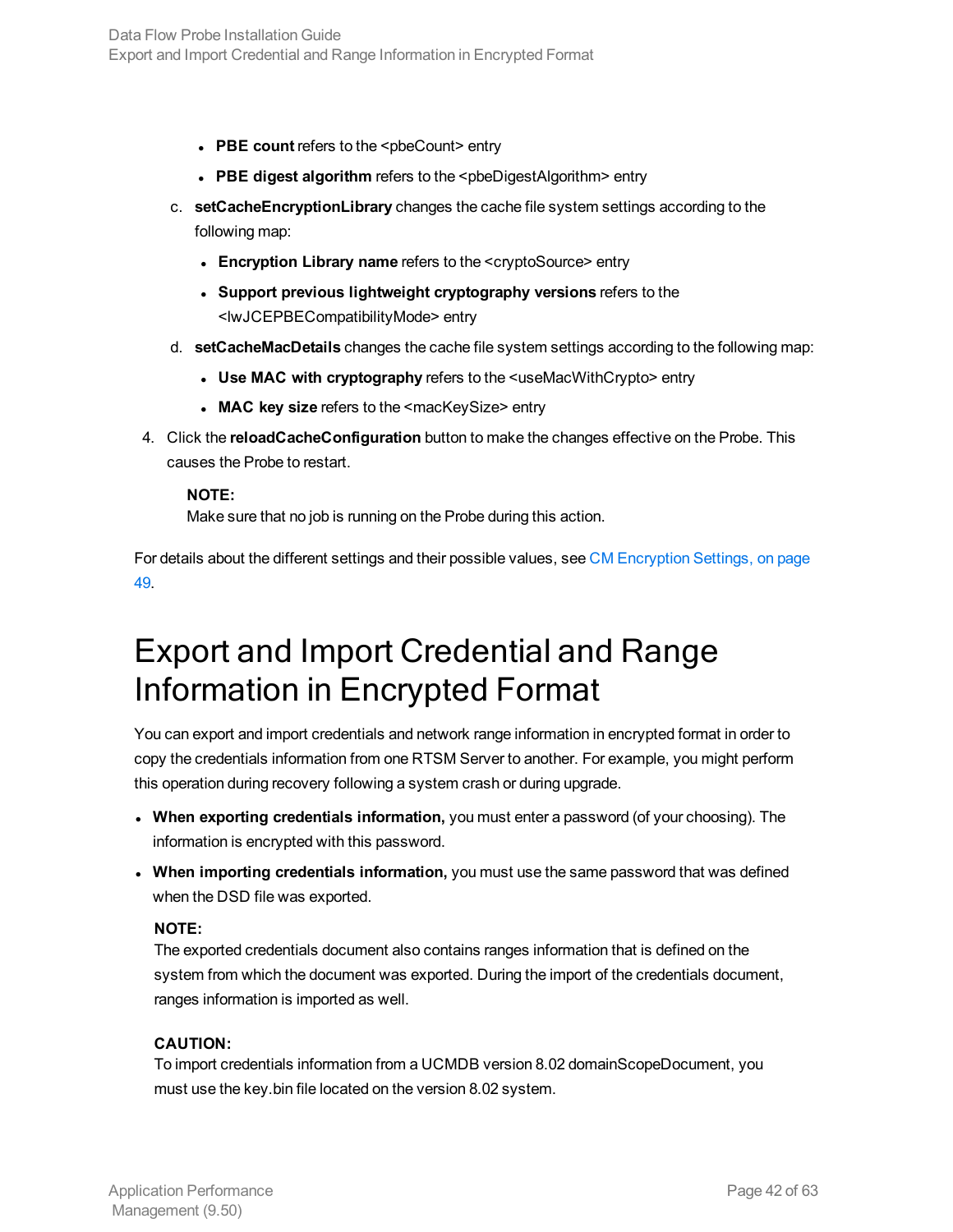### **To export credentials information from the RTSM Server:**

- 1. On the RTSM Server, launch the Web browser and enter the following address: **http://localhost:8080/jmx-console**. You may have to log in with a user name and password.
- 2. Click **UCMDB:service=DiscoveryManager** to open the JMX MBEAN View page.
- 3. Locate the **exportCredentialsAndRangesInformation** operation. Do the following:
	- Enter your customer ID (the default is 1).
	- Enter a name for the exported file.
	- Enter your password.
	- Set isEncrypted=True if you want the exported file to be encrypted with the provided password, or **isEncrypted=False** if you want the exported file to not be encrypted (in which case passwords and other sensitive information are not exported).
- 4. Click **Invoke** to export.

When the export process completes successfully, the file is saved to the following location: **<Data Flow Probe Installation Path>\UCMDBServer\conf\discovery\<customer\_dir>**.

### **To import credentials information from the RTSM Server:**

1. On the RTSM Server, launch the Web browser and enter the following address: **http://localhost:8080/jmx-console**.

You may have to log in with a user name and password.

- 2. Click **UCMDB:service=DiscoveryManager** to open the JMX MBEAN View page.
- 3. Locate one of the following operations:
	- **Locate the importCredentialsAndRangesInformation** operation if the file that you are importing was exported from a RTSM Server that is later than version 8.02.
	- **Locate the importCredentialsAndRangesWithKey operation if the file that you are importing** was exported from a RTSM version 8.02 Server.
- 4. Enter your customer ID (the default is 1).
- 5. Enter the name of the file to import. This file must be located in **<Data Flow Probe Installation Path>\UCMDBServer\conf\discovery\<customer\_dir>**.
- 6. Enter the password. This must be the same password that was used when the file was exported.
- 7. If the file was exported from a RTSM version 8.02 system, enter the **key.bin** file name. This file must be located in **<Data Flow Probe Installation Path>\UCMDBServer\conf\discovery\<customer\_dir>**, together with the file to be imported.
- 8. Click **Invoke** to import the credentials.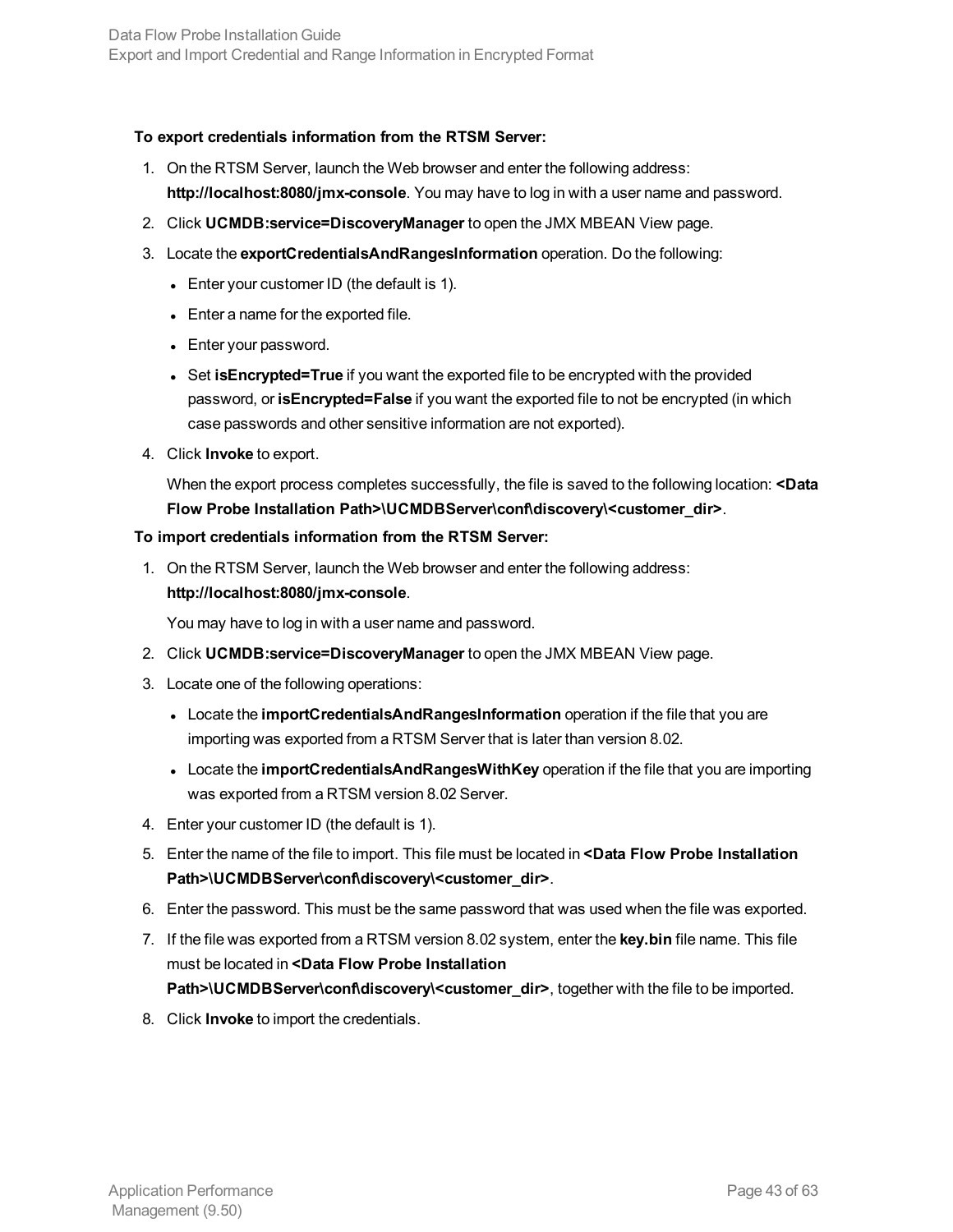# <span id="page-43-0"></span>Change Confidential Manager (CM) Client Log File Message Level

The Probe provides two log files that contain information regarding CM-related communication between the CM server and the CM client. The files are:

- CM [Client](#page-43-1) Log File, below
- <span id="page-43-1"></span>• [LW-SSO](#page-43-2) Log File, below

### CM Client Log File

The **security.cm.log** file is located in the **<Data Flow Probe Installation Path>\DataFlowProbe\runtime\log** folder.

The log contains information messages exchanged between the CM server and the CM client. By default, the log level of these messages is set to INFO.

### **To change the log level of the messages to DEBUG level:**

- 1. On the Data Flow Probe Manager server, navigate to **<Data Flow Probe Installation Path>\DataFlowProbe\conf\log**.
- 2. Open the **security.properties** file in a text editor.
- 3. Change the line:

```
loglevel.cm=INFO
```
to:

loglevel.cm=DEBUG

<span id="page-43-2"></span>4. Save the file.

### LW-SSO Log File

### The **security.lwsso.log** file is located in the **<Data Flow Probe Installation Path>\DataFlowProbe\runtime\log** folder.

The log contains information messages related to LW-SSO. By default, the log level of these messages is set to INFO.

### **To change the log level of the messages to DEBUG level:**

1. On the Data Flow Probe Manager server, navigate to **<Data Flow Probe Installation Path>\DataFlowProbe\conf\log**.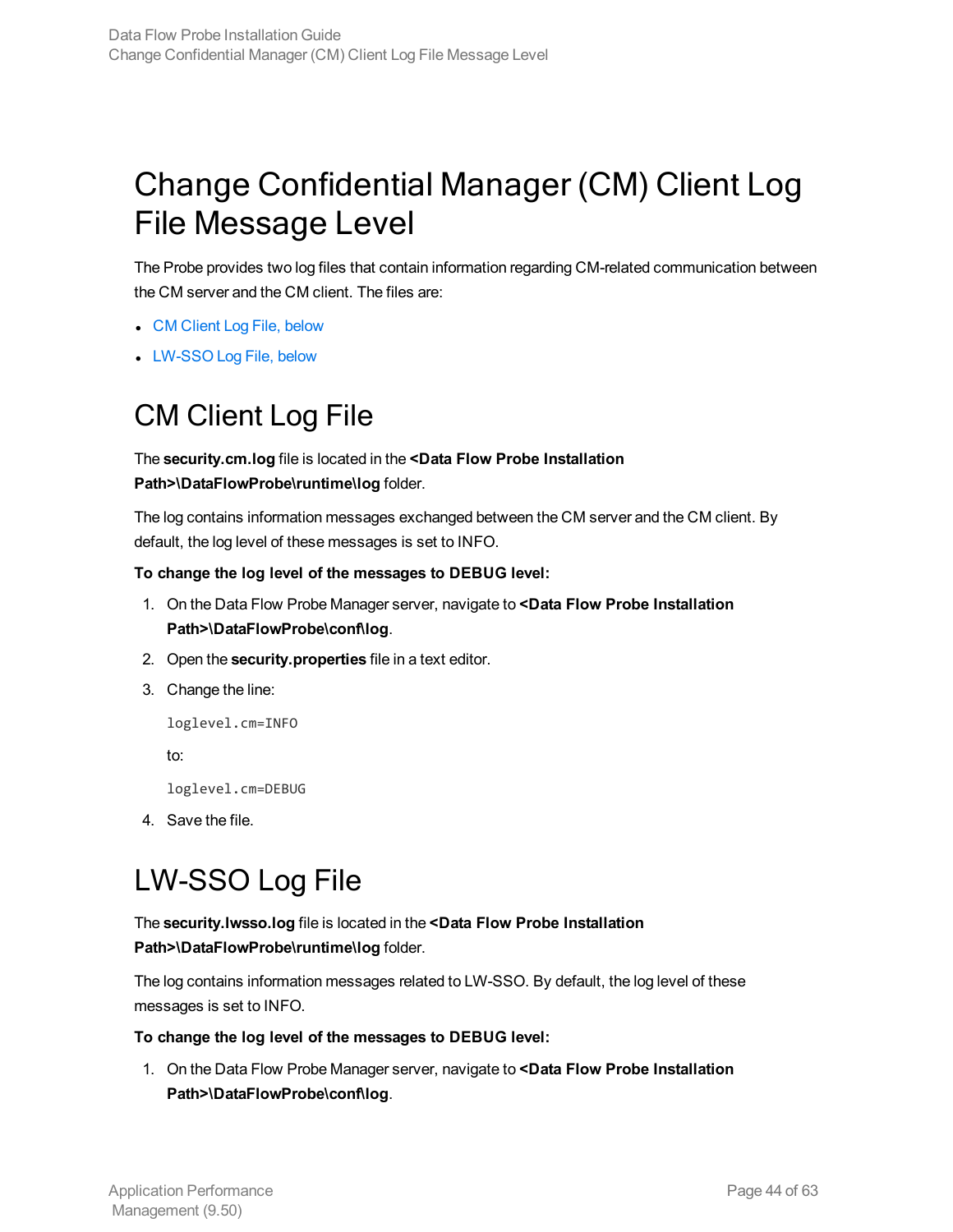- 2. Open the security.properties file in a text editor.
- 3. Change the line:

loglevel.lwsso=INFO to: loglevel.lwsso=DEBUG

<span id="page-44-0"></span>4. Save the file.

# Generate or Update the Encryption Key

You can generate or update an encryption key to be used for encryption or decryption of CM communication and authentication configurations exchanged between the RTSM Server and the Data Flow Probe. In each case (generate or update), the RTSM Server creates a new encryption key based on parameters that you supply (for example, key length, extra PBE cycles, JCE provider) and distributes it to the Probes.

The result of running the **generateEncryptionKey** method is a new generated encryption key. This key is stored only in secured storage and its name and details are not known. If you reinstall an existing Data Flow Probe, or connect a new Probe to the RTSM Server, this new generated key is not recognized by the new Probe. In these cases, it is preferable to use the **changeEncryptionKey** method to change encryption keys. This way, when you reinstall a Probe or install a new Probe, you can import the existing key (whose name and location you know) by running the **importEncryptionKey** method on the Probe JMX console.

### **NOTE:**

- **The difference between the methods used to create a key (generateEncryptionKey) and** update a key (**changeEncryptionKey**) is that **generateEncryptionKey** creates a new, random encryption key, while **changeEncryptionKey** imports an encryption key whose name you provide.
- Only one encryption key can exist on a system, no matter how many Probes are installed.

This task includes the following steps:

- Generate a New [Encryption](#page-45-0) Key, on the next page
- Update an [Encryption](#page-46-0) Key on a RTSM Server, on page 47
- Update an [Encryption](#page-47-0) Key on a Probe, on page 48
- Manually Change the [Encryption](#page-47-1) Key when the Probe Manager and Probe Gateway are Installed on Separate [Machines,](#page-47-1) on page 48
- Define Several JCE [Providers,](#page-48-0) on page 49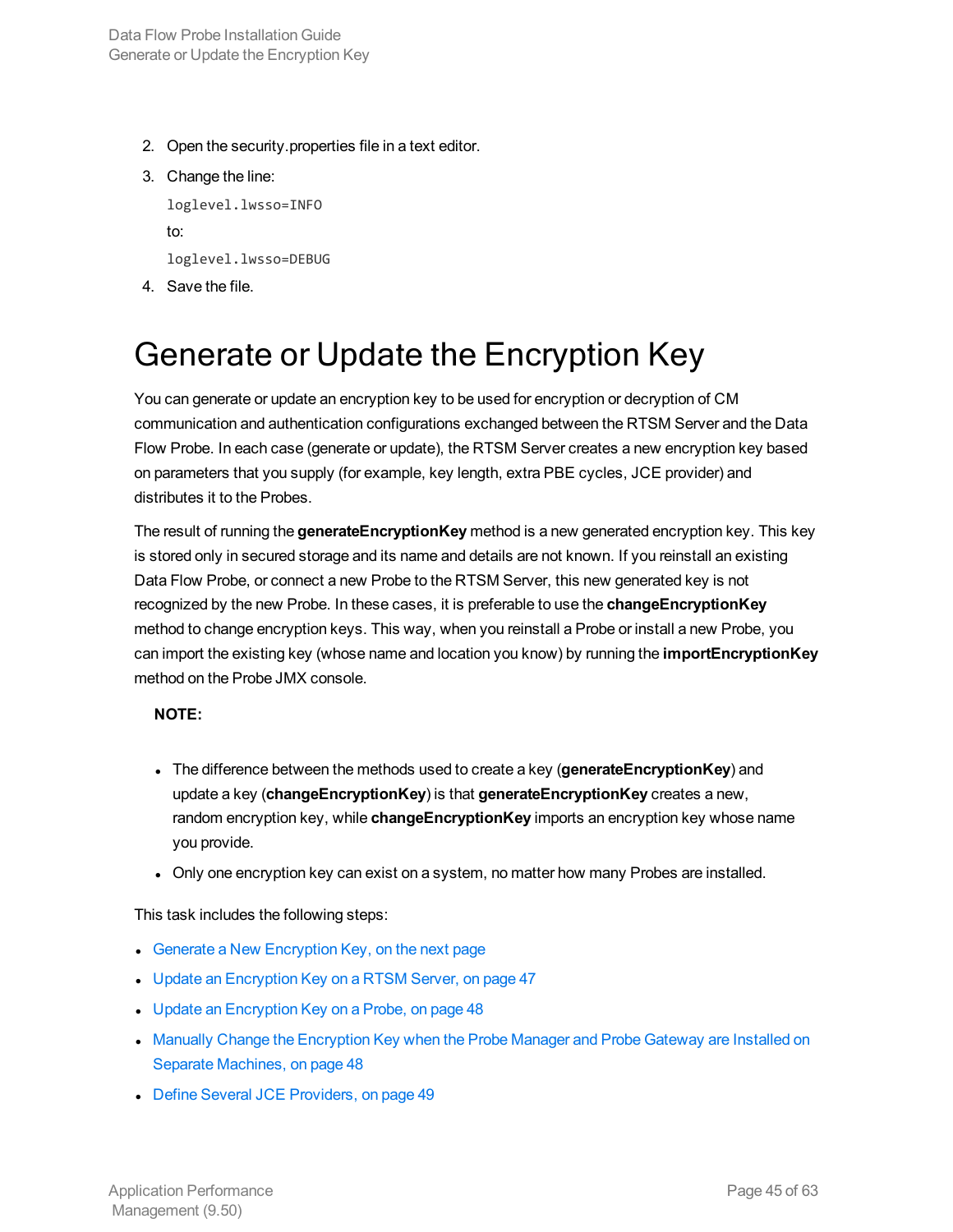### <span id="page-45-0"></span>Generate a New Encryption Key

You can generate a new key to be used by the RTSM Server and Data Flow Probe for encryption or decryption. The RTSM Server replaces the old key with the new generated key, and distributes this key among the Probes.

### **To generate a new encryption key through the JMX console:**

1. On the RTSM server, launch the Web browser and enter the following address: **http://localhost:8080/jmx-console**.

You may have to log in with a user name and password.

- 2. Click **UCMDB:service=DiscoveryManager** to open the JMX MBEAN View page.
- 3. Locate the generateEncryptionKey operation.
	- a. In the **customerId** parameter box, enter 1 (the default).
	- b. For **keySize**, specify the length of the encryption key. Valid values are 128, 192, or 256.
	- c. For **usePBE**, specify **True** or **False**:
		- **True:** use additional PBE hash cycles.
		- **False:** do not use additional PBE hash cycles.
	- d. For **jceVendor**, you can choose to use a non-default JCE provider. If the box is empty, the default provider is used.
	- e. For **autoUpdateProbe**, specify **True** or **False**:
		- **True:** the server distributes the new key to the Probes automatically.
		- **False:** the new key should be placed on the Probes manually.
	- f. For **exportEncryptionKey**, specify **True** or **False**.
		- **True:** In addition to creating the new password and storing it in secured storage, the Server exports the new password to the file system (**<Data Flow Probe Installation Path>\UCMDBServer\conf\discovery\key.bin**). This option enables you to update Probes manually with the new password.
		- **False:** The new password is not exported to the file system. To update Probes manually, set **autoUpdateProbe** to False and **exportEncryptionKey** to True.

#### **CAUTION:**

#### **NOTE:**

Make sure that the Probe is up and connected to the server. If the Probe goes down, the key cannot reach the Probe. If you change the key before the Probe goes down, once the Probe is up again, the key is sent again to the Probe. However, if you have changed the key more than once before the Probe goes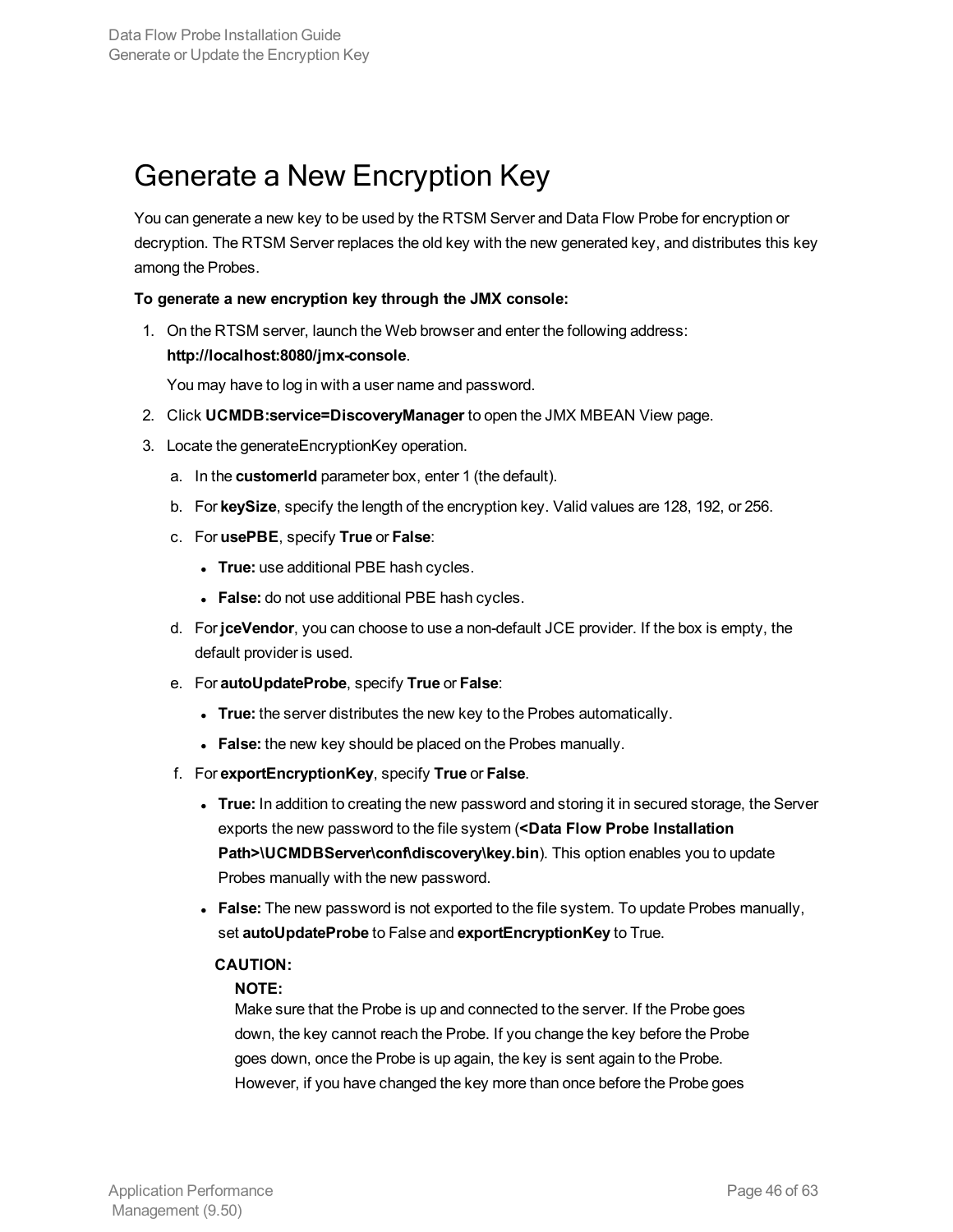down, you must change the key manually through the JMX console. (Select **False** for **exportEncryptionKey**).

<span id="page-46-0"></span>4. Click **Invoke** to generate the encryption key.

### Update an Encryption Key on a RTSM Server

You use the **changeEncryptionKey** method to import your own encryption key to the RTSM server and distribute it among all Probes.

### **To update an encryption key through the JMX Console:**

1. On the RTSM Server, launch the Web browser and enter the following address: **http://localhost:8080/jmx-console.**

You may have to log in with a user name and password.

- 2. Click **UCMDB:service=DiscoveryManager** to open the JMX MBEAN View page.
- 3. Locate the **changeEncryptionKey** operation.
	- a. In the **customerId** parameter box, enter **1** (the default).
	- b. For **newKeyFileName**, enter the name of the new key.
	- c. For **keySizeInBits**, specify the length of the encryption key. Valid values are 128, 192, or 256.
	- d. For **usePBE**, specify **True** or **False**:
		- **True:** use additional PBE hash cycles.
		- **False:** do not use additional PBE hash cycles.
	- e. For **jceVendor**, you can choose to use a non-default JCE provider. If the box is empty, the default provider is used.
	- f. For **autoUpdateProbe**, specify **True** or **False**:
		- **True:** the server distributes the new key to the Probes automatically.
		- **False:** the new key should be distributed manually using the Probe JMX console.

### **CAUTION:**

#### **NOTE:**

Make sure that the Probe is up and connected to the server. If the Probe goes down, the key cannot reach the Probe. If you change the key before the Probe goes down, once the Probe is up again, the key is sent again to the Probe. However, if you have changed the key more than once before the Probe goes down, you must change the key manually through the JMX console. (Select **False** for **autoUpdateProbe**).

4. Click **Invoke** to generate and update the encryption key.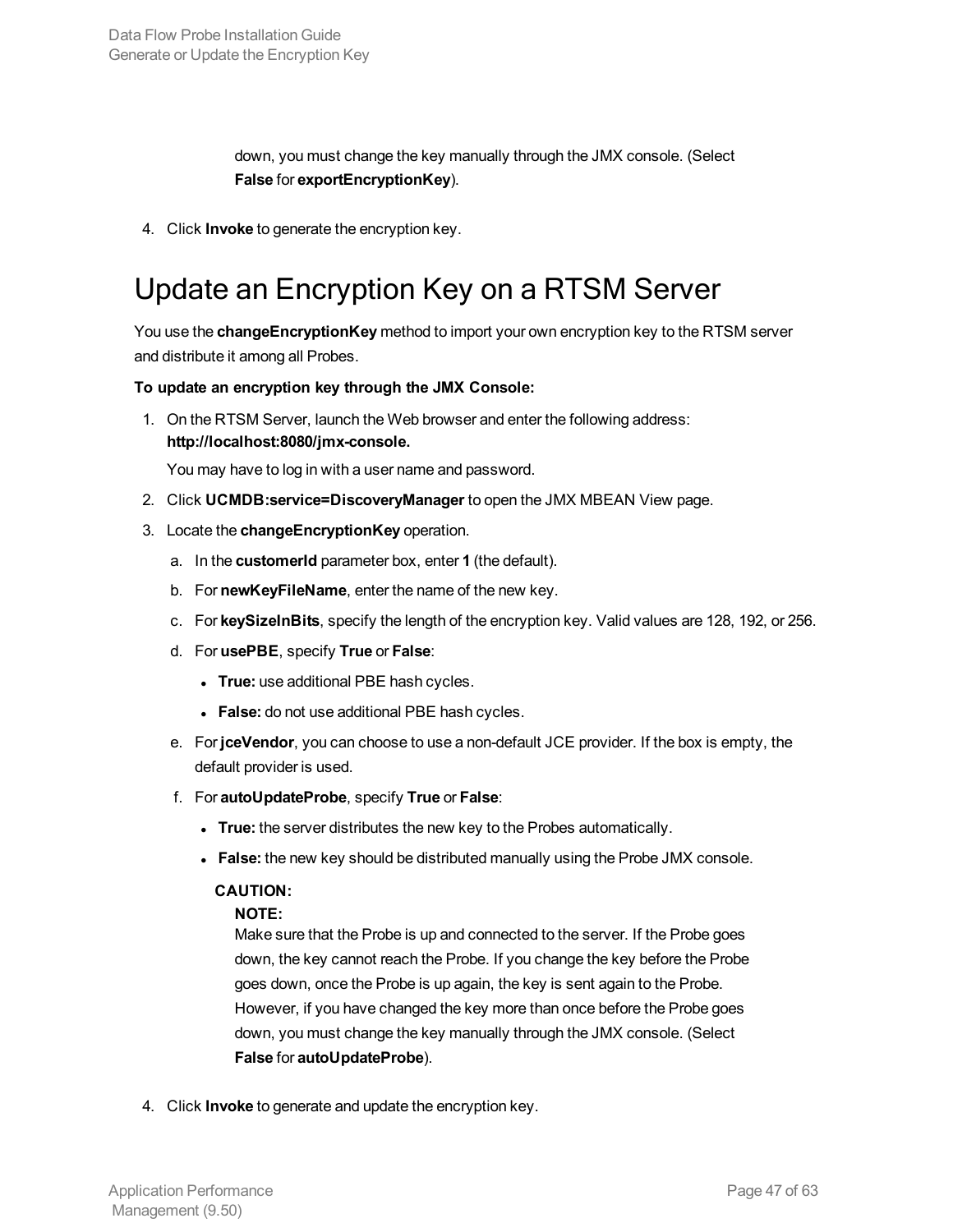### <span id="page-47-0"></span>Update an Encryption Key on a Probe

If you choose not to distribute an encryption key from the RTSM Server to all Probes automatically (because of security concerns), you should download the new encryption key to all Probes and run the **importEncryptionKey** method on the Probe:

- 1. Place the encryption key file in **<Data Flow Probe Installation Path>\DataFlowProbe\conf\security\**.
- 2. On the Probe machine, launch the Web browser and enter the following address: **http://localhost:1977**.

You may have to log in with a user name and password.

### **NOTE:**

If the Probe Manager and the Probe Gateway are running as separate processes, the address should be entered on the machine that is running the Probe Manager as follows: **http://localhost:1978**.

- 3. On the Probe domain, click **type=SecurityManagerService**.
- 4. Locate the **importEncryptionKey** method.
- 5. Enter the name of the encryption key file that resides in **<Data Flow Probe Installation Path>\DataFlowProbe\conf\security\**. This file contains the key to be imported.
- <span id="page-47-1"></span>6. Click the **importEncryptionKey** button.
- 7. Perform a restart of the probe.

### Manually Change the Encryption Key when the Probe Manager and Probe Gateway are Installed on Separate Machines

- 1. On the Probe Manager machine, start the Probe Manager service (**Start > Programs > UCMDB > Probe Manager**).
- 2. Import the key from the server, using the Probe Manager JMX. For details, see [Generate](#page-45-0) a New [Encryption](#page-45-0) Key, on page 46.
- 3. After the encryption key is imported successfully, restart the Probe Manager and Probe Gateway services.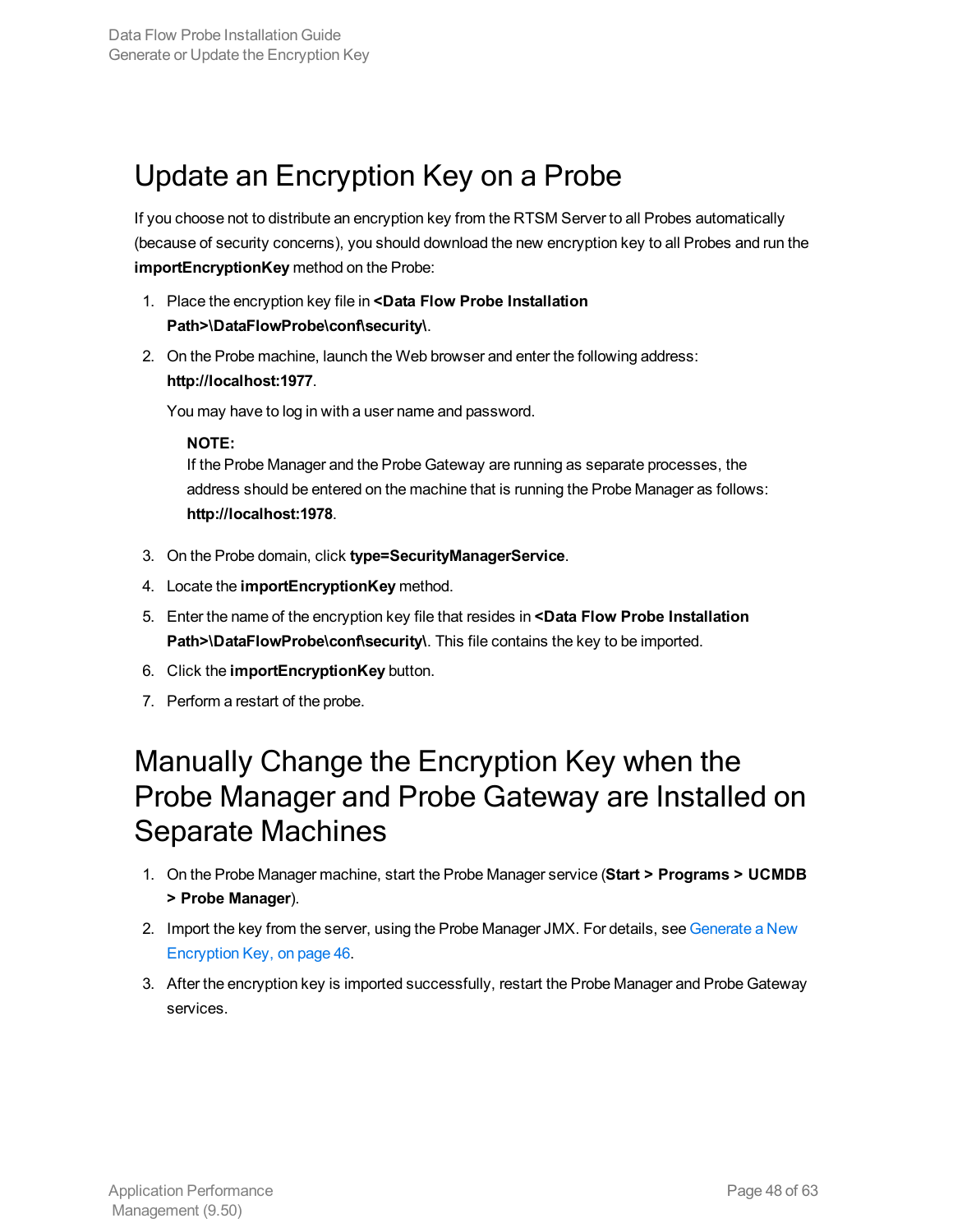# <span id="page-48-0"></span>Define Several JCE Providers

When you generate an encryption key through the JMX Console, you can define several JCE providers, using the **changeEncryptionKey** and **generateEncryptionKey** methods.

### **To change the default JCE provider:**

- 1. Register the JCE provider jar files in **\$JRE\_HOME/lib/ext**.
- 2. Copy the jar files to the \$JRE\_HOME folder:
	- <sup>l</sup> For the RTSM Server: \$JRE\_HOME resides at: **<Data Flow Probe Installation Path>\UCMDBServer\bin\jre**
	- <sup>l</sup> For the Data Flow Probe: \$JRE\_HOME resides at: **<Data Flow Probe Installation Path>\DataFlowProbe\bin\jre**
- 3. Add the provider class at the end of the provider list in the **\$JRE\_ HOME\lib\security\java.security** file.
- 4. Update the **local\_policy.jar** and **US\_export\_policy.jar** files to include unlimited JCE policies. You can download these jar files from the Sun Web site.
- 5. Restart the RTSM Server and the Data Flow Probe.
- 6. Locate the JCE vendor field for the **changeEncryptionKey** or **generateEncryptionKey** method, and add the name of the JCE provider.

# <span id="page-48-1"></span>CM Encryption Settings

This table lists the encryption settings that can be changed using various JMX methods. These encryption settings are relevant for encryption of communications between the CM client and the CM server, as well as for encryption of the CM client's cache.

| <b>CM Setting</b><br>Name                       | <b>Probe CM</b><br>Setting<br><b>Name</b>                      | <b>Setting Description</b>                                                                 | <b>Possible Values</b>                              | <b>Default Value</b> |
|-------------------------------------------------|----------------------------------------------------------------|--------------------------------------------------------------------------------------------|-----------------------------------------------------|----------------------|
| cryptoSource                                    | Encryption<br>Library name                                     | This setting defines which<br>encryption library to use.                                   | lw, jce,<br>windowsDPAPI.<br><b>IwJCECompatible</b> | lw                   |
| <b>IWJCEPBE</b><br>Compatibility<br><b>Mode</b> | Support<br>previous<br>lightweight<br>cryptography<br>versions | This setting defines<br>whether to support<br>previous lightweight<br>cryptography or not. | true, false                                         | true                 |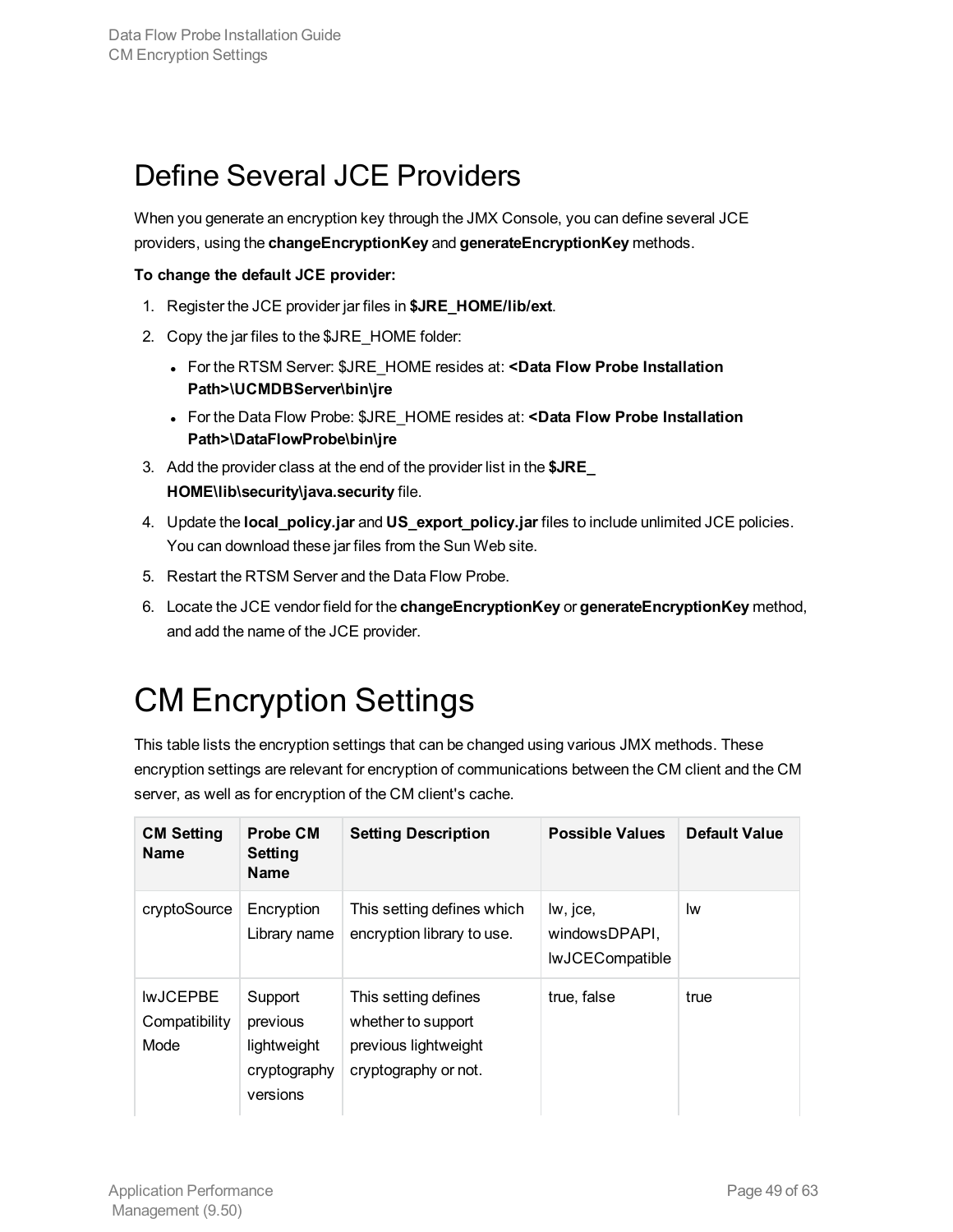| <b>CM Setting</b><br><b>Name</b> | <b>Probe CM</b><br><b>Setting</b><br><b>Name</b> | <b>Setting Description</b>                                                              | <b>Possible Values</b>                                                                                                  | <b>Default Value</b> |
|----------------------------------|--------------------------------------------------|-----------------------------------------------------------------------------------------|-------------------------------------------------------------------------------------------------------------------------|----------------------|
| engineName                       | Engine name                                      | Encryption mechanism<br>name                                                            | AES, DES,<br>3DES, Blowfish                                                                                             | <b>AES</b>           |
| keySize                          | Key size                                         | encryption key length in<br>bits                                                        | For AES - 128,<br>192 or 256;<br>For DES - 64;<br>For 3DES - 192;<br>For Blowfish - any<br>number between<br>32 and 448 | 256                  |
| algorithm<br>Padding<br>Name     | Algorithm<br>padding<br>name                     | Padding standards                                                                       | PKCS7Padding,<br>PKCS5Padding                                                                                           | PKCS7Padding         |
| pbeCount                         | PBE count                                        | The number of times to run<br>the hash to create the key<br>from password (init string) | Any positive<br>number                                                                                                  | 20                   |
| pbeDigest<br>Algorithm           | PBE digest<br>algorithm                          | Hashing type                                                                            | <b>SHA1, SHA256,</b><br>MD <sub>5</sub>                                                                                 | SHA1                 |
| useMacWith<br>Crypto             | Use MAC<br>with<br>cryptography                  | Indication if to use MAC<br>with the cryptography                                       | true, false                                                                                                             | false                |
| macKeySize                       | MAC key<br>size                                  | Depends on MAC<br>algorithm                                                             | 256                                                                                                                     | 256                  |

# <span id="page-49-0"></span>Troubleshooting and Limitations

• If you change the default domain name on the UCMDB server, you must first verify that the Data Flow Probe is not running. After the default domain name is applied, you must execute the **DataFlowProbe\tools\clearProbeData.bat** script on the Data Flow Probe side.

### **NOTE:**

Execution of the **clearProbeData.bat** script will cause a discovery cycle on the Probe side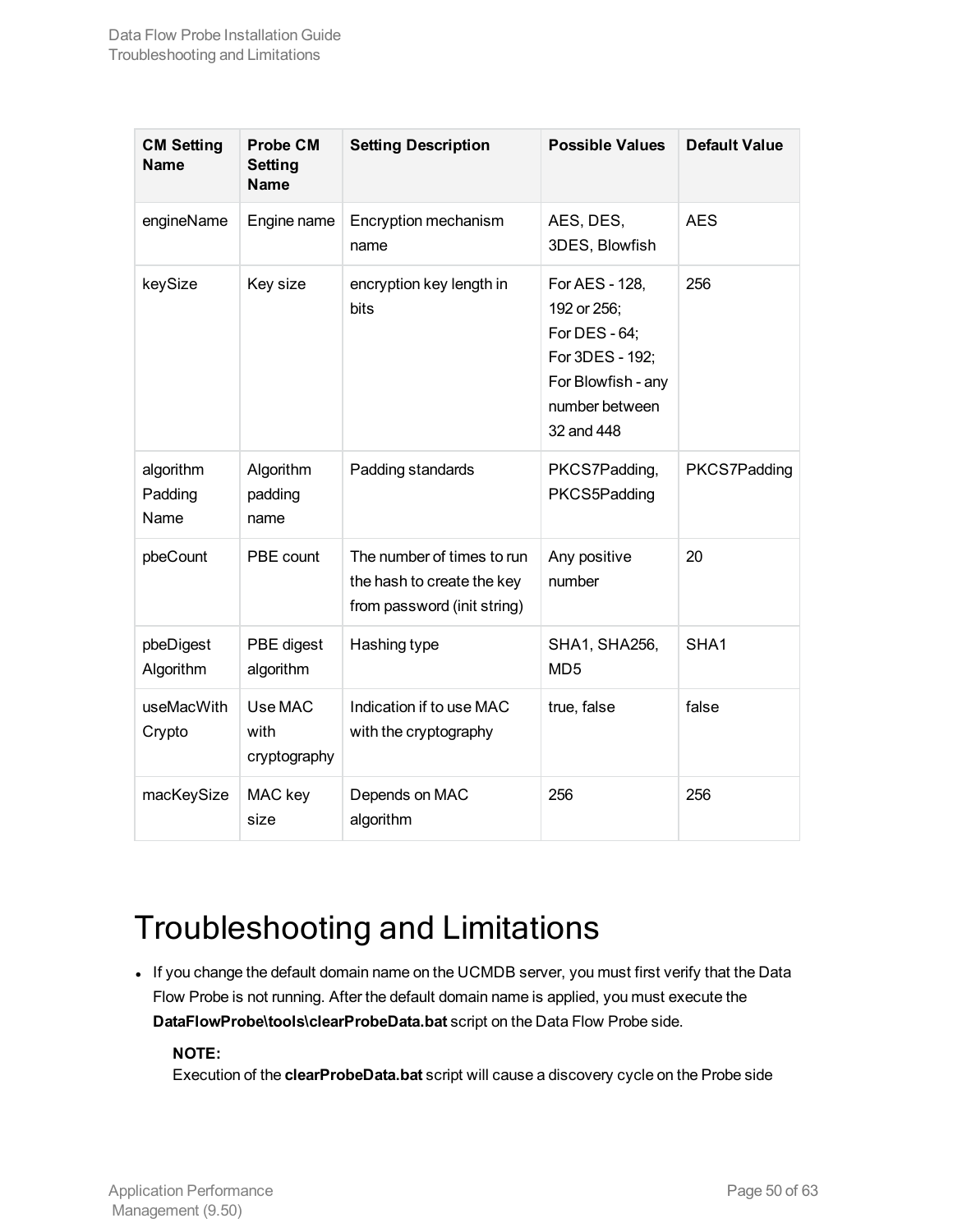after the Probe is restarted.

• When trying to run an integration, you receive the following error message:

Failed to log in to host <hostname> with customer name <default client>, user [null], password [null], state [null], application name <CMDB Adapter>".

This message appears because the credentials from the Confidential Manager on the server are not synchronized to the Probe.

To prevent this problem:

- 1. Stop the Probe.
- 2. Run the **DataFlowProbe\tools\clearProbeData.bat** script on the Probe side.
- 3. Restart the Probe.

### **NOTE:**

Execution of the **clearProbeData.bat** script will cause a discovery cycle on the Probe side after the Probe is restarted.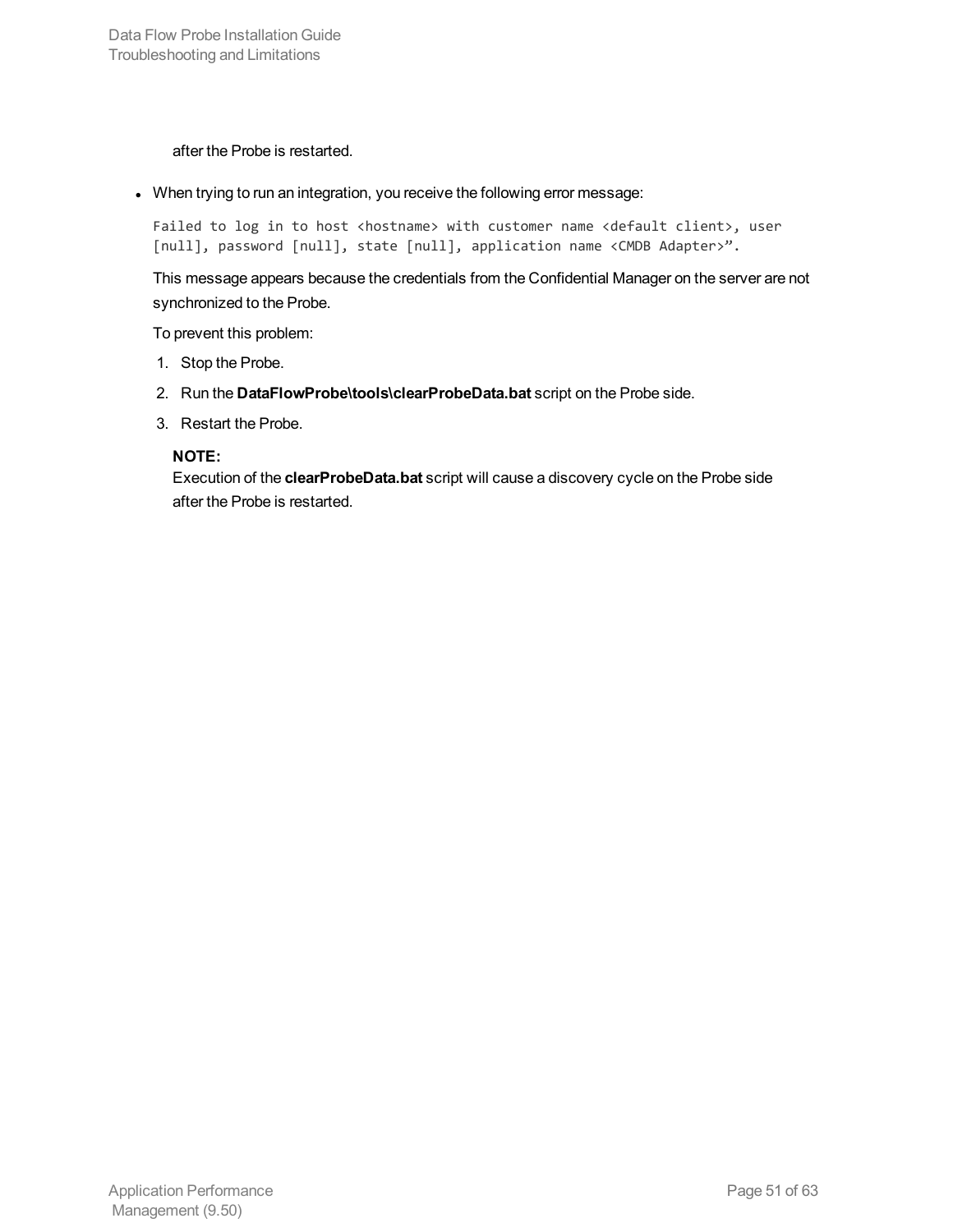# <span id="page-51-0"></span>Chapter 5: Data Flow Probe **Hardening**

This chapter includes:

|                                                                                   | 53 |
|-----------------------------------------------------------------------------------|----|
|                                                                                   |    |
|                                                                                   |    |
| • Enable Authentication on the Data Flow Probe with Basic HTTP Authentication  55 |    |
|                                                                                   |    |
|                                                                                   |    |
|                                                                                   |    |
|                                                                                   |    |
|                                                                                   |    |
|                                                                                   |    |
|                                                                                   |    |
|                                                                                   |    |
|                                                                                   |    |

# <span id="page-51-1"></span>Set the MySQL Database Encrypted Password

This section explains how to encrypt the password for the MySQL database user.

- **1. Create the Encrypted Form of a Password (AES, 192-bit key)**
	- **a.** Access the Data Flow Probe JMX console. Launch a Web browser and enter the following address: **http://<Data Flow Probe machine name or IP address>:1977**. If you are running the Data Flow Probe locally, enter **http://localhost:1977**.

You may have to log in with a user name and password.

#### **NOTE:**

If you have not created a user, use the default user name admin and the password admin to log in.

- **b.** Locate the **Type=MainProbe** service and click the link to open the Operations page.
- **c.** Locate the **getEncryptedDBPassword** operation.
- **d.** In the **DB Password** field, enter the password to be encrypted.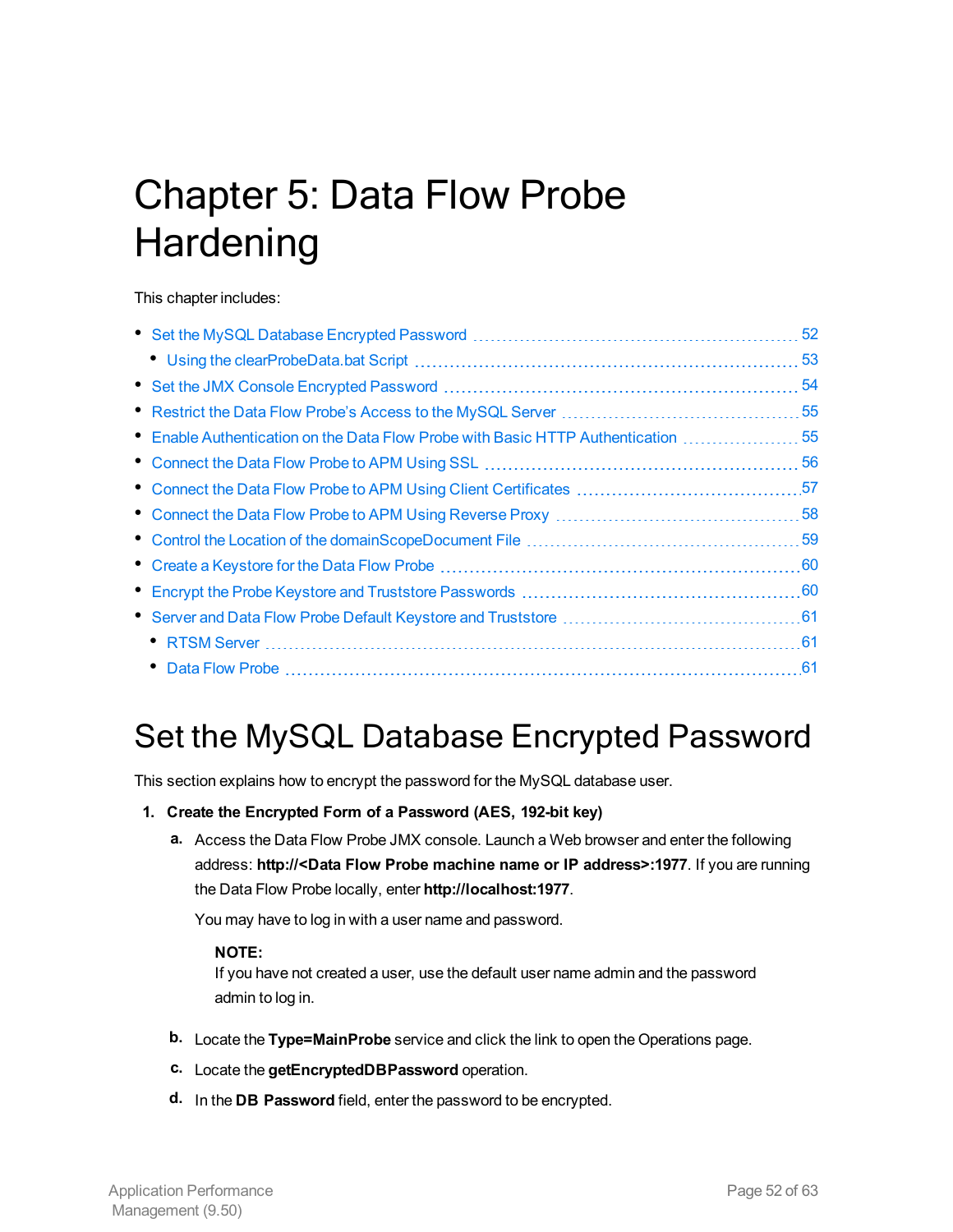**e.** Invoke the operation by clicking the **getEncryptedDBPassword** button.

The result of the invocation is an encrypted password string, for example:

66,85,54,78,69,117,56,65,99,90,86,117,97,75,50,112,65,53,67,114,112,65,61,61

**2. Stop the Data Flow Probe**

**Start > All Programs > UCMDB > Stop Data Flow Probe**

**3. Run the set\_dbuser\_password.cmd Script**

This script is located in the following folder: **<Data Flow Probe Installation Path>\DataFlowProbe\tools\dbscripts\set\_dbuser\_password.cmd**

Run the **set\_dbuser\_password.cmd** script with the new password as an argument, for example, **set\_dbuser\_password <my\_password>**.

The password must be entered in its unencrypted form (as plain text).

### **4. Update the Password in the Data Flow Probe Configuration Files**

- **a.** The password must reside encrypted in the configuration files. To retrieve the password's encrypted form, use the **getEncryptedDBPassword** JMX method, as explained in step 1.
- **b.** Add the encrypted password to the following properties in the **<Data Flow Probe Installation Path>\DataFlowProbe\conf\DiscoveryProbe.properties** file.
	- <sup>l</sup> **appilog.agent.probe.jdbc.pwd**

For example:

**appilog.agent.probe.jdbc.user = mamprobe appilog.agent.probe.jdbc.pwd = 66,85,54,78,69,117,56,65,99,90,86,117,97,75,50,112,65,53,67,114,112,65,61 ,61**

<sup>l</sup> **appilog.agent.local.jdbc.pwd**

#### **5. Start the Data Flow Probe**

**Start > All Programs > UCMDB > Start Data Flow Probe**

### <span id="page-52-0"></span>Using the clearProbeData.bat Script

The **clearProbeData.bat** script recreates the database user with a password that is provided as an argument to the script.

After you set a password, each time you execute the **clearProbeData.bat** script, it retrieves the database password as an argument.

#### **After running the script:**

- Review the following file for errors: **<Data Flow Probe Installation Path>\DataFlowProbe\runtime\log\probe\_setup.log**
- <sup>l</sup> Delete the following file, as it contains the database password: **<Data Flow Probe Installation Path>\DataFlowProbe\runtime\log\probe\_setup.log**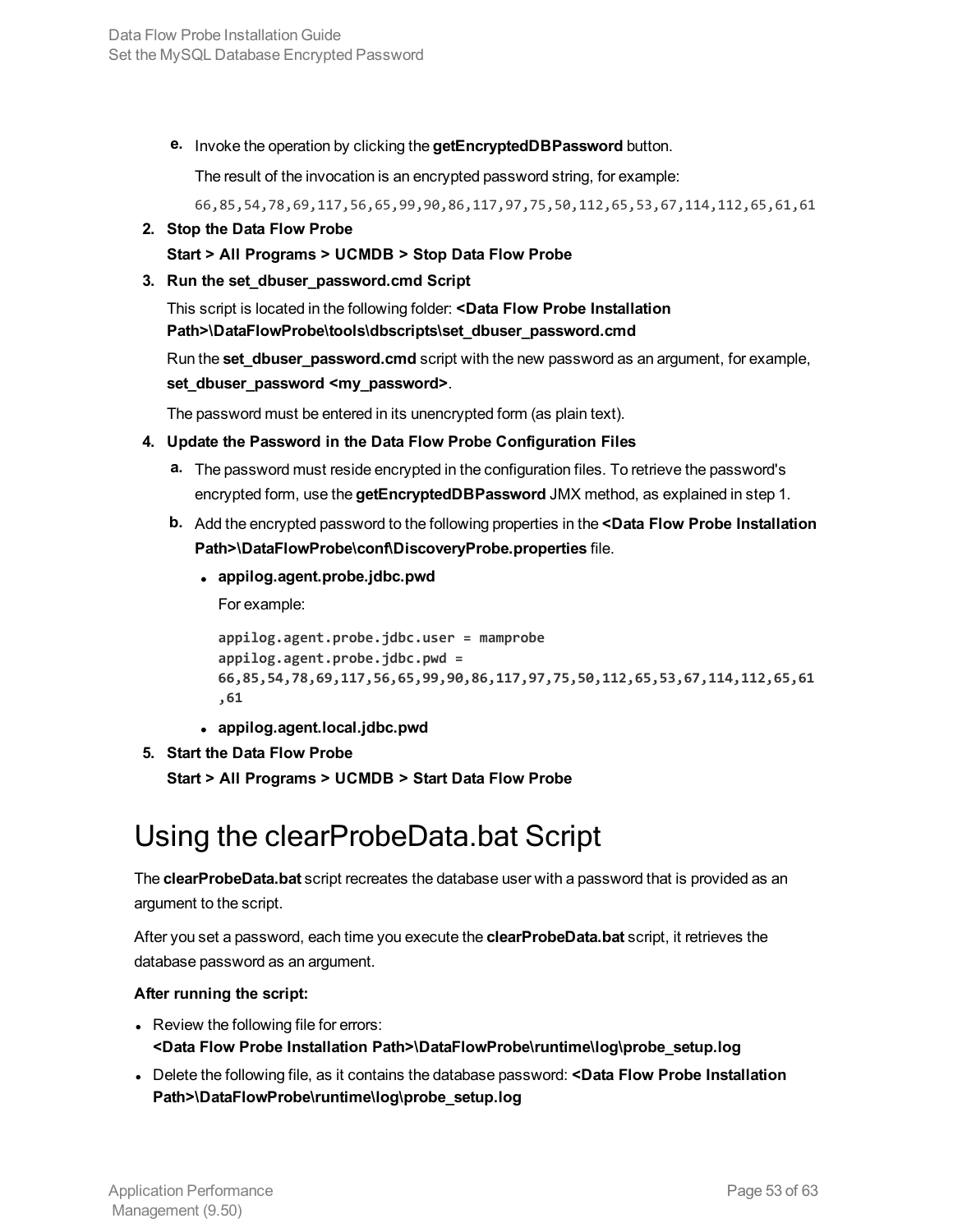### <span id="page-53-0"></span>Set the JMX Console Encrypted Password

This section explains how to encrypt the password for the JMX user. The encrypted password is stored in the DiscoveryProbe.properties file. Users must log in to access the JMX console.

- 1. **Create the Encrypted Form of a Password (AES, 192-bit key)**
	- a. Access the Data Flow Probe JMX console. Launch a Web browser and enter the following address: **http://<Data Flow Probe machine name or IP address>:1977**. If you are running the Data Flow Probe locally, enter **http://localhost:1977**.

You may have to log in with a user name and password.

#### **NOTE:**

If you have not created a user, use the default user name admin and the password admin to log in.

- b. Locate the **Type=MainProbe** service and click the link to open the Operations page.
- c. Locate the **getEncryptedKeyPassword** operation.
- d. In the **Key Password** field, enter the password to be encrypted.
- e. Invoke the operation by clicking the **getEncryptedKeyPassword** button.

The result of the invocation is an encrypted password string, for example:

85,-9,-61,11,105,-93,-81,118

**2. Stop the Data Flow Probe**

#### **Start > All Programs > UCMDB > Stop Data Flow Probe**

#### **3. Add the Encrypted Password**

Add the encrypted password to the following property in the **<Data Flow Probe Installation Path>\DataFlowProbe\conf\DiscoveryProbe.properties** file.

#### **appilog.agent.Probe.JMX.BasicAuth.Pwd**

For example:

appilog.agent.Probe.JMX.BasicAuth.User=admin appilog.agent.Probe.JMX.BasicAuth.Pwd=-85,-9,-61,11,105,-93,-81,118

### **NOTE:**

To disable authentication, leaves these fields empty. If you do so, users can open the main page of the Probe's JMX console without entering authentication.

#### **4. Start the Data Flow Probe**

### **Start > All Programs > UCMDB > Start Data Flow Probe**

Test the result in a Web browser.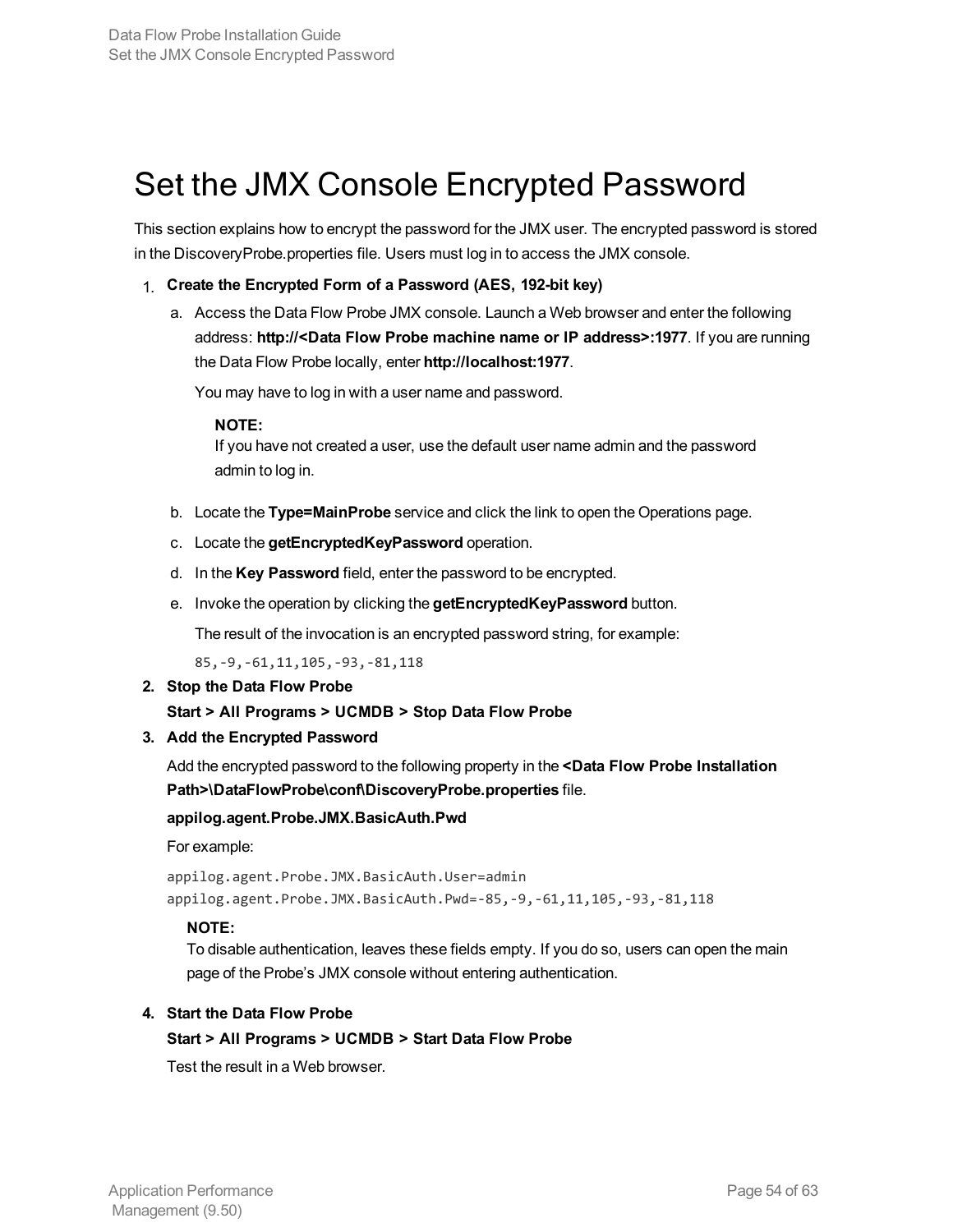# <span id="page-54-0"></span>Restrict the Data Flow Probe's Access to the MySQL Server

This section explains how to permit access to the Data Flow Probe's MySQL database from the local machine only.

### **To restrict MySQL access:**

Run the following script in a command prompt window or by double-clicking it: **<Data Flow Probe Installation Path>\DataFlowProbe\tools\dbscripts\remove\_remote\_user\_access.cmd.**

Any user (other than the root user) trying to connect from a remote computer will now be denied access.

### **NOTE:**

Users who have root credentials to the MySQL database will still be able to access the database from the remote machine.

# <span id="page-54-1"></span>Enable Authentication on the Data Flow Probe with Basic HTTP Authentication

**Important:** The basic authentication method of enabling authentication on the Data Flow Probe is the least preferred method. It is recommended to use mutual authentication security, as it is a much more effective method of security (it combines data encryption and certificate authentication). For details, see Connect the Data Flow Probe to APM Using Client [Certificates,](#page-56-0) on page 57.

If SSL is not enabled, credentials are transmitted to UCMDB as plain-text.

### **To set basic authentication:**

- 1. Locate the following file: **<Data Flow Probe Installation Path>\DataFlowProbe\conf\DiscoveryProbe.properties**.
- 2. Remove the comment markers (#) from the following properties, and enter the relevant credentials:

appilog.agent.Probe.BasicAuth.Realm=

appilog.agent.Probe.BasicAuth.User=

appilog.agent.Probe.BasicAuth.Pwd=

The credentials should match those defined on the APM server.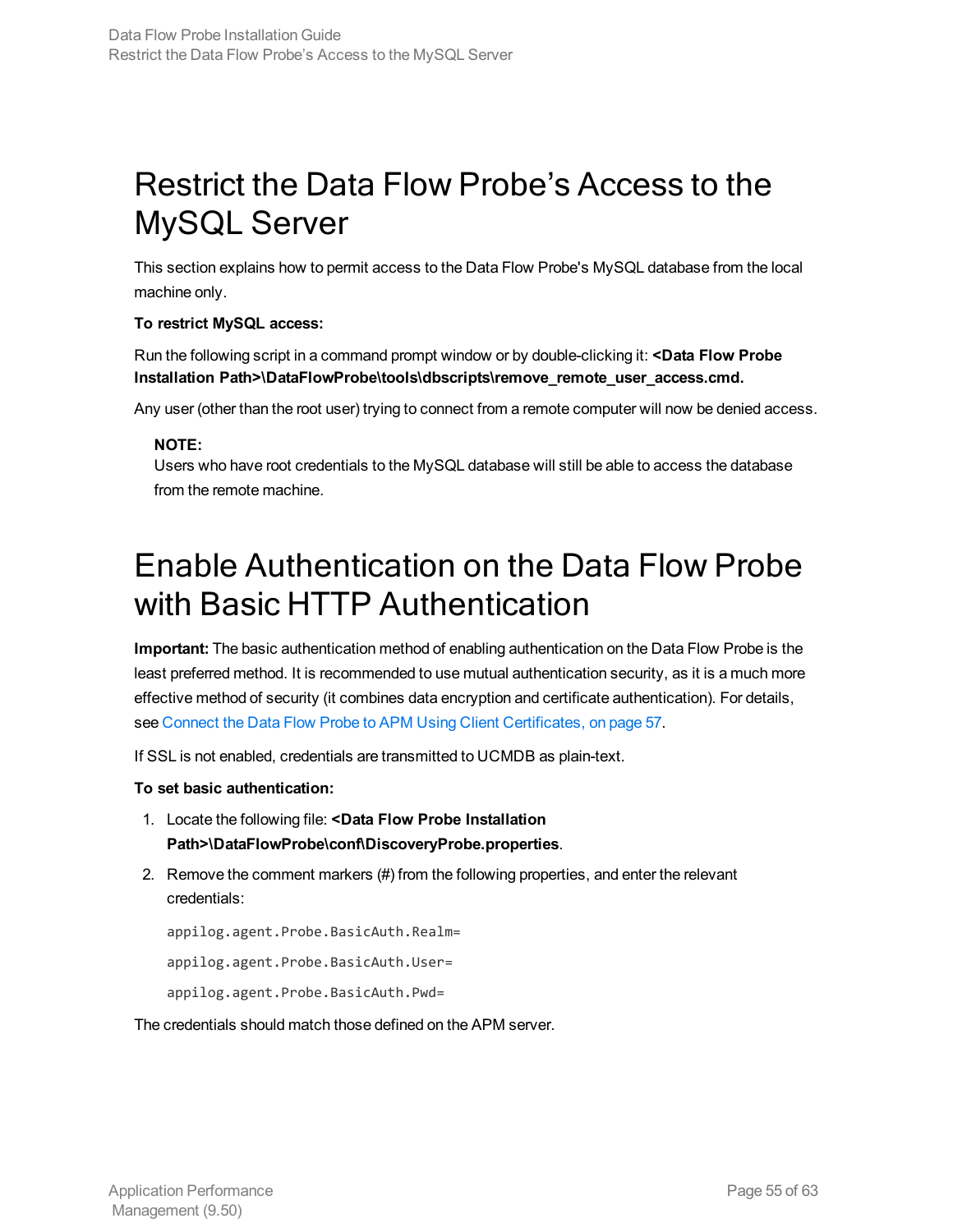# <span id="page-55-0"></span>Connect the Data Flow Probe to APM Using SSL

When a session is started between the Data Flow Probe and the Gateway Server, the Gateway Server sends the Probe a server-side certificate that was issued by a Certification Authority (CA) recognized by the Gateway Server. The Data Flow Probe engine should be configured to trust the certificate or the CA that issued it, and to communicate via SSL.

- 1. Establish trust with the CA which issued the APM virtual server certificate.
	- a. Obtain the root certificate of the issuing authority and save it to a file, for example, **C:\ca.cer**.
	- b. Import this certificate into the Data Flow Probe JVM: **<Data Flow Probe Installation Path>\DataFlowProbe\bin\jre\bin** with the following values:

```
<Data Flow Probe Installation Path>\DataFlowProbe\bin\jre\bin\keytool -
import -trustcacerts -alias <your alias> -keystore ..\lib\security\cacerts -
file C:\ca.cer
```
- c. Enter the password (default: **changeit**) and click **Yes** to confirm.
- 2. Set the connection parameters in the Data Flow Probe.
	- a. Open the file **<Data Flow Probe Installation Path>\DataFlowProbe\conf\DiscoveryProbe.properties**.
	- b. Configure the URL of the APM server:

```
serverName = <APM virtual server fully qualified domain name>
```
#### **NOTE:**

The SSL connection may fail if an IP address is used instead of domain name.

c. Configure the port number to use for HTTPS:

```
# Ports used for HTTP/s traffic
```
#serverPort = 80

serverPortHttps = 443

d. Set the schema to be used by the Agent to HTTPS:

# Can be either HTTP or HTTPS

appilog.agent.probe.protocol = HTTPS

#### 3. Restart the Data Flow Probe.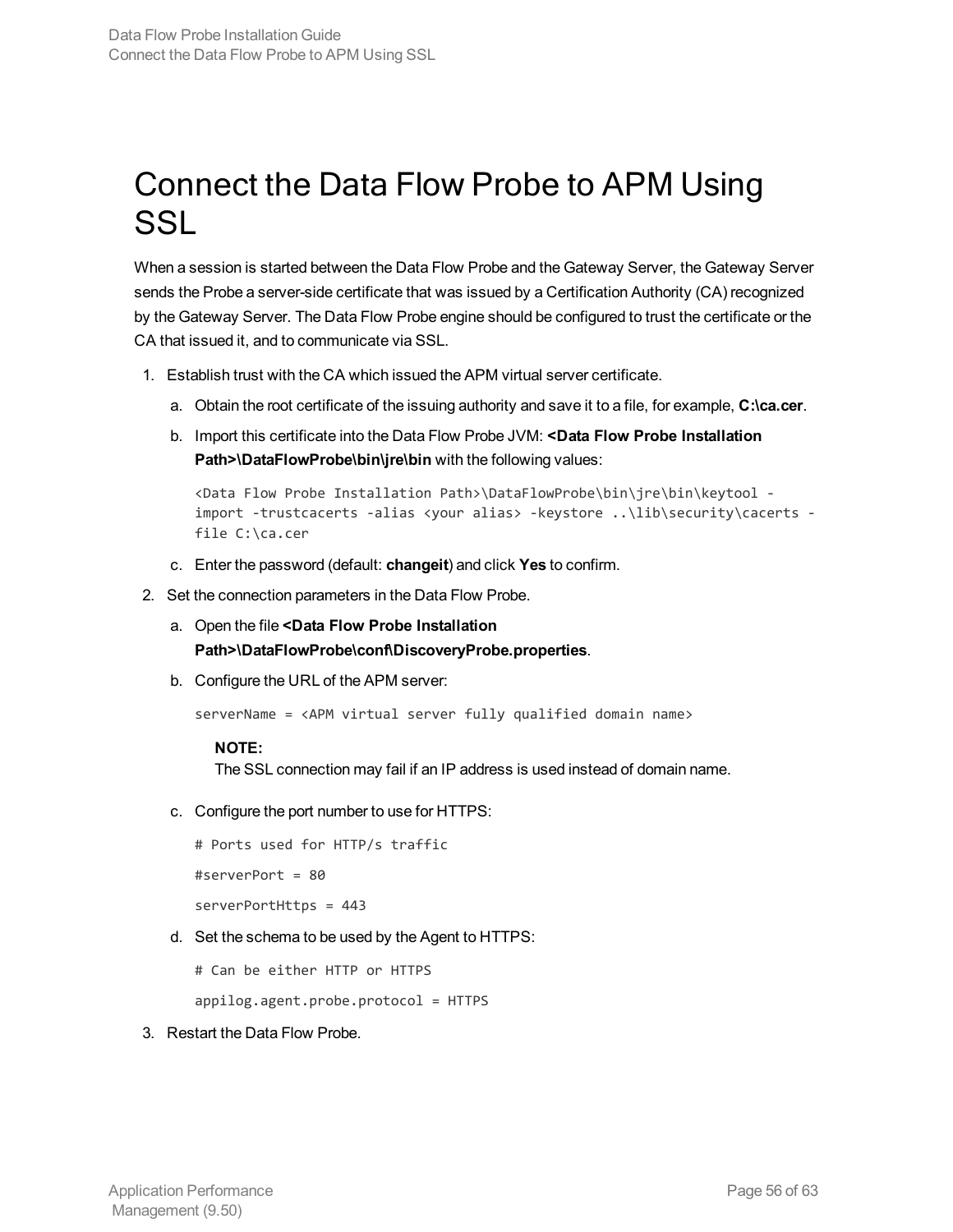# <span id="page-56-0"></span>Connect the Data Flow Probe to APM Using Client Certificates

If the APM front-end requires SSL and a client certificate, you need to configure the Data Flow Probe to provide a certificate as described below.

**Prerequisite:** The Data Flow Probe must be configured with SSL, as described in [Connect](#page-55-0) the Data Flow Probe to APM Using SSL, on the [previous](#page-55-0) page.

1. Obtain the client certificate issued to the name of the Data Flow Probe server. The certificate can be in either PFX or JKS format. If you want to create your own keystore manually, see "SSL Certificates" in the APM Hardening Guide.

If the client certificate is in PFX format, you must convert it to JKS format. For example:

```
<Data Flow Probe Installation Path>\DataFlowProbe\bin\jre\bin>keytool.exe -
importkeystore -srckeystore <Data Flow Probe Installation
Path>\DataFlowProbe\conf\security\certificate.pfx -destkeystore <Data Flow
Probe Installation Path>\DataFlowProbe\conf\security\keystore.jks -srcstoretype
PKCS12.
```
### **NOTE:**

The keystore password must be the same as the private key password.The keystore password should already be configured in the **ssl.properties** file as **logomania** (the default password). If the keystore password is not **logomania**, you must re-encrypt the password and change it in the **ssl.properties** file. To re-encrypt the password, see step 4 below.

2. Import the Certificate Authority certificate into the Data Flow Probe Java truststore by running the following command:

<Data Flow Probe Installation Path>\DataFlowProbe\bin\jre\bin>keytool.exe import -trustcacerts -alias <your alias> -file <path to certificate location>\ca.cer\ca.cer -keystore <Data Flow Probe Installation Path>\DataFlowProbe\conf\security\MAMTrustStoreExp.jks

Enter the keystore password (default: **logomania**). To change the password, see "Update the keystore and truststore passwords" below.

3. Change the **ssl.properties** file, located in the **<Data Flow Probe Installation Path>\DataFlowProbe\conf\security** folder. Update the keystore file name to point to the client keystore file you created previously:

```
# Path to Keystore file
```

```
javax.net.ssl.keyStore=keystore.jks
```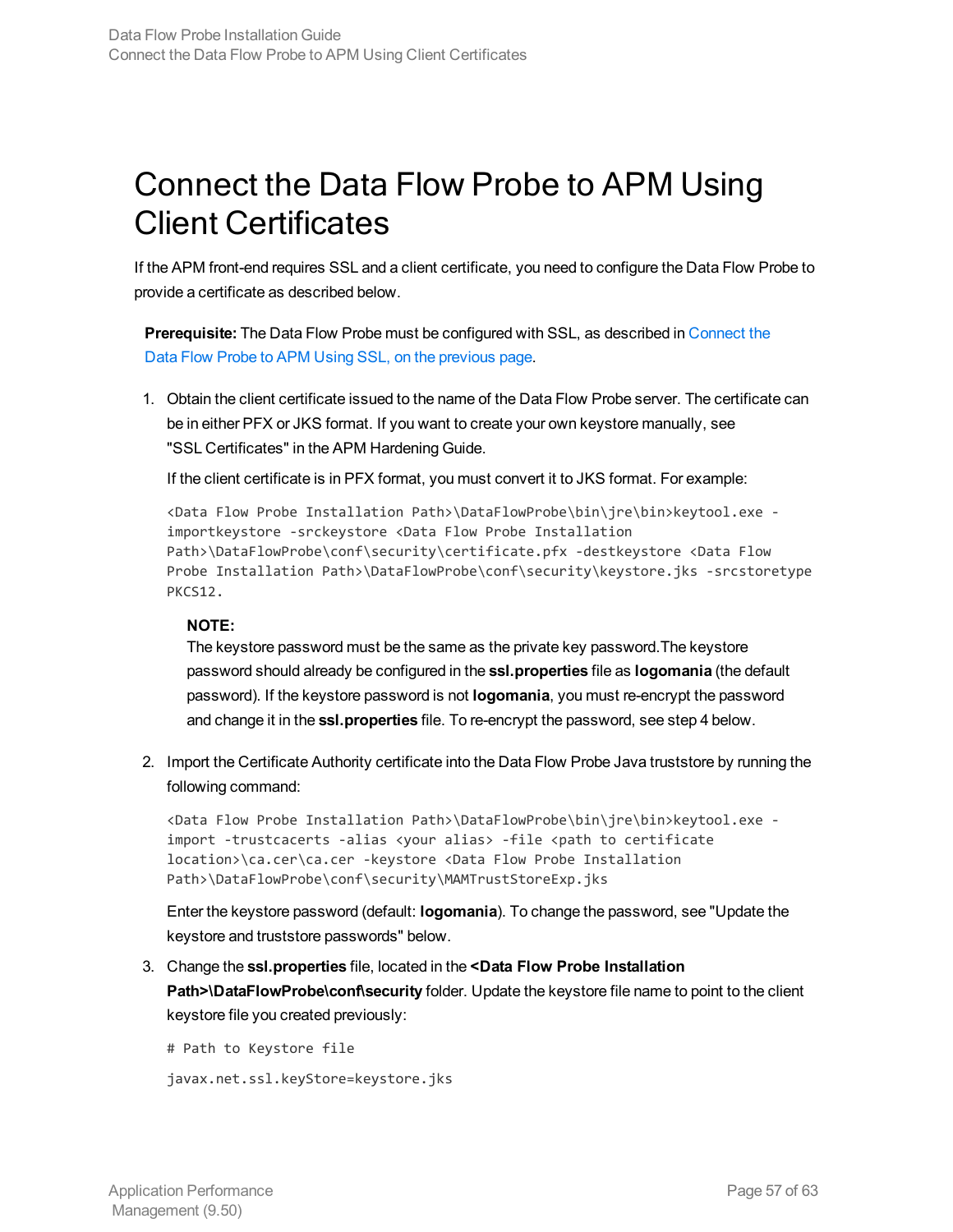- 4. (Optional) Update the keystore and truststore passwords:
	- a. You encrypt the password through the Probe's JMX console: Launch a Web browser and enter the following address: **http://<Data Flow Probe machine name or IP address>:1977**. If you are running the Data Flow Probe locally, enter **http://localhost:1977**.

You may have to log in with a user name (default: **sysadmin**) and password (default: **sysadmin**).

- b. Locate the **Type=MainProbe** service and click the link to open the JMX MBEAN View page.
- c. Locate the **getEncryptedKeyPassword** operation.
- d. Enter your keystore or truststore password in the **Key Password** field and click **getEncryptedKeyPassword**.
- e. Open the **ssl.properties** file in the following folder: **<Data Flow Probe Installation Path>\DataFlowProbe\root\lib\security\**.
- f. Copy and paste the encrypted password (numbers separated by commas, for example, 1,2,3,4,5) into the relevant keystore or truststore line of the **ssl.properties** file.
- g. Save the file.
- 5. Update the **<Data Flow Probe Installation Path>\DataFlowProbe\conf\DiscoveryProbe.properties** file:
	- a. Change the **appilog.agent.probe.protocol** parameter to **HTTPS**.
	- b. Make sure the **serverPortHttps** value is **443**.
- <span id="page-57-0"></span>6. Restart the Data Flow Probe.

# Connect the Data Flow Probe to APM Using Reverse Proxy

Perform the following procedure to connect the Data Flow Probe to APM through the reverse proxy.

- 1. Edit the **discoveryProbe.properties** file (located in **<Data Flow Probe Installation Path>\DataFlowProbe\conf**).
- 2. Set the **serverName** property to the reverse proxy server's IP or DNS name.
- 3. Set the **serverPort** and **serverPortHttps** properties to the reverse proxy server's ports.
- 4. Save the file.

The following proxy server configuration is required if Data Flow Probes only are connected via a reverse proxy to APM.

### **NOTE:**

In the URLs in this table, you can use either https or http.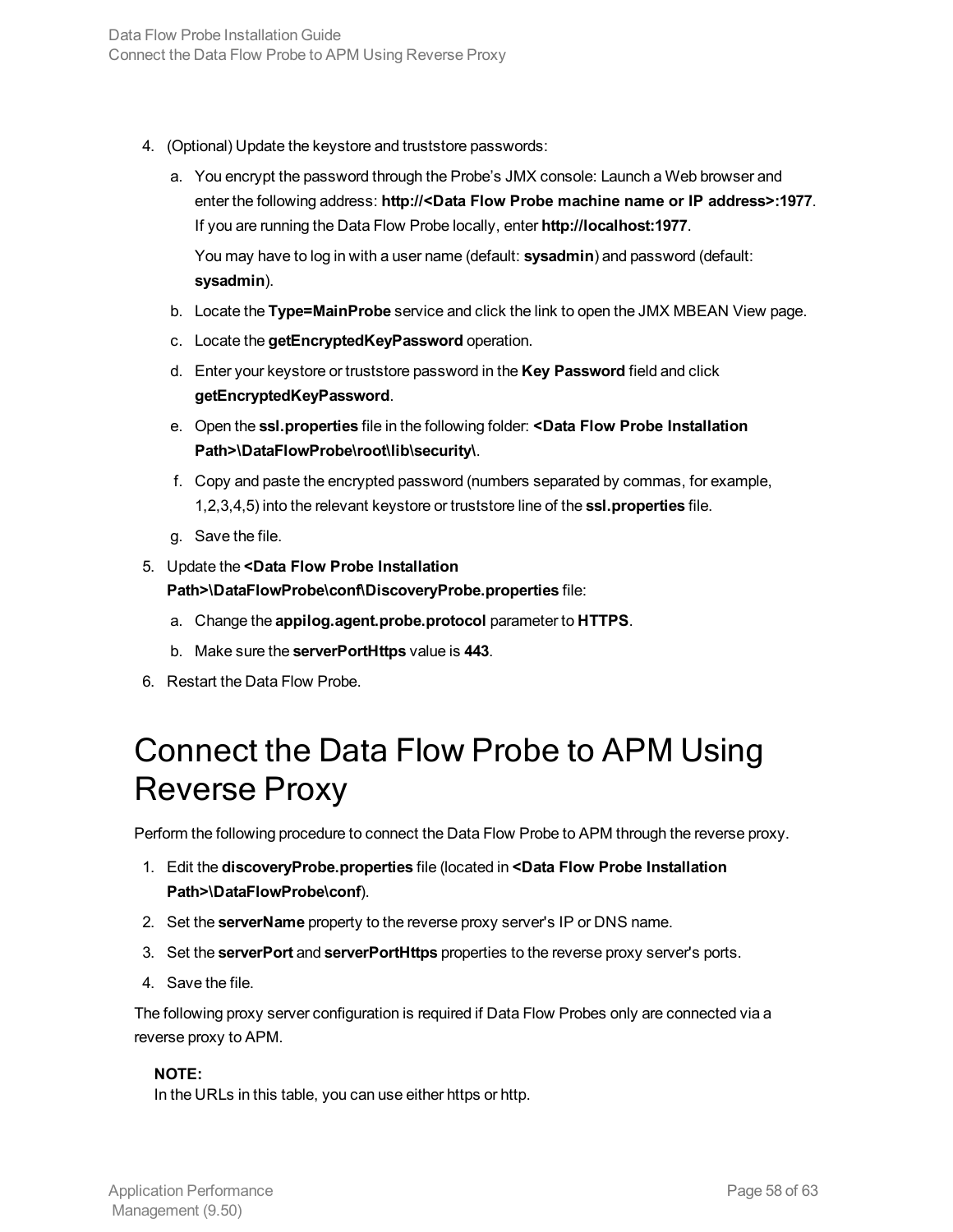| Requests for on the Reverse Proxy Server | Proxy Request to be Served by:                                                                                                                            |
|------------------------------------------|-----------------------------------------------------------------------------------------------------------------------------------------------------------|
| /mam/ $*$                                | https://[APM server]/mam /* or                                                                                                                            |
| /mam images/*                            | https://[APM server]/mam images/*                                                                                                                         |
| /mam-collectors/*                        | https://[APM server]/mam-collectors/*                                                                                                                     |
| $/cm/$ *                                 | https://[APM server]/cm/*<br>https://[APM server]/cm/*                                                                                                    |
| /axis2/ $*$                              | https://[APM server]/axis2/*<br><b>Note:</b> Required if SOAP adaptor is used with<br>embedded RTSM for replication into secure<br>APM via reverse proxy. |

# <span id="page-58-0"></span>Control the Location of the domainScopeDocument File

The Probe's file system holds (by default) both the encryption key and the **domainScopeDocument** file. Each time the Probe is started, the Probe retrieves the **domainScopeDocument** file from the server and stores it on its file system. To prevent unauthorized users from obtaining these credentials, you can configure the Probe so that the **domainScopeDocument** file is held in the Probe's memory and is not stored on the Probe file system.

**To control the location of the domainScopeDocument file:**

1. Open **<Data Flow Probe Installation Path>\DataFlowProbe\conf\DiscoveryProbe.properties** and change:

appilog.collectors.storeDomainScopeDocument=**true**

to:

appilog.collectors.storeDomainScopeDocument=**false**

The Probe Gateway and Probe Manager serverData folders no longer contain the **domainScopeDocument** file.

For details on using the **domainScopeDocument** file to harden DFM, see Data Flow [Credentials](#page-30-0) [Management,](#page-30-0) on page 31.

2. Restart the Probe.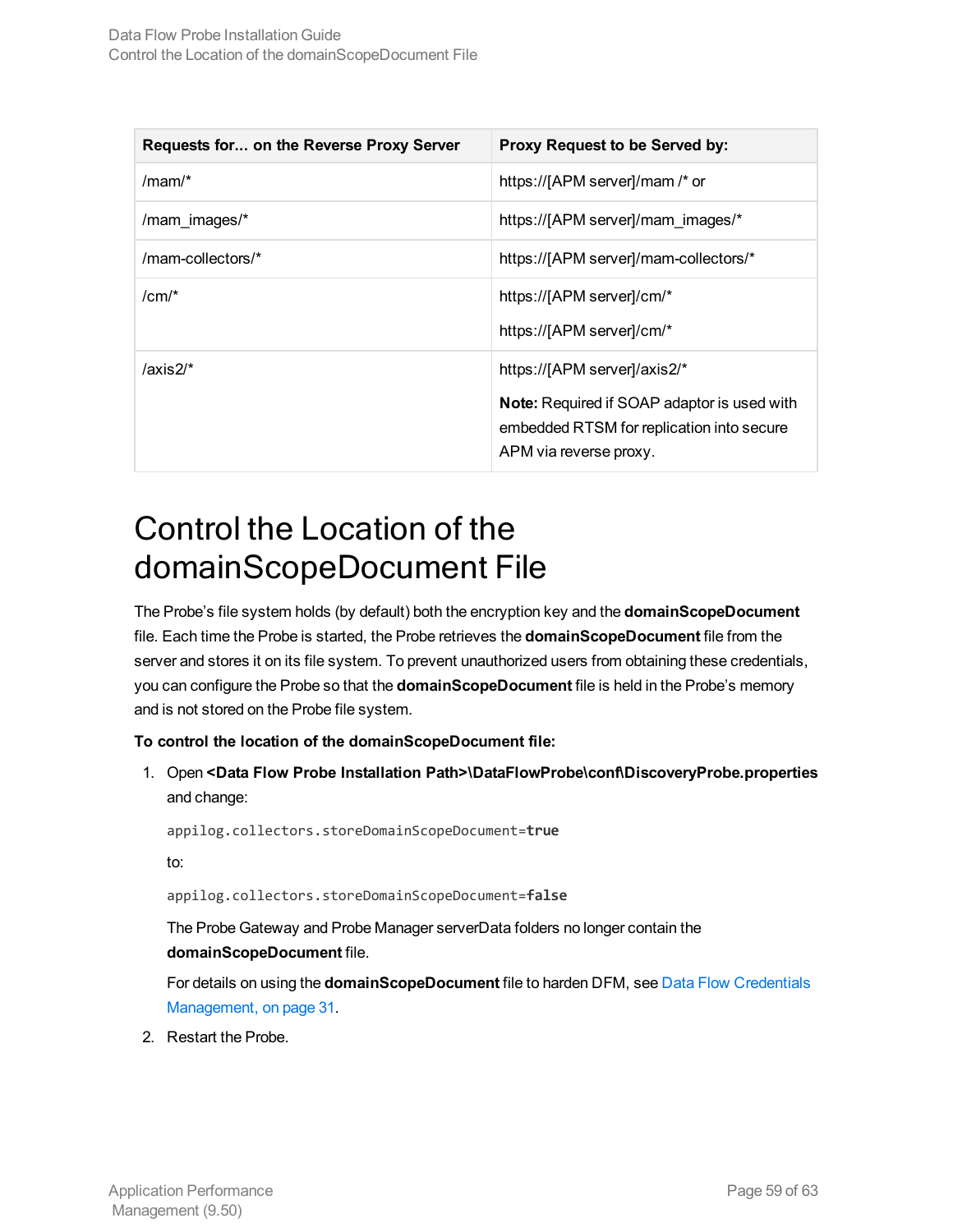### <span id="page-59-0"></span>Create a Keystore for the Data Flow Probe

1. On the Probe machine, run the following command:

```
<Data Flow Probe Installation Path>\DataFlowProbe\bin\jre\bin\keytool -genkey -
alias probekey -keyalg
RSA -keystore <Data Flow Probe Installation
Path>\DataFlowProbe\conf\security\client.keystore
```
- 2. Enter a password for the new keystore.
- 3. Enter your information when asked.
- 4. When asked **Is CN=… C=… Correct?** enter **yes**, and press **Enter**.
- 5. Press **Enter** again to accept the keystore password as the key password.
- 6. Verify that **client.keystore** is created in the following directory: **<Data Flow Probe Installation Path>\DataFlowProbe\conf\security\**.

### <span id="page-59-1"></span>Encrypt the Probe Keystore and Truststore Passwords

The Probe keystore and truststore passwords are stored encrypted in **<Data Flow Probe Installation Path>\DataFlowProbe\conf\security\ssl.properties**. This procedure explains how to encrypt the password.

- 1. Start Data Flow Probe (or verify that it is already running).
- 2. Access the Data Flow Probe JMX console: Launch a Web browser and enter the following address: http://<Data Flow Probe machine name or IP address>:1977. If you are running the Data Flow Probe locally, enter http://localhost:1977.

### **NOTE:**

You may have to log in with a user name and password. If you have not created a user, use the default user name admin and the password admin to log in.

- 3. Locate the **Type=MainProbe** service and click the link to open the Operations page.
- 4. Locate the **getEncryptedKeyPassword** operation.
- 5. Enter your keystore or truststore password in the **Key Password** field and invoke the operation by clicking **getEncryptedKeyPassword**.
- 6. The result of the invocation is an encrypted password string, for example:

66,85,54,78,69,117,56,65,99,90,86,117,97,75,50,112,65,53,67,114,112,65,61,61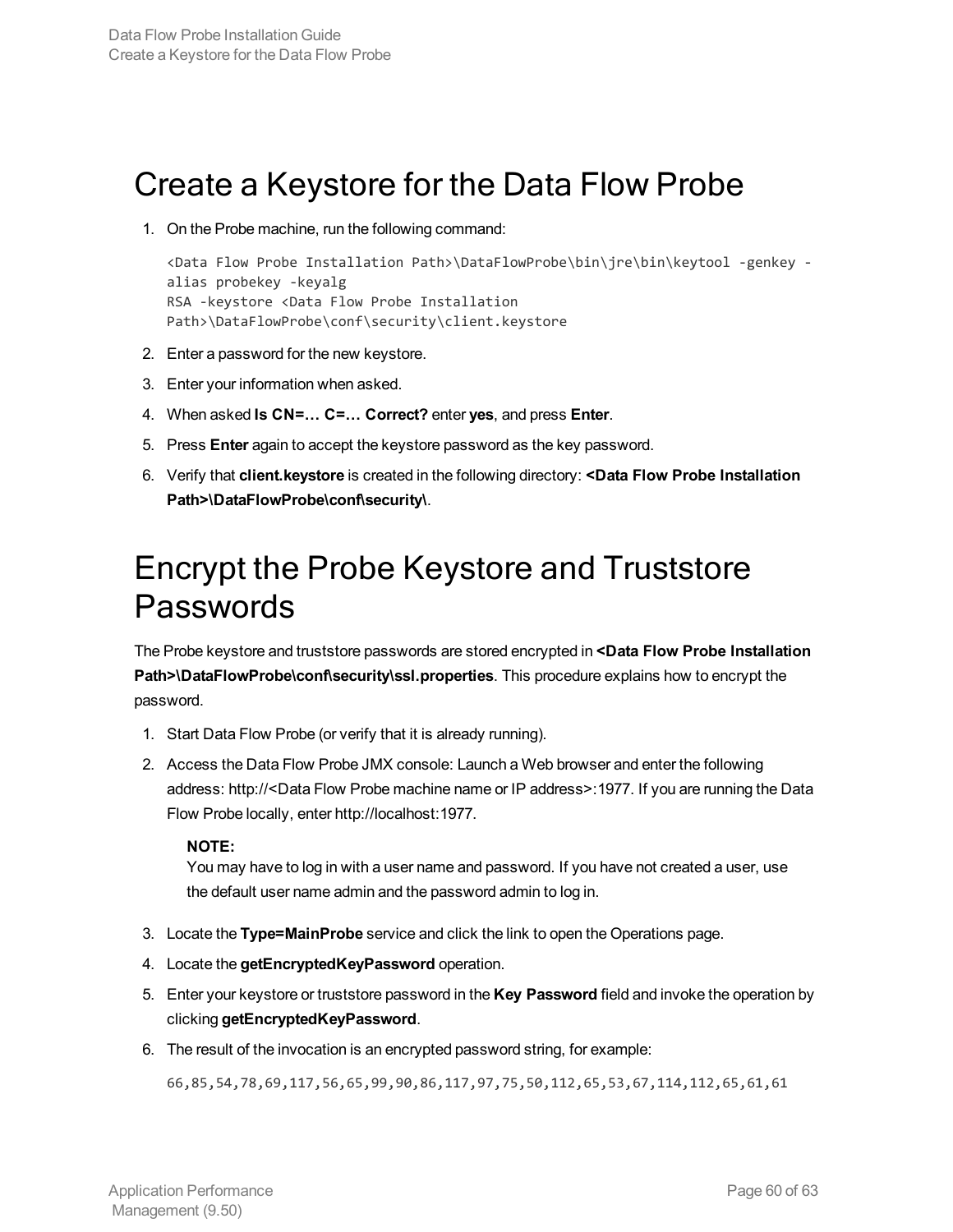7. Copy and paste the encrypted password into the line relevant to either the keystore or the truststore in the following file: **<Data Flow Probe Installation Path>\DataFlowProbe\conf\security\ssl.properties.**

# <span id="page-60-0"></span>Server and Data Flow Probe Default Keystore and Truststore

This section includes the following topics:

- RTSM [Server,](#page-60-1) below
- <span id="page-60-1"></span>• Data Flow [Probe,](#page-60-2) below

### RTSM Server

The files are located in the following directory: **<Data Flow Probe Installation Path>\UCMDBServer\conf\security.**

| <b>Entity</b> | <b>File Name/Term</b> | Password/Term     | <b>Alias</b>                |
|---------------|-----------------------|-------------------|-----------------------------|
| Server        | server.keystore       | hppass            | hpcert                      |
| keystore      | (sKeyStoreFile)       | (sKeyStorePass)   |                             |
| Server        | server.truststore     | hppass            | clientcert (default trusted |
| truststore    | (sTrustStoreFile)     | (sTrustStorePass) | entry)                      |
| Client        | client.keystore       | clientpass        | clientcert                  |
| keystore      | (cKeyStoreFile)       | (cKeyStorePass)   |                             |

### <span id="page-60-2"></span>Data Flow Probe

The files are located in the following directory: **<Data Flow Probe Installation Path>\DataFlowProbe\conf\security.**

| Entity         | <b>File Name/Term</b>                 | <b>Password/Term</b>         | <b>Alias</b> |
|----------------|---------------------------------------|------------------------------|--------------|
| Probe keystore | MAMKeyStoreExp.jks<br>(pKeyStoreFile) | logomania<br>(pKeyStorePass) | mam          |

Data Flow Probe uses the **cKeyStoreFile** keystore as the default keystore during the mutual authentication procedure. This is a client keystore that is part of the UCMDB installation.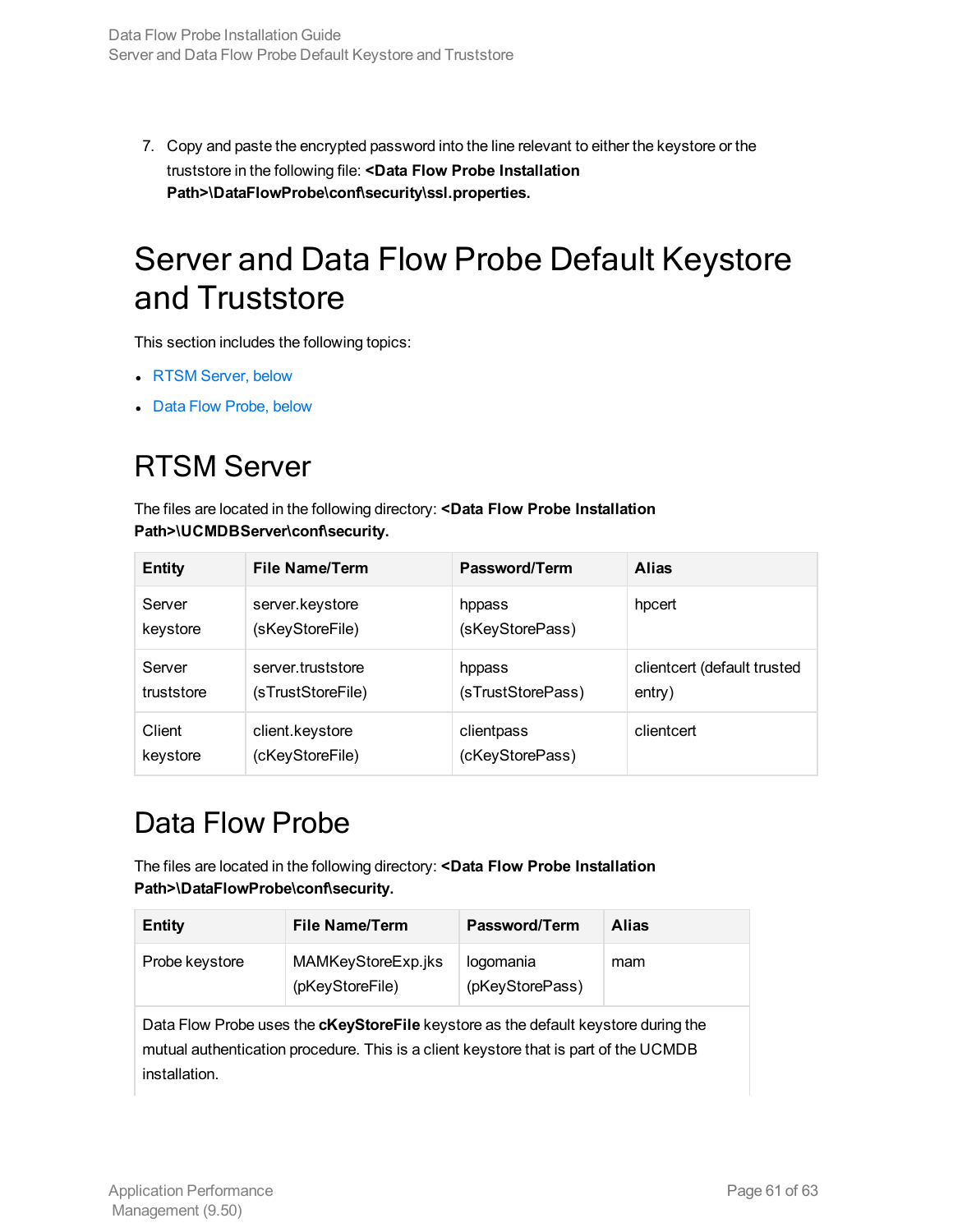| <b>Entity</b>                                                        | <b>File Name/Term</b>                     | Password/Term                  | <b>Alias</b>                   |  |  |
|----------------------------------------------------------------------|-------------------------------------------|--------------------------------|--------------------------------|--|--|
| Probe truststore                                                     | MAMTrustStoreExp.jks<br>(pTrustStoreFile) | logomania<br>(pTrustStorePass) | mam (default<br>trusted entry) |  |  |
| The cKeyStorePass password is the default password of cKeyStoreFile. |                                           |                                |                                |  |  |